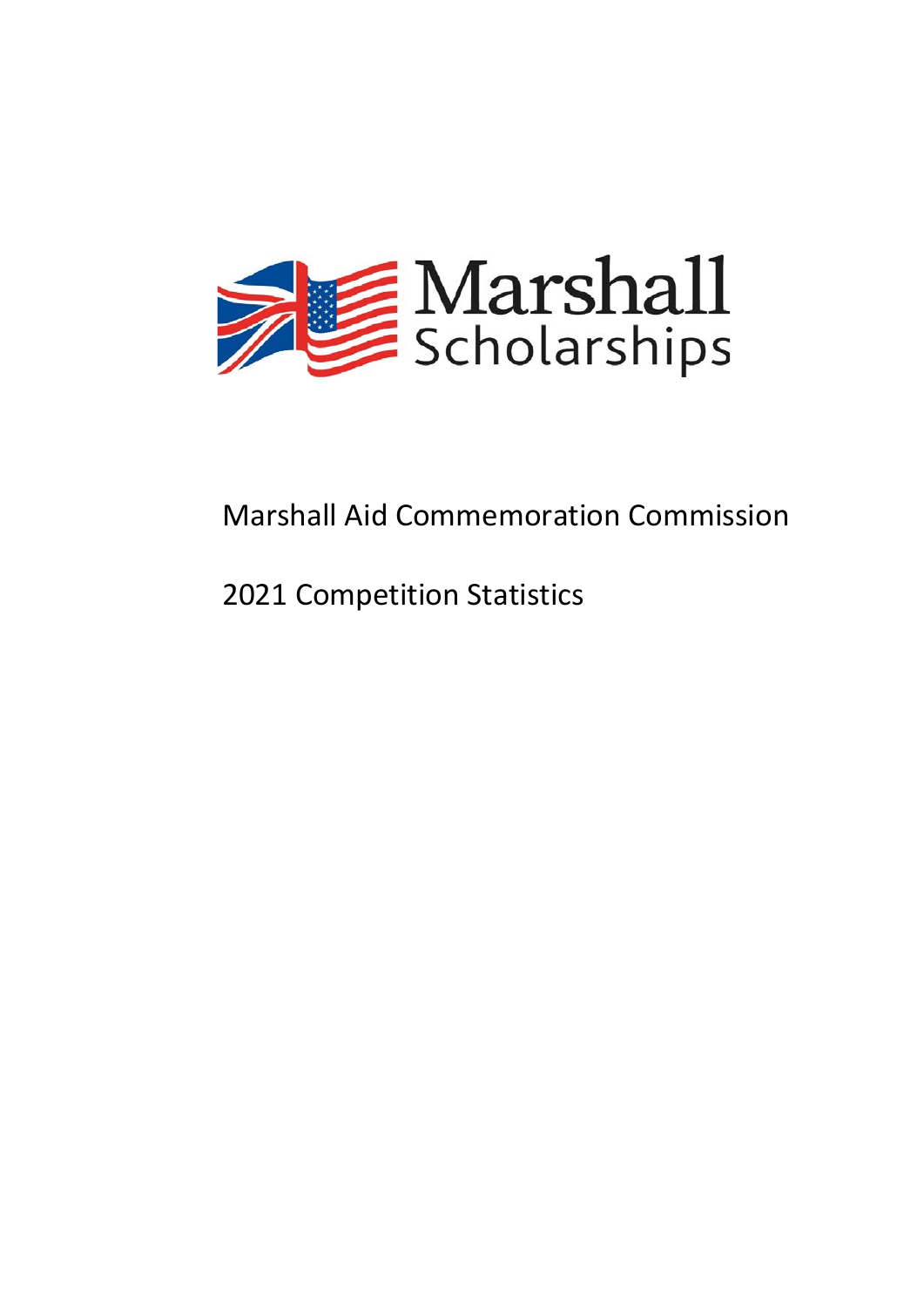# **Trends**

|                                                        | <b>Endorsed</b> | Interviewed | <b>Selected</b> |
|--------------------------------------------------------|-----------------|-------------|-----------------|
| <b>Candidates Under Review</b>                         | 1190            | 163         | 46              |
|                                                        |                 |             |                 |
| <b>Path Selected</b><br>One Year                       | 20.4%           | 13.5%       | 13.0%           |
| Two Year                                               | 79.6%           | 86.5%       | 87.0%           |
|                                                        |                 |             |                 |
| Gender                                                 |                 |             |                 |
| Men                                                    | 33.9%           | 44.8%       | 41.3%           |
| Women                                                  | 66.1%           | 55.2%       | 58.7%           |
| <b>Pell Grant Eligible</b>                             |                 |             |                 |
| Yes                                                    | 22.2%           | 26.4%       | 39.1%           |
| No                                                     | 77.8%           | 73.6%       | 60.9%           |
|                                                        |                 |             |                 |
| <b>Ethnicity</b><br><b>BIPOC</b>                       | 34.1%           | 49.7%       | 52.1%           |
|                                                        |                 |             |                 |
| <b>Identified as Hispanic / Latinx</b>                 | 7.9%            | 11.0%       | 15.2%           |
| American Indian or Alaska Native                       | 0.2%            | 0.6%        | 2.2%            |
| Asian (including Indian Subcontinent and Phillippines) | 0.3%            | 0.6%        | 0.0%            |
| Black or African American (including Caribbean)        | 0.8%            | 4.3%        | 6.5%            |
| Two or more races                                      | 0.4%            | 0.0%        | 0.0%            |
| Native Hawaiian or Other Pacific Islander              | 0.0%            | 0.0%        | 0.0%            |
| Decline to Respond                                     | 1.1%            | 3.7%        | 2.2%            |
| White (including Middle Eastern)                       | 5.1%            | 3.7%        | 4.3%            |
| Did not Identify as Hispanic/Latinx                    | 92.1%           | 89.0%       | 84.8%           |
| American Indian or Alaska Native                       | 0.1%            | 0.0%        | 0.0%            |
| Asian (including Indian Subcontinent and Phillippines) | 13.3%           | 17.8%       | 13.0%           |
| Black or African American (including Caribbean)        | 6.3%            | 14.1%       | 15.2%           |
| Two or more races                                      | 6.5%            | 6.7%        | 8.7%            |
| Native Hawaiian or Other Pacific Islander              | 0.1%            | 0.0%        | 0.0%            |
| Decline to Respond                                     | 2.4%            | 2.5%        | 2.2%            |
| White (including Middle Eastern)                       | 63.5%           | 47.9%       | 45.7%           |
|                                                        |                 |             |                 |
| <b>Universities Presenting Candidates</b>              |                 |             |                 |
| Ivy League                                             | 12.7%           | 18.4%       | 13.0%           |
| <b>Other Private Universities</b>                      | 48.6%           | 38.7%       | 41.3%           |
| <b>State/Public Universities</b>                       | 34.8%           | 38.7%       | 41.3%           |
| <b>Service Academies</b>                               | 3.0%            | 4.3%        | 4.3%            |
|                                                        |                 |             |                 |
| <b>Preferred UK University</b>                         |                 |             |                 |
| University of Oxford                                   | 21.8%           | 28.8%       | 23.9%           |
| University of Cambridge                                | 8.2%            | 11.7%       | 15.2%           |
| Universities in London                                 | 32.0%           | 29.4%       | 30.4%           |
| <b>Other English Universities</b>                      | 19.6%           | 15.3%       | 17.4%           |
| Northern Irish Universities                            | 1.9%            | 1.2%        | 2.2%            |
| <b>Scottish Universities</b>                           | 15.0%           | 11.7%       | 10.9%           |
| <b>Welsh Universities</b>                              | 1.4%            | 1.8%        | 0.0%            |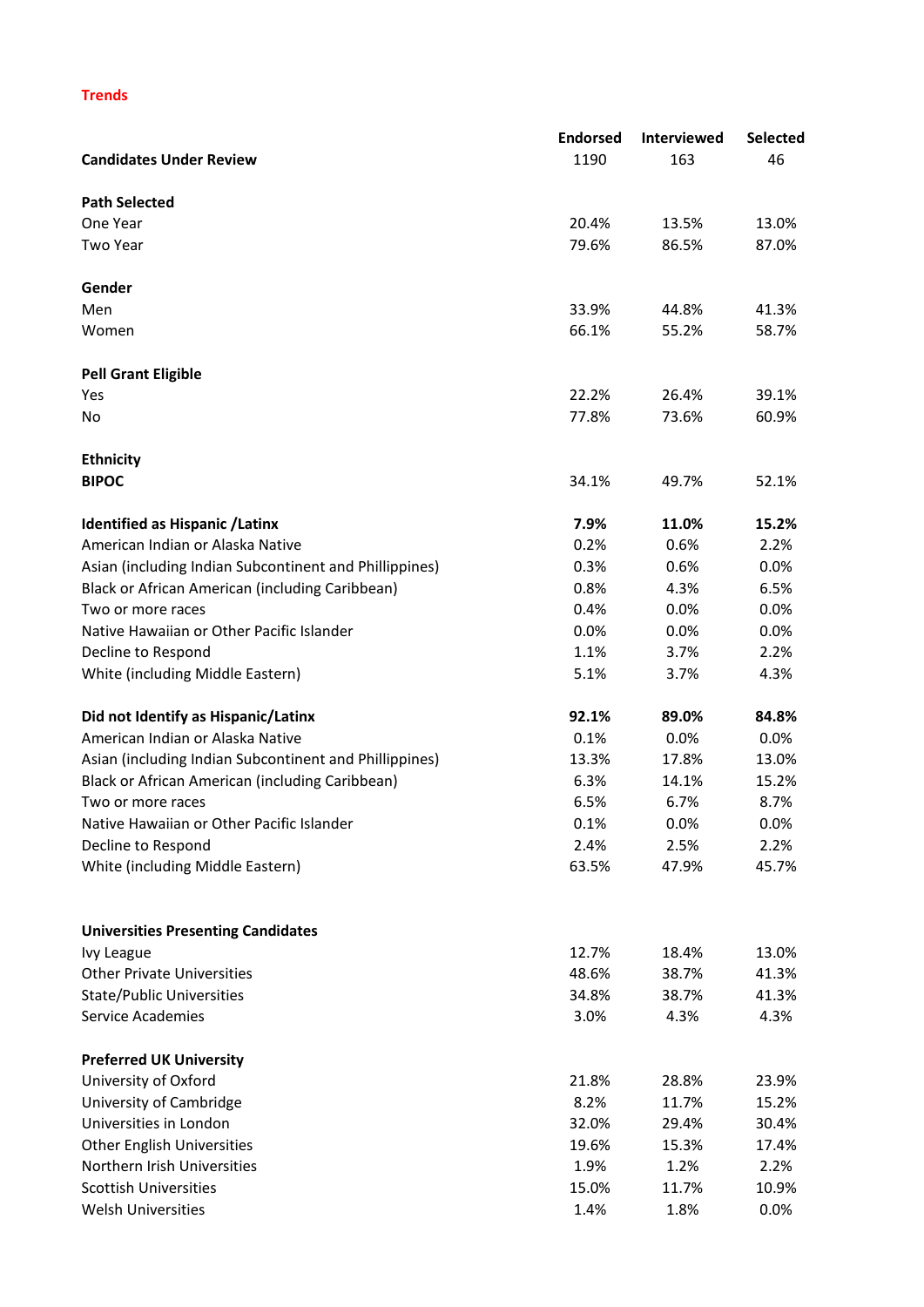## **Trends Numbers**

|                                             | <b>Endorsed</b> | <b>Interviewed</b> | Selected |
|---------------------------------------------|-----------------|--------------------|----------|
| <b>Candidates Under Review</b>              | 1190            | 163                | 46       |
|                                             |                 |                    |          |
| <b>Path Selected</b>                        |                 |                    |          |
| One Year                                    | 243             | 22                 | 6        |
| Two Year                                    | 947             | 141                | 40       |
| Gender                                      |                 |                    |          |
| Men                                         | 403             | 73                 | 19       |
| Women                                       | 787             | 90                 | 27       |
| <b>Pell Grant Eligible</b>                  |                 |                    |          |
| Yes                                         | 264             | 43                 | 18       |
| No                                          | 926             | 120                | 28       |
| <b>Ethnicity</b>                            |                 |                    |          |
| <b>BIPOC</b>                                | 406             | 81                 | 24       |
|                                             |                 |                    |          |
| <b>Identified as Hispanic / Latinx</b>      | 94              | 18                 | 7        |
| American Indian or Alaska Native            | $\overline{2}$  | 1                  | 1        |
| Asian (including Indian Subcontinent        |                 |                    |          |
| and Phillippines)                           | 3               | 1                  | 0        |
| <b>Black or African American (including</b> |                 |                    |          |
| Caribbean)                                  | 10              | 7                  | 3        |
| Two or more races                           | 5               | 0                  | 0        |
| Native Hawaiian or Other Pacific            |                 |                    |          |
| Islander                                    | 0               | 0                  | 0        |
| Decline to Respond                          | 13              | 6                  | 1        |
| White (including Middle Eastern)            | 61              | 6                  | 2        |
| Did not Identify as Hispanic/Latinx         | 1096            | 145                | 39       |
| American Indian or Alaska Native            | $\mathbf{1}$    | 0                  | 0        |
| Asian (including Indian Subcontinent        |                 |                    |          |
| and Phillippines)                           | 158             | 29                 | 6        |
| <b>Black or African American (including</b> |                 |                    |          |
| Caribbean)                                  | 75              | 23                 | 7        |
| Two or more races                           | 77              | 11                 | 4        |
| Native Hawaiian or Other Pacific            |                 |                    |          |
| Islander                                    | 1               | 0                  | 0        |
| Decline to Respond                          | 28              | 4                  | 1        |
| White (including Middle Eastern)            | 756             | 78                 | 21       |
| <b>Universities Presenting Candidates</b>   |                 |                    |          |
| <b>Ivy League</b>                           | 151             | 30                 | 6        |
| <b>Other Private Universities</b>           | 578             | 63                 | 19       |
| <b>State/Public Universities</b>            | 414             | 63                 | 19       |
| <b>Service Academies</b>                    | 36              | 7                  | 2        |
| <b>Preferred UK University</b>              |                 |                    |          |
| University of Oxford                        | 260             | 47                 | 11       |
| University of Cambridge                     | 98              | 19                 | 7        |
| Universities in London                      | 381             | 48                 | 14       |
| Other English Universities                  | 233             | 25                 | 8        |
| Northern Irish Universities                 | 23              | 2                  | 1        |
| <b>Scottish Universities</b>                | 178             | 19                 | 5        |
| Welsh Universities                          | 17              | 3                  | 0        |
|                                             |                 |                    |          |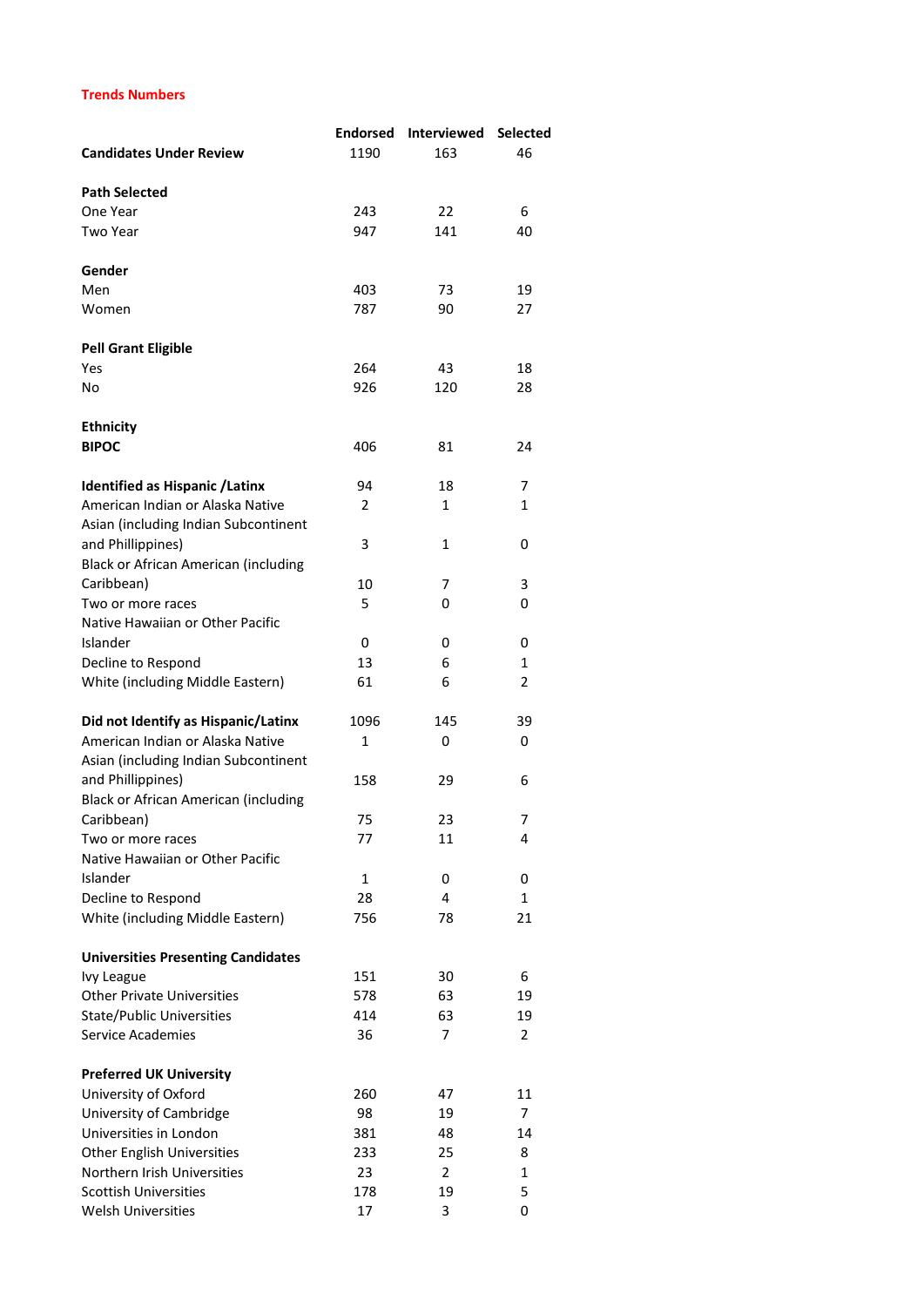#### **Trends Charts**









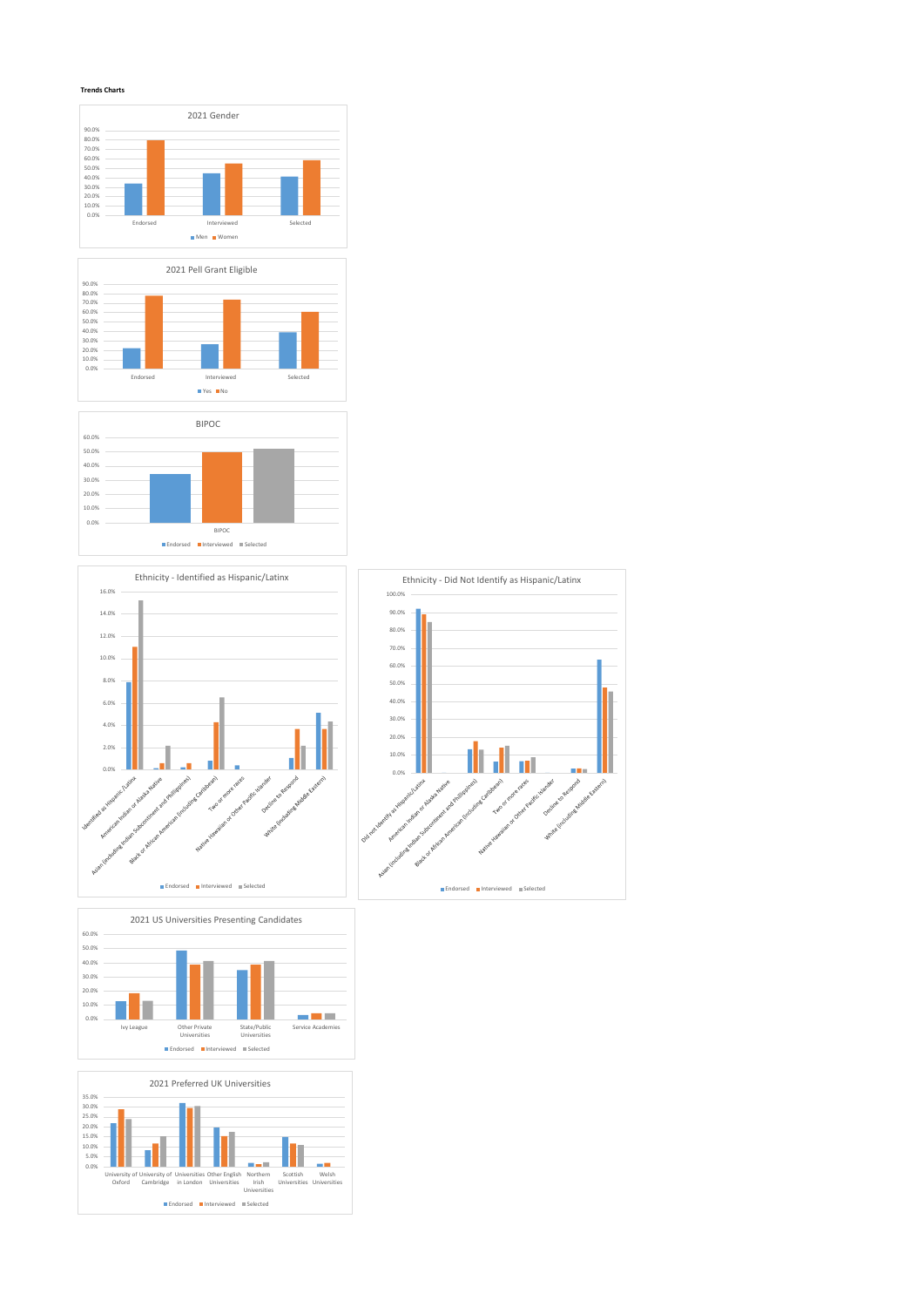|                                               |        |        | <b>Endorsed</b> |        |        |        |       |       |       |       |       |       |       |        |        |        |           |       |
|-----------------------------------------------|--------|--------|-----------------|--------|--------|--------|-------|-------|-------|-------|-------|-------|-------|--------|--------|--------|-----------|-------|
|                                               | 2004   | 2005   | 2006            | 2007   | 2008   | 2009   | 2010  | 2011  | 2012  | 2013  | 2014  | 2015  | 2016  | 2017   | 2018   | 2019   | 2020      | 2021  |
| Gender                                        |        |        |                 |        |        |        |       |       |       |       |       |       |       |        |        |        |           |       |
| Men                                           | 51.0%  | 48.1%  | 47.4%           | 50.0%  | 50.3%  | 49.4%  | 45.2% | 48.1% | 52.1% | 48.5% | 45.8% | 46.6% | 43.9% | 44.2%  | 42.9%  | 38.6%  | 37.7%     | 33.9% |
| Women                                         | 49.0%  | 51.9%  | 52.6%           | 50.0%  | 49.7%  | 50.6%  | 54.8% | 51.9% | 47.9% | 51.5% | 54.2% | 53.4% | 56.1% | 55.8%  | 57.1%  | 61.4%  | 62.3%     | 66.1% |
| <b>Path Selected</b>                          |        |        |                 |        |        |        |       |       |       |       |       |       |       |        |        |        |           |       |
| One Year                                      | 0.0%   | 0.0%   | 0.0%            | 0.0%   | 0.0%   | 0.0%   | 16.0% | 16.0% | 14.0% | 14.0% | 12.0% | 14.0% | 14.2% | 15.9%  | 14.0%  | 13.1%  | 12.6%     | 20.4% |
| Two Year                                      | 100.0% | 100.0% | 100.0%          | 100.0% | 100.0% | 100.0% | 84.0% | 84.0% | 86.0% | 86.0% | 88.0% | 86.0% | 85.8% | 84.1%  | 86.0%  | 86.9%  | 87.4%     | 79.6% |
| <b>Universities Presenting Candidates</b>     |        |        |                 |        |        |        |       |       |       |       |       |       |       |        |        |        |           |       |
| Ivy League                                    | 16.0%  | 11.8%  | 11.2%           | 12.3%  | 10.8%  | 10.7%  | 11.9% | 12.8% | 13.1% | 15.8% | 16.3% | 16.7% | 17.4% | 16.8%  | 15.50% | 15.74% | 13.6%     | 12.7% |
| Other Private Universities                    | 41.8%  | 52.2%  | 54.3%           | 51.5%  | 51.0%  | 46.7%  | 50.9% | 51.8% | 52.2% | 47.3% | 47.9% | 48.4% | 47.3% | 49.8%  | 49.41% | 50.50% | 47.1%     | 48.6% |
| State/Public Universities                     | 37.4%  | 30.1%  | 30.1%           | 31.3%  | 31.9%  | 30.2%  | 31.2% | 30.2% | 29.9% | 32.0% | 30.1% | 31.9% | 32.1% | 30.9%  | 33.05% | 30.10% | 35.3%     | 34.8% |
| Service Academies                             | 4.8%   | 5.4%   | 4.4%            | 4.5%   | 6.1%   | 5.3%   | 5.9%  | 5.2%  | 4.8%  | 4.2%  | 5.5%  | 3.0%  | 3.3%  | 2.5%   | 2.05%  | 3.66%  | 4.0%      | 3.0%  |
| Employer Endorsed - no longer offered as an o | 0.0%   | 0.5%   | 0.0%            | 0.4%   | 0.1%   | 0.3%   | 0.1%  | 0.0%  | 0.0%  | 1.0%  | 0.1%  | 0.1%  | 0.0%  | 0.0%   | 0.00%  | 0.0%   | 0.0%      | 0.0%  |
| <b>Preferred UK University</b>                |        |        |                 |        |        |        |       |       |       |       |       |       |       |        |        |        |           |       |
| University of Oxford                          | 32.3%  | 32.0%  | 31.5%           | 32.4%  | 30.9%  | 30.8%  | 28.0% | 29.3% | 26.9% | 28.2% | 29.1% | 31.0% | 27.6% | 25.5%  | 25.4%  | 24.6%  | 25.7%     | 21.6% |
| University of Cambridge                       | 12.7%  | 13.0%  | 12.9%           | 13.0%  | 12.3%  | 12.4%  | 11.4% | 12.9% | 11.6% | 11.2% | 11.4% | 11.3% | 10.3% | 10.6%  | 12.6%  | 10.4%  | 9.8%      | 8.2%  |
| Universities in London                        | 22.6%  | 25.7%  | 25.9%           | 26.7%  | 25.4%  | 26.3%  | 31.0% | 29.5% | 33.0% | 32.9% | 33.9% | 30.0% | 29.3% | 34.1%  | 32.8%  | 31.2%  | 33.7%     | 32.0% |
| Other English Universities                    | 20.9%  | 19.3%  | 18.7%           | 17.4%  | 20.1%  | 17.5%  | 18.6% | 17.6% | 17.5% | 15.9% | 16.4% | 16.3% | 15.1% | 17.1%  | 16.9%  | 19.9%  | 17.5%     | 19.6% |
| Nothern Irish Universities                    | 1.6%   | 0.9%   | 1.4%            | 1.0%   | 1.2%   | 1.7%   | 1.1%  | 1.5%  | 1.0%  | 0.7%  | 0.3%  | 1.0%  | 1.2%  | 1.0%   | 1.0%   | 1.4%   | 1.8%      | 1.9%  |
| <b>Scottish Universities</b>                  | 8.8%   | 7.6%   | 8.8%            | 8.5%   | 8.2%   | 10.3%  | 8.3%  | 7.9%  | 9.1%  | 10.3% | 7.8%  | 9.7%  | 15.3% | 11.4%  | 10.1%  | 11.5%  | 11.0%     | 15.0% |
| Welsh Universities                            | 1.3%   | 1.5%   | 0.7%            | 0.6%   | 1.8%   | 1.0%   | 1.5%  | 1.2%  | 0.8%  | 0.7%  | 1.0%  | 0.6%  | 1.3%  | 0.3%   | 1.2%   | 1.1%   | 0.5%      | 1.4%  |
| Ethnicity                                     |        |        |                 |        |        |        |       |       |       |       |       |       |       |        |        |        |           |       |
| American Indian or Alaska Native              | 0.0%   | 0.0%   | 0.0%            | 0.0%   | 0.0%   | 0.0%   | 0.0%  | 0.0%  | 0.0%  | 0.0%  | 0.0%  | 0.0%  | 0.0%  | 0.42%  | 0.65%  | 0.20%  | See below |       |
| Asian American                                | 0.0%   | 0.0%   | 0.0%            | 0.0%   | 0.0%   | 0.0%   | 0.0%  | 0.0%  | 0.0%  | 0.0%  | 0.0%  | 0.0%  | 0.0%  | 11.31% | 12.92% | 12.08% | See below |       |
| <b>Black or African American</b>              | 0.0%   | 0.0%   | 0.0%            | 0.0%   | 0.0%   | 0.0%   | 0.0%  | 0.0%  | 0.0%  | 0.0%  | 0.0%  | 0.0%  | 0.0%  | 5.07%  | 5.81%  | 5.35%  | See below |       |
| Hispanic/Latino American                      | 0.0%   | 0.0%   | 0.0%            | 0.0%   | 0.0%   | 0.0%   | 0.0%  | 0.0%  | 0.0%  | 0.0%  | 0.0%  | 0.0%  | 0.0%  | 3.07%  | 4.95%  | 5.64%  | See below |       |
| White                                         | 0.0%   | 0.0%   | 0.0%            | 0.0%   | 0.0%   | 0.0%   | 0.0%  | 0.0%  | 0.0%  | 0.0%  | 0.0%  | 0.0%  | 0.0%  | 69.77% | 67.60% | 67.43% | See below |       |
| Native Hawaiian or Other Pacific Islander     | 0.0%   | 0.0%   | 0.0%            | 0.0%   | 0.0%   | 0.0%   | 0.0%  | 0.0%  | 0.0%  | 0.0%  | 0.0%  | 0.0%  | 0.0%  | 0.11%  | 0.22%  | 0.10%  | See below |       |
| <b>Mixed Race</b>                             | 0.0%   | 0.0%   | 0.0%            | 0.0%   | 0.0%   | 0.0%   | 0.0%  | 0.0%  | 0.0%  | 0.0%  | 0.0%  | 0.0%  | 0.0%  | 5.29%  | 4.74%  | 5.64%  | See below |       |
| Prefer not to answer                          | 0.0%   | 0.0%   | 0.0%            | 0.0%   | 0.0%   | 0.0%   | 0.0%  | 0.0%  | 0.0%  | 0.0%  | 0.0%  | 0.0%  | 0.0%  | 4.97%  | 3.12%  | 3.56%  | See below |       |
| Overall percentage                            | 0.0%   | 0.0%   | 0.0%            | 0.0%   | 0.0%   | 0.0%   | 0.0%  | 0.0%  | 0.0%  | 0.0%  | 0.0%  | 0.0%  | 0.0%  | 25.0%  | 28.0%  | 29.0%  | See below |       |

\* reliable statistics only collected from 2017. New Format for data collected for 2020 competition summary data available later in this document.

#### **Identified as Hispanic/Latinx**

**Comparisons**

|                                     |      | Indian or<br>Alaska<br>Native<br>Alone | Asian<br>American (including<br>Indian<br>Subcontin<br>ent and<br>Phillippin<br>es) Alone | <b>Black or</b><br>African<br>American<br>(including<br>Caribbea<br>n) Alone | Two or<br>more<br>races | <b>Native</b><br>Hawaiian<br>or Other<br>Pacific<br>Islander<br>Alone | <b>Decline</b><br>to<br>Respond | White<br>(including<br>Middle<br>Eastern)<br>Alone | Total |
|-------------------------------------|------|----------------------------------------|-------------------------------------------------------------------------------------------|------------------------------------------------------------------------------|-------------------------|-----------------------------------------------------------------------|---------------------------------|----------------------------------------------------|-------|
|                                     | 2020 | 0                                      | 3                                                                                         | 3                                                                            | 6                       | $^{\circ}$                                                            | 12                              | 30                                                 | 54    |
|                                     | 2021 | $\overline{2}$                         | 3                                                                                         | 10                                                                           | 5                       | $\mathbf 0$                                                           | 13                              | 61                                                 | 94    |
| Did not Identify as Hispanic/Latinx |      |                                        |                                                                                           |                                                                              |                         |                                                                       |                                 |                                                    |       |
|                                     |      | Indian or<br>Alaska<br>Native<br>Alone | Asian<br>American (including<br>Indian<br>Subcontin<br>ent and<br>Phillippin<br>es) Alone | <b>Black or</b><br>African<br>American<br>(including<br>Caribbea<br>n) Alone | Two or<br>more<br>races | <b>Native</b><br>Hawaiian<br>or Other<br>Pacific<br>Islander<br>Alone | <b>Decline</b><br>to<br>Respond | White<br>(including<br>Middle<br>Eastern)<br>Alone | Total |
|                                     | 2020 | 1                                      | 147                                                                                       | 56                                                                           | 55                      | $^{\circ}$                                                            | 40                              | 647                                                | 946   |
|                                     | 2021 | 1                                      | 158                                                                                       | 75                                                                           | 77                      | 1                                                                     | 28                              | 756                                                | 1096  |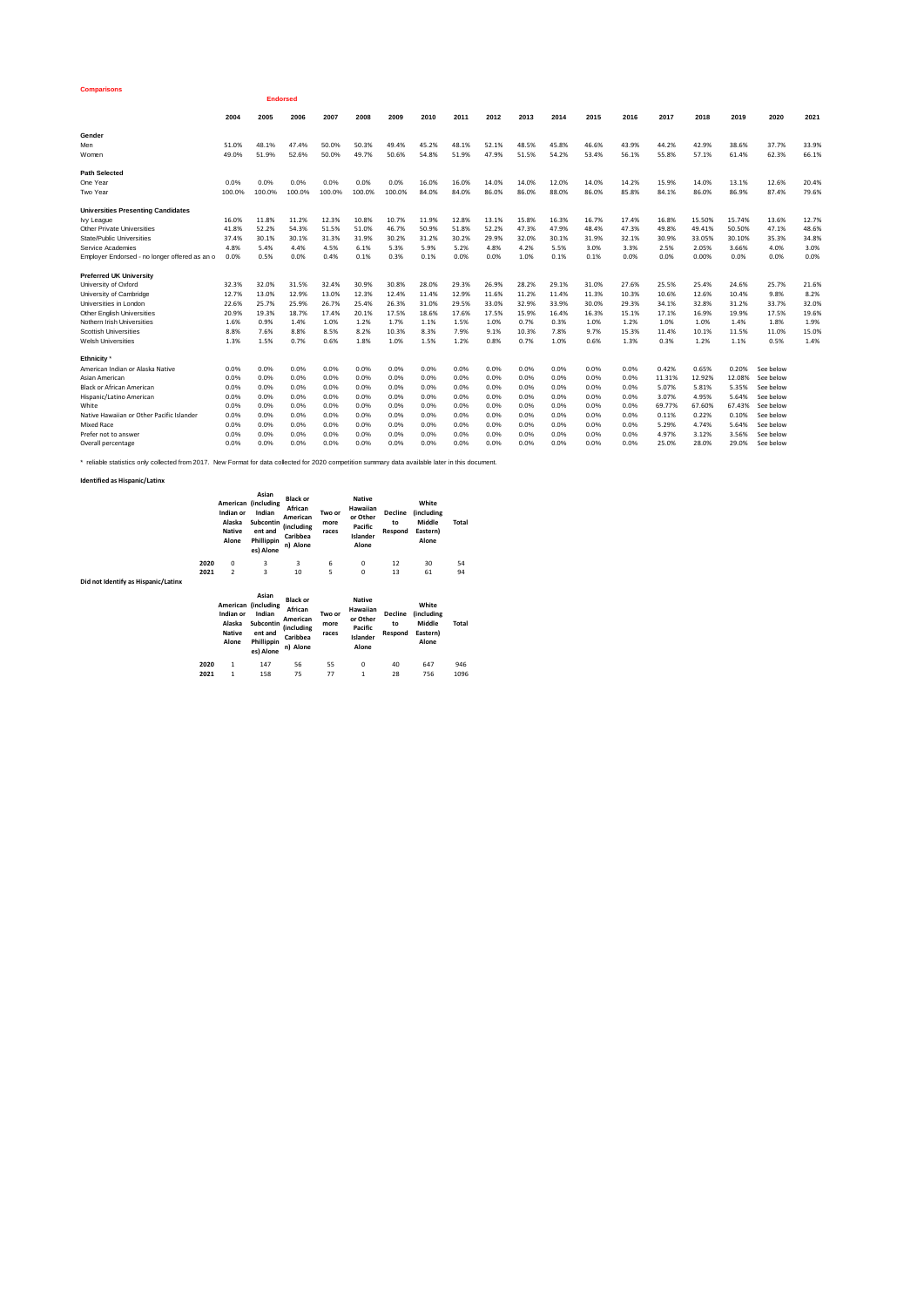| <b>Comparisons</b>                        |        |        |                            |        |        |        |       |       |       |       |       |       |       |       |        |        |           |               |
|-------------------------------------------|--------|--------|----------------------------|--------|--------|--------|-------|-------|-------|-------|-------|-------|-------|-------|--------|--------|-----------|---------------|
|                                           | 2004   | 2005   | <b>Interviewed</b><br>2006 | 2007   | 2008   | 2009   | 2010  | 2011  | 2012  | 2013  | 2014  | 2015  | 2016  | 2017  | 2018   | 2019   | 2020      | $202^{\circ}$ |
| Gender                                    |        |        |                            |        |        |        |       |       |       |       |       |       |       |       |        |        |           |               |
| Men                                       | 61.0%  | 52.5%  | 52.8%                      | 51.8%  | 58.3%  | 59.3%  | 56.8% | 57.6% | 53.9% | 57.2% | 46.8% | 49.4% | 49.4% | 44.0% | 46.3%  | 37.3%  | 41.3%     | 44.8%         |
| Women                                     | 39.0%  | 47.5%  | 47.2%                      | 48.2%  | 41.7%  | 40.7%  | 43.2% | 42.4% | 46.1% | 42.8% | 53.2% | 50.6% | 50.6% | 56.0% | 53.7%  | 62.7%  | 58.7%     | 55.2%         |
| <b>Path Selected</b>                      |        |        |                            |        |        |        |       |       |       |       |       |       |       |       |        |        |           |               |
| One Year                                  | 0.0%   | 0.0%   | 0.0%                       | 0.0%   | 0.0%   | 0.0%   | 15.0% | 15.0% | 10.0% | 10.0% | 5.1%  | 15.0% | 10.1% | 5.0%  | 9.8%   | 3.8%   | 11.3%     | 13.5%         |
| Two Year                                  | 100.0% | 100.0% | 100.0%                     | 100.0% | 100.0% | 100.0% | 85.0% | 85.0% | 90.0% | 90.0% | 94.9% | 85.0% | 89.9% | 95.0% | 90.2%  | 96.2%  | 88.7%     | 86.5%         |
| <b>Universities Presenting Candidates</b> |        |        |                            |        |        |        |       |       |       |       |       |       |       |       |        |        |           |               |
| Ivy League                                | 18.2%  | 16.9%  | 14.9%                      | 22.6%  | 17.3%  | 19.1%  | 20.4% | 22.8% | 21.4% | 22.0% | 21.2% | 22.0% | 19.6% | 22.6% | 22.0%  | 15.2%  | 15.6%     | 18.4%         |
| <b>Other Private Universities</b>         | 41.5%  | 47.5%  | 42.9%                      | 43.9%  | 40.5%  | 45.1%  | 40.7% | 44.9% | 46.1% | 40.3% | 39.7% | 40.2% | 44.9% | 41.5% | 46.3%  | 44.9%  | 45.6%     | 38.7%         |
| State/Public Universities                 | 32.1%  | 26.3%  | 34.2%                      | 26.8%  | 29.8%  | 25.9%  | 33.3% | 22.2% | 26.0% | 28.3% | 27.6% | 29.3% | 30.4% | 31.4% | 30.5%  | 32.9%  | 30.0%     | 38.7%         |
| Service Academies                         | 8.2%   | 8.1%   | 8.1%                       | 6.7%   | 12.5%  | 9.3%   | 5.6%  | 10.1% | 6.5%  | 9.4%  | 11.5% | 8.5%  | 5.1%  | 4.4%  | 1.2%   | 7.0%   | 8.8%      | 4.3%          |
| <b>Employer Endorsed</b>                  | 0.0%   | 1.3%   | 0.0%                       | 0.0%   | 0.0%   | 0.6%   | 0.0%  | 0.0%  | 0.0%  | 0.0%  | 0.0%  | 0.0%  | 0.0%  | 0.0%  | 0.0%   | 0.0%   | 0.0%      | 0.0%          |
| <b>Preferred UK University</b>            |        |        |                            |        |        |        |       |       |       |       |       |       |       |       |        |        |           |               |
| University of Oxford                      | 34.6%  | 49.4%  | 39.1%                      | 41.5%  | 34.5%  | 38.9%  | 31.5% | 38.0% | 38.3% | 30.2% | 37.2% | 32.9% | 29.7% | 27.7% | 31.1%  | 25.3%  | 25.0%     | 28.8%         |
| University of Cambridge                   | 20.8%  | 16.3%  | 16.1%                      | 18.3%  | 11.9%  | 15.4%  | 14.8% | 14.6% | 13.6% | 15.1% | 10.3% | 17.7% | 11.4% | 11.3% | 16.5%  | 17.7%  | 14.4%     | 11.7%         |
| Universities in London                    | 22.6%  | 20.0%  | 27.3%                      | 25.0%  | 30.4%  | 24.7%  | 38.3% | 27.2% | 31.8% | 39.6% | 34.6% | 24.4% | 35.4% | 33.3% | 31.7%  | 28.5%  | 28.8%     | 29.5%         |
| Other English Universities                | 15.7%  | 9.4%   | 11.2%                      | 7.3%   | 16.7%  | 14.2%  | 9.9%  | 14.6% | 10.4% | 8.2%  | 12.8% | 14.6% | 17.7% | 17.0% | 11.0%  | 15.8%  | 19.4%     | 15.3%         |
| Nothern Irish Universities                | 2.5%   | 1.3%   | 1.2%                       | 1.2%   | 1.8%   | 1.9%   | 0.0%  | 0.6%  | 0.6%  | 1.3%  | 0.0%  | 1.8%  | 0.6%  | 1.9%  | 1.2%   | 0.6%   | 1.3%      | 1.2%          |
| <b>Scottish Universities</b>              | 3.1%   | 3.8%   | 3.7%                       | 4.9%   | 4.2%   | 3.7%   | 4.9%  | 5.1%  | 4.5%  | 5.7%  | 3.8%  | 7.9%  | 3.8%  | 8.8%  | 7.9%   | 10.1%  | 10.0%     | 11.6%         |
| <b>Welsh Universities</b>                 | 0.6%   | 0.0%   | 1.2%                       | 1.8%   | 0.6%   | 1.2%   | 0.6%  | 0.0%  | 0.6%  | 0.0%  | 1.3%  | 0.6%  | 1.3%  | 0.0%  | 0.6%   | 1.9%   | 1.3%      | 1.8%          |
| Ethnicity*                                |        |        |                            |        |        |        |       |       |       |       |       |       |       |       |        |        |           |               |
| American Indian or Alaska Native          | 0.0%   | 0.0%   | 0.0%                       | 0.0%   | 0.0%   | 0.0%   | 0.0%  | 0.0%  | 0.0%  | 0.0%  | 0.0%  | 0.0%  | 0.0%  | 0.0%  | 0.61%  | 0.00%  | See below |               |
| Asian American                            | 0.0%   | 0.0%   | 0.0%                       | 0.0%   | 0.0%   | 0.0%   | 0.0%  | 0.0%  | 0.0%  | 0.0%  | 0.0%  | 0.0%  | 0.0%  | 13.8% | 20.12% | 17.09% | See below |               |
| <b>Black or African American</b>          | 0.0%   | 0.0%   | 0.0%                       | 0.0%   | 0.0%   | 0.0%   | 0.0%  | 0.0%  | 0.0%  | 0.0%  | 0.0%  | 0.0%  | 0.0%  | 4.4%  | 6.71%  | 6.96%  | See below |               |
| Hispanic/Latino American                  | 0.0%   | 0.0%   | 0.0%                       | 0.0%   | 0.0%   | 0.0%   | 0.0%  | 0.0%  | 0.0%  | 0.0%  | 0.0%  | 0.0%  | 0.0%  | 5.7%  | 3.05%  | 4.43%  | See below |               |
| White                                     | 0.0%   | 0.0%   | 0.0%                       | 0.0%   | 0.0%   | 0.0%   | 0.0%  | 0.0%  | 0.0%  | 0.0%  | 0.0%  | 0.0%  | 0.0%  | 68.6% | 60.37% | 64.56% | See below |               |
| Native Hawaiian or Other Pacific Islander | 0.0%   | 0.0%   | 0.0%                       | 0.0%   | 0.0%   | 0.0%   | 0.0%  | 0.0%  | 0.0%  | 0.0%  | 0.0%  | 0.0%  | 0.0%  | 0.0%  | 0.00%  | 0.00%  | See below |               |
| <b>Mixed Race</b>                         | 0.0%   | 0.0%   | 0.0%                       | 0.0%   | 0.0%   | 0.0%   | 0.0%  | 0.0%  | 0.0%  | 0.0%  | 0.0%  | 0.0%  | 0.0%  | 5.0%  | 6.10%  | 3.80%  | See below |               |
| <b>Decline Response</b>                   | 0.0%   | 0.0%   | 0.0%                       | 0.0%   | 0.0%   | 0.0%   | 0.0%  | 0.0%  | 0.0%  | 0.0%  | 0.0%  | 0.0%  | 0.0%  | 2.5%  | 3.05%  | 3.16%  | See below |               |
| Overall percentage                        | 0.0%   | 0.0%   | 0.0%                       | 0.0%   | 0.0%   | 0.0%   | 0.0%  | 0.0%  | 0.0%  | 0.0%  | 0.0%  | 0.0%  | 0.0%  | 29.0% | 36.0%  | 32.0%  | See below |               |

\* reliable statistics only collected from 2017. New Format for data collected for 2020 competition summary data available later in this document.

**Identified as Hispanic/Latinx**

|                                     |      | American<br>Alaska<br><b>Native</b>                    | Asian<br>Indian or (including African<br>Indian<br>ent and<br>Phillippin<br>es) | <b>Black or</b><br>American<br>Subcontin (including<br>Caribbea<br>n) | Two or<br>more<br>races | Native<br>Hawaiian<br>or Other<br>Pacific<br>Islander           | <b>Decline</b><br>to<br>Respond | White<br>(including<br>Middle<br>Eastern) | <b>Total</b> |
|-------------------------------------|------|--------------------------------------------------------|---------------------------------------------------------------------------------|-----------------------------------------------------------------------|-------------------------|-----------------------------------------------------------------|---------------------------------|-------------------------------------------|--------------|
|                                     | 2020 | $\mathbf 0$                                            | $\overline{2}$                                                                  | 0                                                                     | 2                       | $\mathbf 0$                                                     | 3                               | 4                                         | 11           |
|                                     | 2021 | $\mathbf{1}$                                           | $\mathbf{1}$                                                                    | $\overline{7}$                                                        | $\mathbf 0$             | $\mathbf 0$                                                     | 3                               | 6                                         | 18           |
| Did not Identify as Hispanic/Latinx |      |                                                        |                                                                                 |                                                                       |                         |                                                                 |                                 |                                           |              |
|                                     |      | American Asian<br>Indian or<br>Alaska<br><b>Native</b> | (including African<br>Indian<br>ent and<br>Phillippin n)<br>es)                 | <b>Black or</b><br>American races<br>Subcontin (including<br>Caribbea | Two or<br>more          | <b>Native</b><br>Hawaiian to<br>or Other<br>Pacific<br>Islander | <b>Decline</b><br>Respond       | White<br>(including<br>Middle<br>Eastern) | <b>Total</b> |

**2020** 0 28 15 6 0 4 96 149 **2021** 0 29 23 11 0 4 78 145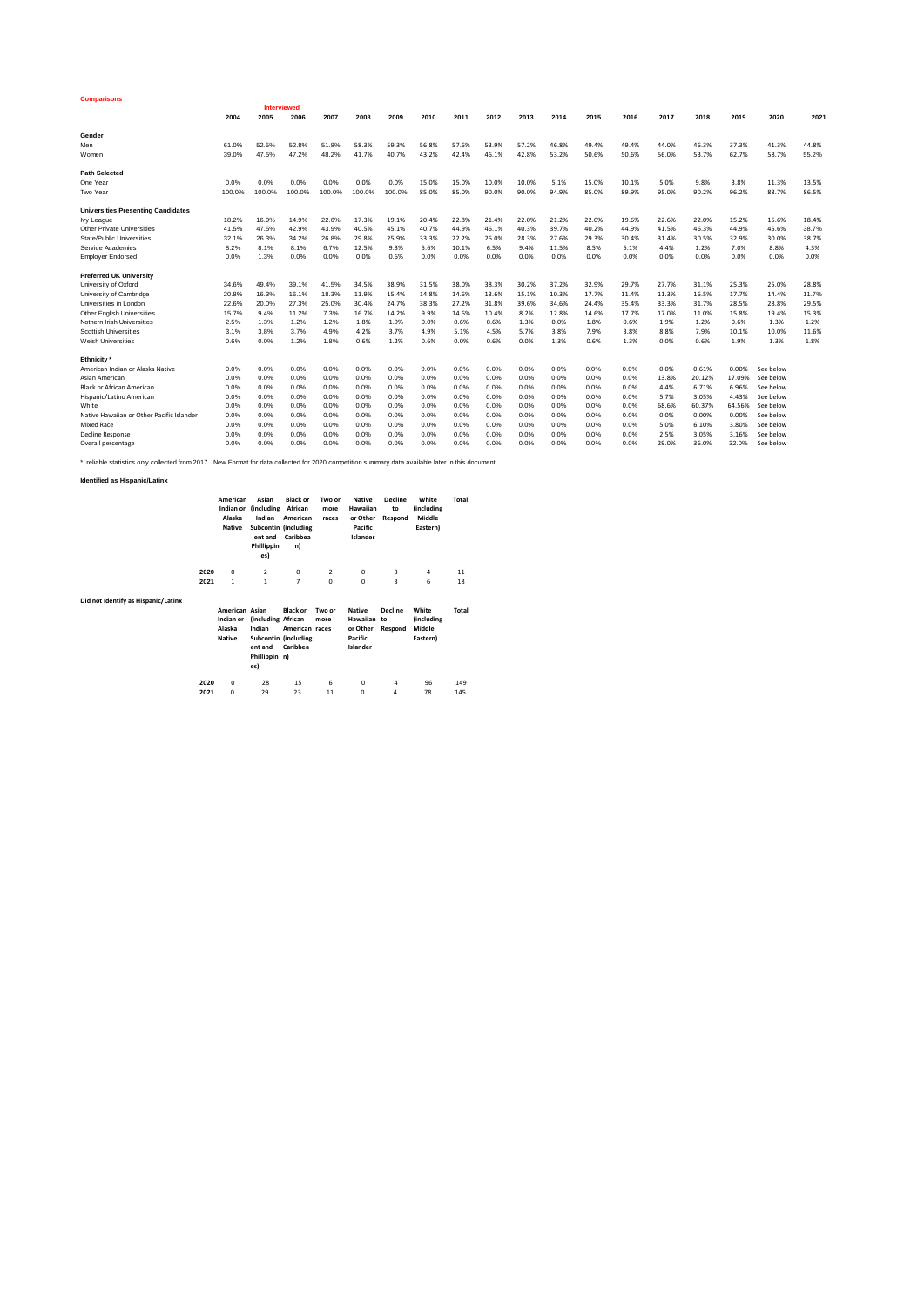| <b>Comparisons</b>                        |        |        | <b>Selected</b> |        |        |        |       |       |       |       |       |       |       |        |        |        |                |       |
|-------------------------------------------|--------|--------|-----------------|--------|--------|--------|-------|-------|-------|-------|-------|-------|-------|--------|--------|--------|----------------|-------|
|                                           | 2004   | 2005   | 2006            | 2007   | 2008   | 2009   | 2010  | 2011  | 2012  | 2013  | 2014  | 2015  | 2016  | 2017   | 2018   | 2019   | 2020           | 2021  |
|                                           |        |        |                 |        |        |        |       |       |       |       |       |       |       |        |        |        |                |       |
| Gender                                    |        |        |                 |        |        |        |       |       |       |       |       |       |       |        |        |        |                |       |
| Men                                       | 63.6%  | 53.5%  | 63.0%           | 56.8%  | 51.4%  | 72.5%  | 62.9% | 60.6% | 52.8% | 76.5% | 52.9% | 54.8% | 65.6% | 57.5%  | 41.9%  | 39.6%  | 39.1%          | 41.3% |
| Women                                     | 36.4%  | 46.5%  | 37.0%           | 43.2%  | 48.6%  | 27.5%  | 37.1% | 39.4% | 47.2% | 23.5% | 47.1% | 45.2% | 34.4% | 42.5%  | 58.1%  | 60.4%  | 60.9%          | 58.7% |
| <b>Path Selected</b>                      |        |        |                 |        |        |        |       |       |       |       |       |       |       |        |        |        |                |       |
| One Year                                  | 0.0%   | 0.0%   | 0.0%            | 0.0%   | 0.0%   | 0.0%   | 14.0% | 3.0%  | 8.0%  | 15.0% | 5.9%  | 13.0% | 15.6% | 2.5%   | 11.6%  | 2.1%   | 13.0%          | 13.0% |
| Two Year                                  | 100.0% | 100.0% | 100.0%          | 100.0% | 100.0% | 100.0% | 86.0% | 97.0% | 92.0% | 85.0% | 94.1% | 87.0% | 84.4% | 97.5%  | 88.4%  | 97.9%  | 87.0%          | 87.0% |
| <b>Universities Presenting Candidates</b> |        |        |                 |        |        |        |       |       |       |       |       |       |       |        |        |        |                |       |
| Ivy League                                | 9.1%   | 16.3%  | 18.6%           | 20.5%  | 18.9%  | 17.5%  | 20.0% | 27.3% | 22.2% | 17.6% | 23.5% | 25.8% | 25.0% | 15.0%  | 14.0%  | 14.6%  | 13.0%          | 13.0% |
| Other Private Universities                | 50.0%  | 48.8%  | 44.2%           | 36.4%  | 29.7%  | 50.0%  | 45.7% | 54.5% | 41.7% | 38.2% | 35.3% | 35.5% | 46.9% | 47.5%  | 51.2%  | 54.2%  | 41.3%          | 41.3% |
| State/Public Universities                 | 31.8%  | 20.9%  | 32.6%           | 31.8%  | 40.5%  | 20.0%  | 28.6% | 15.2% | 27.8% | 35.3% | 32.4% | 35.5% | 25.0% | 32.5%  | 32.6%  | 22.9%  | 34.8%          | 41.3% |
| Service Academies                         | 9.1%   | 9.3%   | 4.7%            | 11.4%  | 10.8%  | 12.5%  | 5.7%  | 3.0%  | 8.3%  | 8.8%  | 8.8%  | 3.2%  | 3.1%  | 5.0%   | 2.3%   | 8.3%   | 10.9%          | 4.4%  |
| <b>Employer Endorsed</b>                  | 0.0%   | 4.7%   | 0.0%            | 0.0%   | 0.0%   | 0.0%   | 0.0%  | 0.0%  | 0.0%  | 0.0%  | 0.0%  | 0.0%  | 0.0%  | 0.0%   | 0.0%   | 0.0%   | 0.0%           | 0.0%  |
|                                           |        |        |                 |        |        |        |       |       |       |       |       |       |       |        |        |        |                |       |
| <b>Preferred UK University</b>            |        |        |                 |        |        |        |       |       |       |       |       |       |       |        |        |        |                |       |
| University of Oxford                      | 27.3%  | 44.2%  | 46.5%           | 36.4%  | 32.4%  | 30.0%  | 25.7% | 36.4% | 36.1% | 26.5% | 47.1% | 19.4% | 21.9% | 30.0%  | 25.6%  | 25.0%  | 21.7%          | 23.9% |
| University of Cambridge                   | 13.6%  | 20.9%  | 20.9%           | 25.0%  | 10.8%  | 20.0%  | 17.1% | 18.2% | 11.1% | 14.7% | 14.7% | 19.4% | 9.4%  | 10.0%  | 11.6%  | 22.9%  | 15.2%          | 15.2% |
| Universities in London                    | 38.6%  | 23.3%  | 11.6%           | 25.0%  | 29.7%  | 30.0%  | 48.6% | 24.2% | 41.7% | 44.1% | 29.4% | 29.0% | 40.6% | 40.0%  | 41.9%  | 27.1%  | 26.1%          | 30.4% |
| Other English Universities                | 11.4%  | 9.3%   | 16.3%           | 6.8%   | 18.9%  | 12.5%  | 8.6%  | 12.1% | 8.3%  | 8.8%  | 8.8%  | 22.6% | 21.9% | 12.5%  | 4.7%   | 14.6%  | 23.9%          | 17.4% |
| Nothern Irish Universities                | 1.6%   | 0.0%   | 2.3%            | 0.0%   | 2.7%   | 0.0%   | 0.0%  | 0.0%  | 0.0%  | 2.9%  | 0.0%  | 0.0%  | 0.0%  | 2.5%   | 0.0%   | 0.0%   | 0.0%           | 2.1%  |
| <b>Scottish Universities</b>              | 4.5%   | 2.3%   | 2.3%            | 6.8%   | 5.4%   | 2.5%   | 0.0%  | 9.1%  | 2.8%  | 2.9%  | 0.0%  | 9.7%  | 6.3%  | 5.0%   | 14.0%  | 10.4%  | 13.0%          | 10.9% |
| <b>Welsh Universities</b>                 | 2.3%   | 0.0%   | 0.0%            | 0.0%   | 0.0%   | 5.0%   | 0.0%  | 0.0%  | 0.0%  | 0.0%  | 0.0%  | 0.0%  | 0.0%  | 0.0%   | 2.3%   | 0.0%   | 0.0%           | 0.0%  |
| Ethnicity <sup>*</sup>                    |        |        |                 |        |        |        |       |       |       |       |       |       |       |        |        |        |                |       |
| American Indian or Alaska Native          | 0.0%   | 0.0%   | 0.0%            | 0.0%   | 0.0%   | 0.0%   | 0.0%  | 0.0%  | 0.0%  | 0.0%  | 0.0%  | 0.0%  | 0.0%  | 0.00%  | 2.33%  | 0.00%  | See data below |       |
| Asian American                            | 0.0%   | 0.0%   | 0.0%            | 0.0%   | 0.0%   | 0.0%   | 0.0%  | 0.0%  | 0.0%  | 0.0%  | 0.0%  | 0.0%  | 0.0%  | 12.50% | 13.95% | 20.83% | See data below |       |
| <b>Black or African American</b>          | 0.0%   | 0.0%   | 0.0%            | 0.0%   | 0.0%   | 0.0%   | 0.0%  | 0.0%  | 0.0%  | 0.0%  | 0.0%  | 0.0%  | 0.0%  | 2.50%  | 6.98%  | 12.50% | See data below |       |
| Hispanic/Latino American                  | 0.0%   | 0.0%   | 0.0%            | 0.0%   | 0.0%   | 0.0%   | 0.0%  | 0.0%  | 0.0%  | 0.0%  | 0.0%  | 0.0%  | 0.0%  | 5.00%  | 2.33%  | 4.17%  | See data below |       |
| White                                     | 0.0%   | 0.0%   | 0.0%            | 0.0%   | 0.0%   | 0.0%   | 0.0%  | 0.0%  | 0.0%  | 0.0%  | 0.0%  | 0.0%  | 0.0%  | 72.50% | 58.14% | 52.08% | See data below |       |
| Native Hawaiian or Other Pacific Islander | 0.0%   | 0.0%   | 0.0%            | 0.0%   | 0.0%   | 0.0%   | 0.0%  | 0.0%  | 0.0%  | 0.0%  | 0.0%  | 0.0%  | 0.0%  | 0.00%  | 0.00%  | 0.00%  | See data below |       |
| <b>Mixed Race</b>                         | 0.0%   | 0.0%   | 0.0%            | 0.0%   | 0.0%   | 0.0%   | 0.0%  | 0.0%  | 0.0%  | 0.0%  | 0.0%  | 0.0%  | 0.0%  | 7.50%  | 9.30%  | 6.25%  | See data below |       |
| Decline Response                          | 0.0%   | 0.0%   | 0.0%            | 0.0%   | 0.0%   | 0.0%   | 0.0%  | 0.0%  | 0.0%  | 0.0%  | 0.0%  | 0.0%  | 0.0%  | 0.00%  | 6.98%  | 4.17%  | See data below |       |
| Overall percentage                        | 0.0%   | 0.0%   | 0.0%            | 0.0%   | 0.0%   | 0.0%   | 0.0%  | 0.0%  | 0.0%  | 0.0%  | 0.0%  | 0.0%  | 0.0%  | 28.0%  | 33.0%  | 44.0%  | See data below |       |

\* reliable statistics only collected from 2017. New Format for data collected for 2020 competition summary data available later in this document.

**Identified as Hispanic/Latinx**

|      | American<br>Alaska<br>Native<br>Alone | Asian<br><i>lincluding</i><br>Indian<br>Indian or Subcontin American | <b>Black or</b><br>African<br>ent and (including<br>Phillippin Caribbea<br>es) Alone n) Alone | Two or<br>more<br>races | <b>Native</b><br>Hawaiian<br>or Other<br>Pacific<br>Islander<br>Alone | Decline<br>to<br>Respond | White<br><i>lincluding</i><br>Middle<br>Eastern)<br>Alone | Tota |
|------|---------------------------------------|----------------------------------------------------------------------|-----------------------------------------------------------------------------------------------|-------------------------|-----------------------------------------------------------------------|--------------------------|-----------------------------------------------------------|------|
| 2020 | O                                     | 2                                                                    | 0                                                                                             | 0                       | 0                                                                     | 1                        | 1                                                         | 4    |
| 2021 | 1                                     | O                                                                    | з                                                                                             | O                       | O                                                                     | 1                        | 2                                                         |      |
|      |                                       |                                                                      |                                                                                               |                         |                                                                       |                          |                                                           |      |

# **Did not Identify as Hispanic/Latinx**

|      | American<br>Alaska<br>Native<br>Alone | Asian<br><i>(including</i><br>Indian<br>Indian or Subcontin American<br>Phillippin Caribbea<br>es) Alone n) Alone | <b>Black or</b><br>African<br>ent and (including | Two or<br>more<br>races | <b>Native</b><br>Hawaiian<br>or Other<br><b>Pacific</b><br>Islander<br>Alone | Decline<br>to<br>Respond | White<br>(including<br>Middle<br>Eastern)<br>Alone | <b>Total</b> |
|------|---------------------------------------|-------------------------------------------------------------------------------------------------------------------|--------------------------------------------------|-------------------------|------------------------------------------------------------------------------|--------------------------|----------------------------------------------------|--------------|
| 2020 | $\Omega$                              | 6                                                                                                                 | 6                                                | $\Omega$                | $\Omega$                                                                     | 1                        | 29                                                 | 42           |
| 2021 | $\Omega$                              | 6                                                                                                                 | 7                                                | 4                       | O                                                                            | 1                        | 21                                                 | 39           |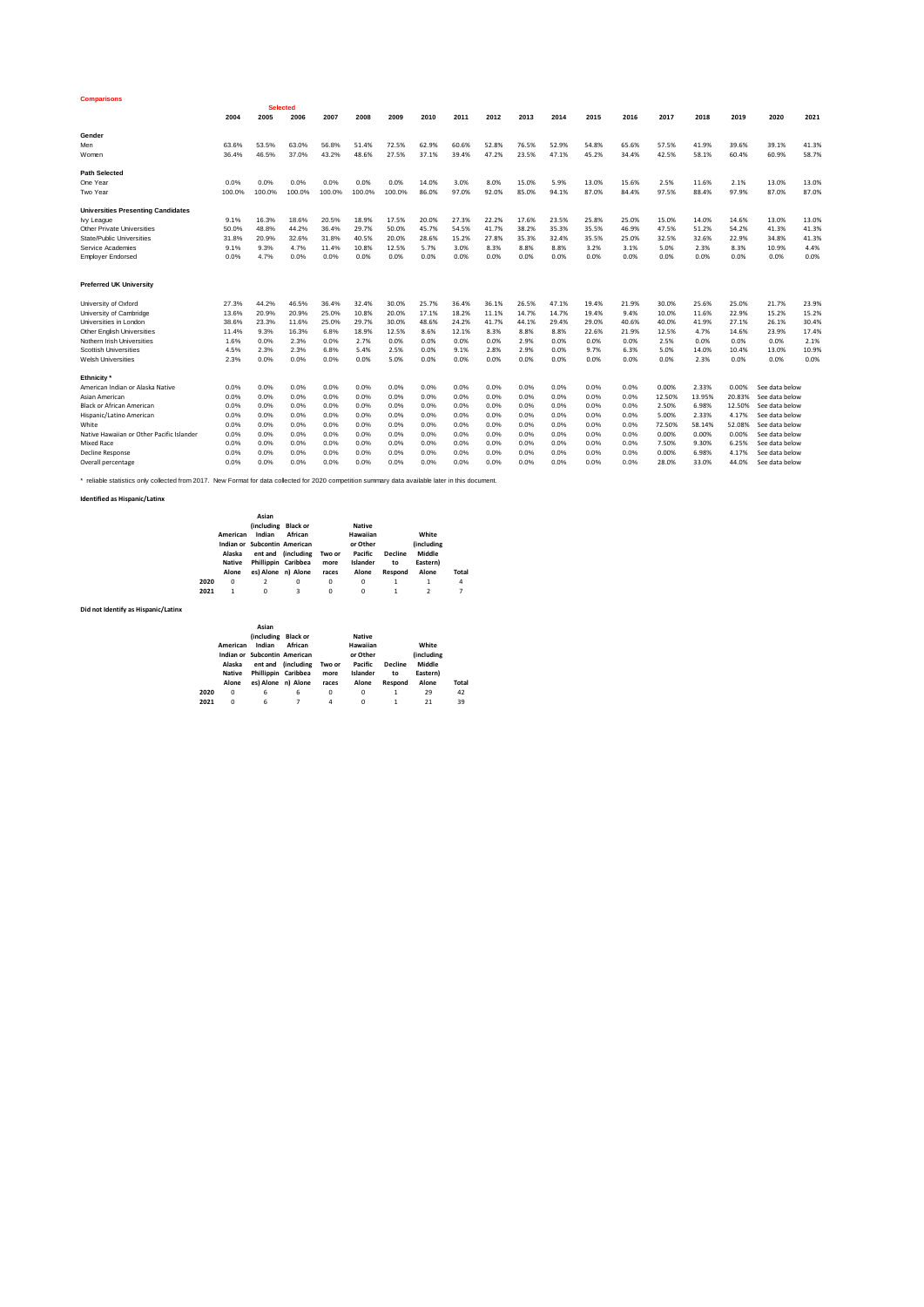### **Comparisons**





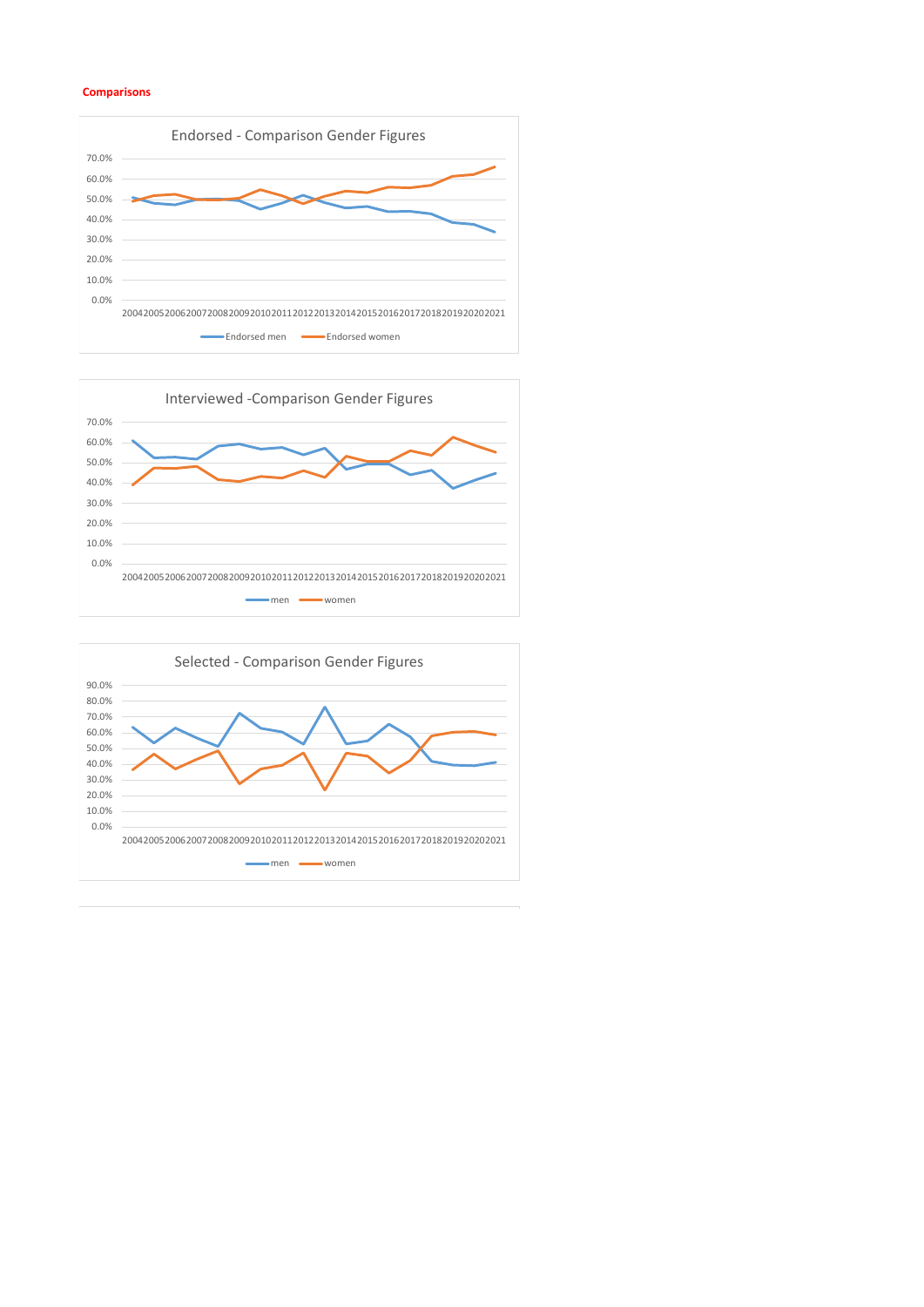



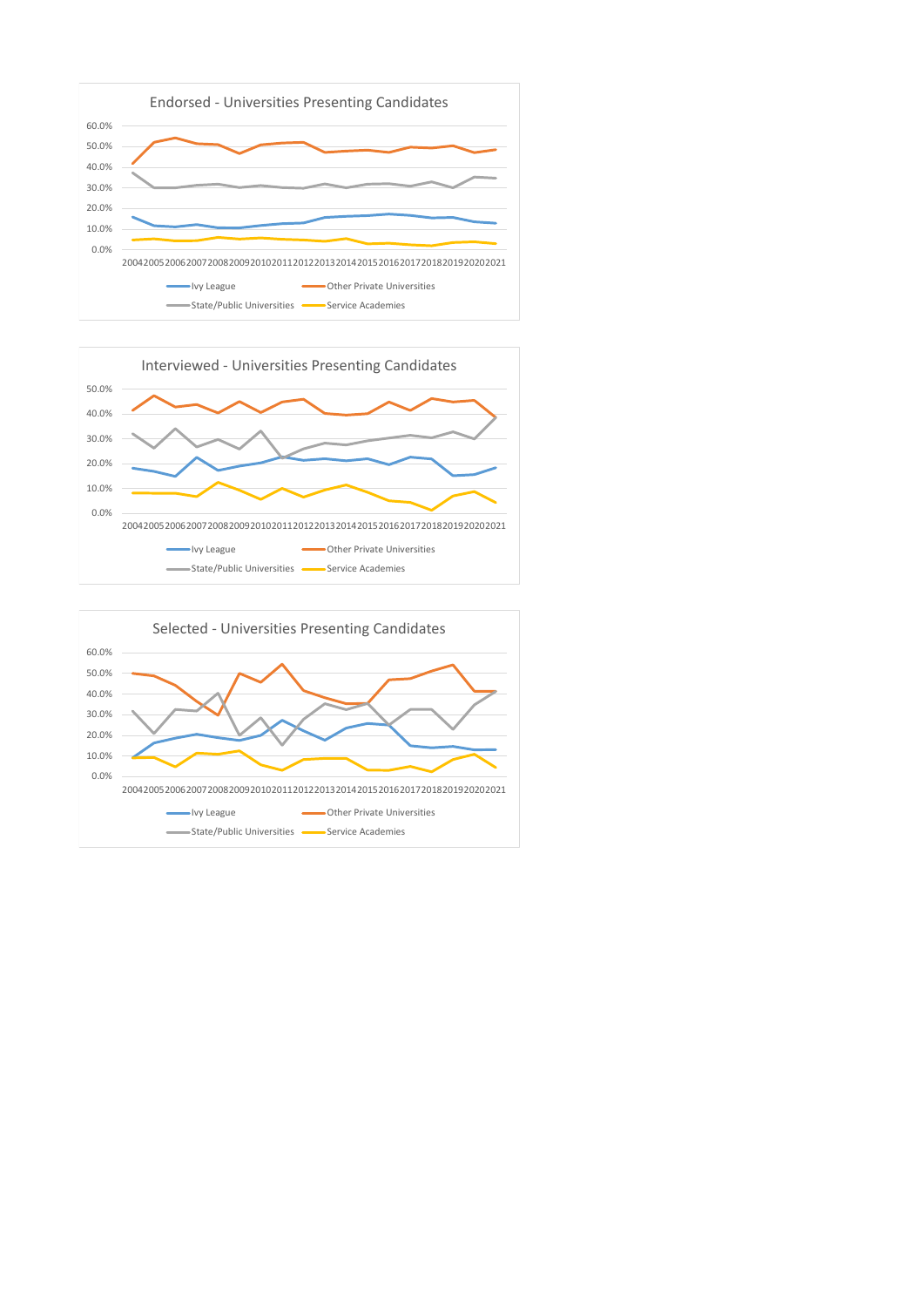



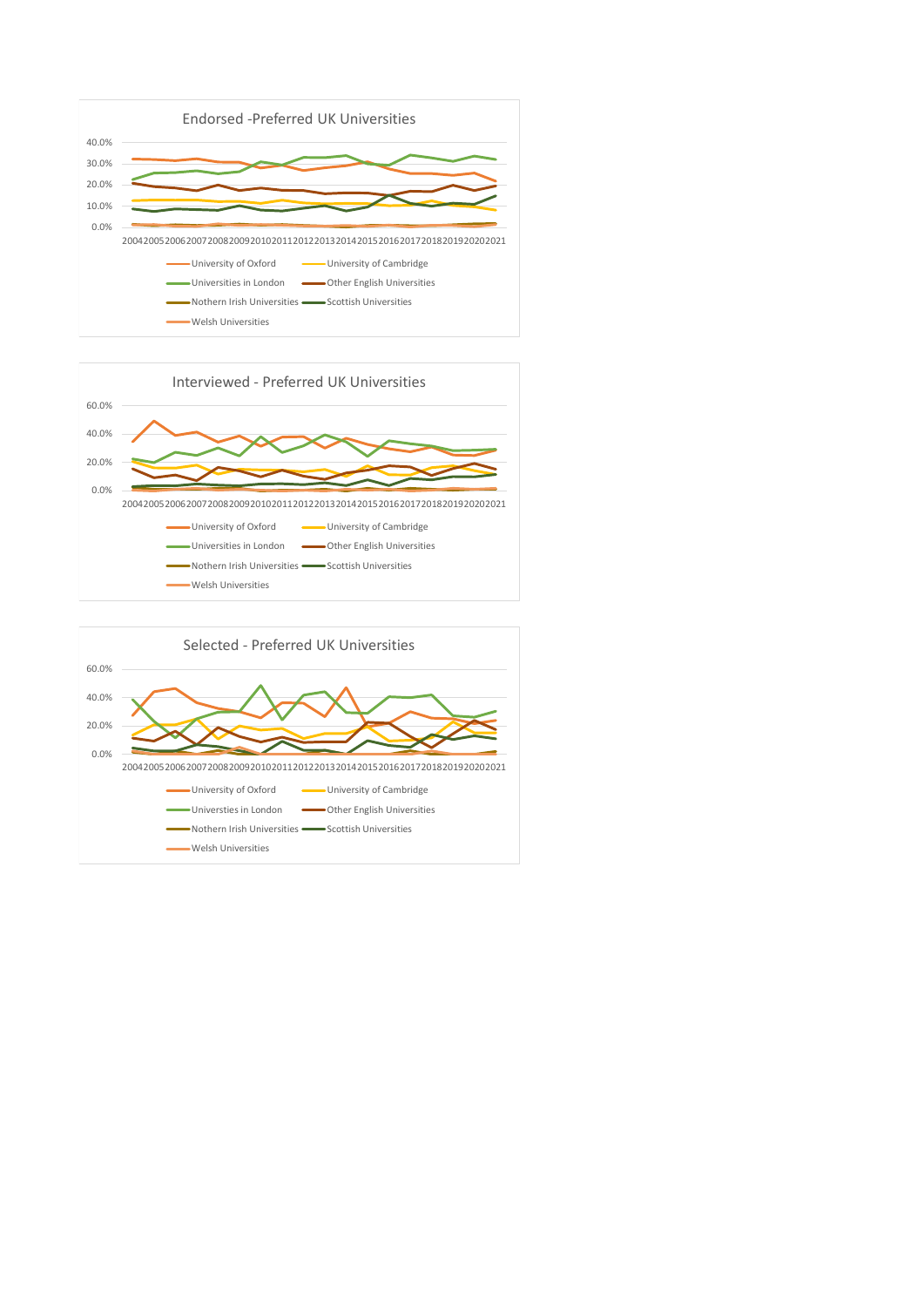





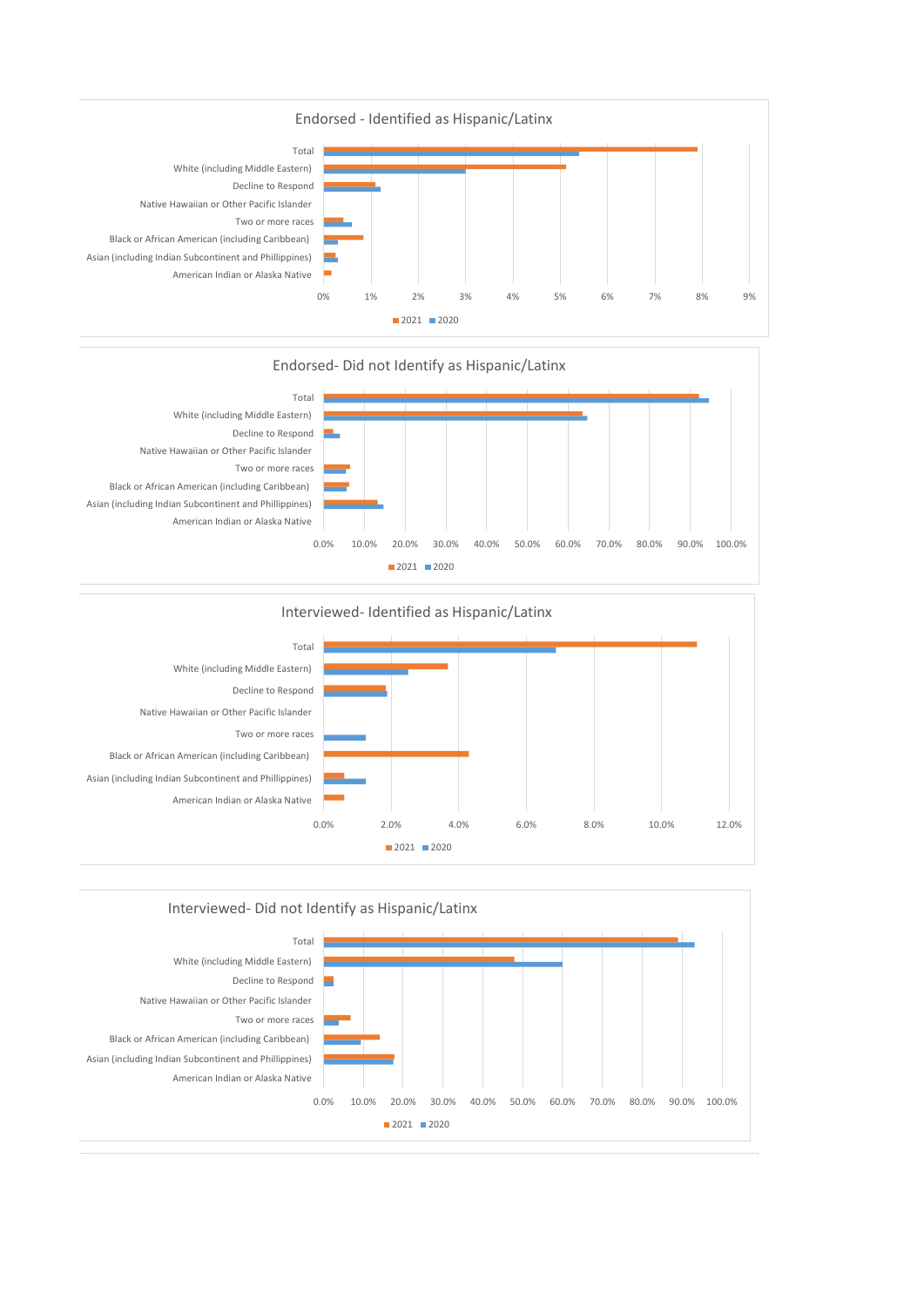

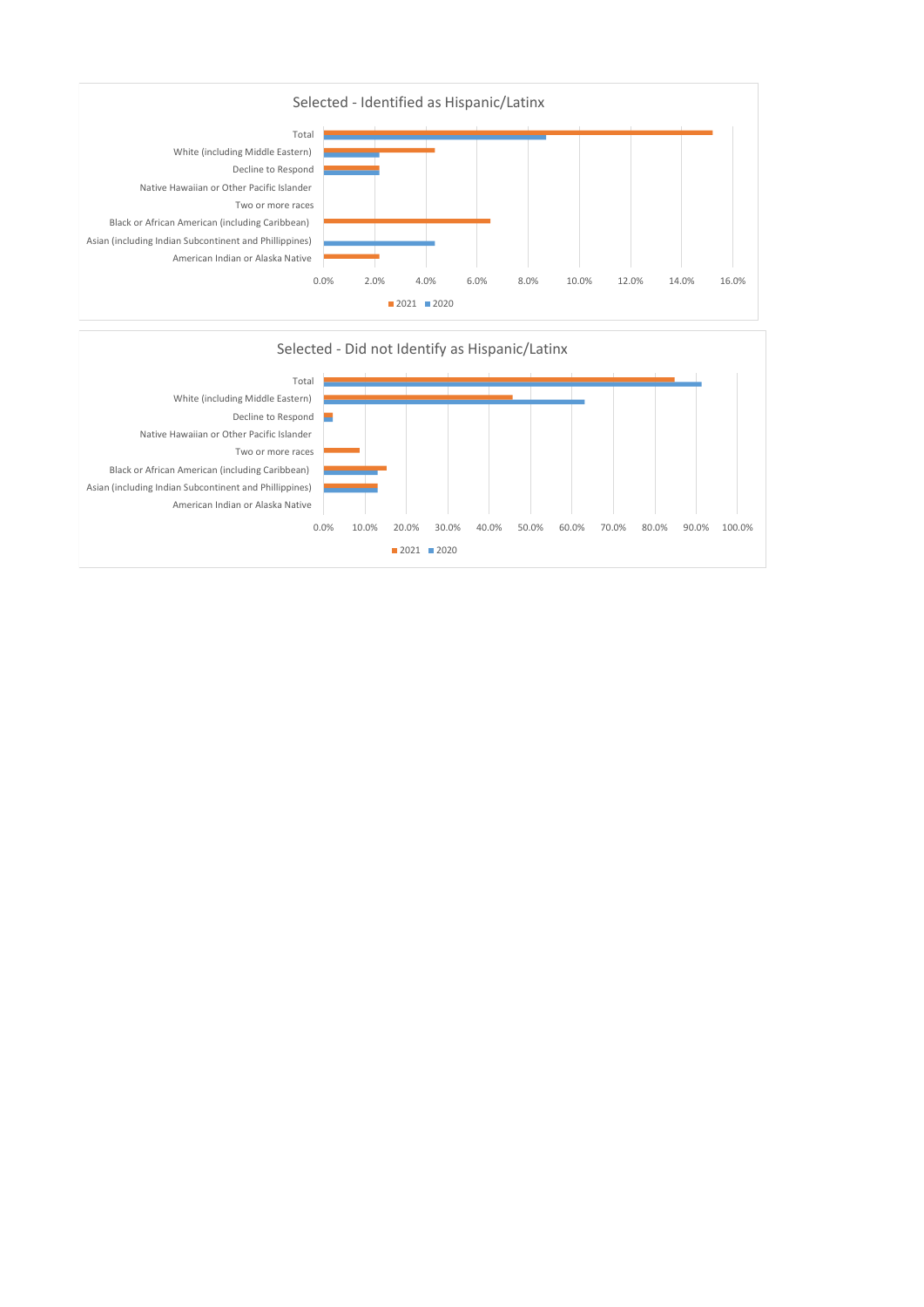#### **Total Numbers Endorsed**

|                                                   | ATL             | BOS             | <b>CHIG</b>     | HOU                   | LA              | NΥ                      | SF                    | DC              | <b>TOTAL</b> |
|---------------------------------------------------|-----------------|-----------------|-----------------|-----------------------|-----------------|-------------------------|-----------------------|-----------------|--------------|
| <b>BY REGION</b>                                  | 194             | 110             | 219             | 121                   | 122             | 205                     | 106                   | 113             | 1190         |
| % of National Pool                                | 16.3%           | 9.2%            | 18.4%           | 10.2%                 | 10.3%           | 17.2%                   | 8.9%                  | 9.5%            |              |
| <b>GENDER</b>                                     |                 |                 |                 |                       |                 |                         |                       |                 |              |
| Men                                               | 68              | 34              | 77              | 54                    | 29              | 73                      | 33                    | 35              | 403          |
| % of Regional Pool                                | 35.05%          | 30.91%          | 35.16%          | 44.63%                | 23.77%          | 35.61%                  | 17.01%                | 30.97%          |              |
| % of National Pool                                | 5.71%           | 2.86%           | 6.47%           | 4.54%                 | 2.44%           | 6.13%                   | 2.77%                 | 2.94%           | 33.87%       |
|                                                   |                 |                 |                 |                       |                 |                         |                       |                 |              |
| Women                                             | 126<br>64.95%   | 76<br>69.09%    | 142<br>64.84%   | 67                    | 93              | 132<br>64.39%           | 73<br>68.87%          | 78<br>69.03%    | 787          |
| % of Regional Pool<br>% of National Pool          | 10.59%          | 6.39%           | 11.93%          | 55.37%<br>5.63%       | 76.23%<br>7.82% | 11.09%                  | 6.13%                 | 6.55%           | 66.13%       |
|                                                   |                 |                 |                 |                       |                 |                         |                       |                 |              |
| <b>Pell Grant Eligible</b>                        |                 |                 |                 |                       |                 |                         |                       |                 |              |
| Yes                                               | 56              | 21              | 39              | 24                    | 38              | 42                      | 29                    | 15              | 264          |
| % of Regional Pool                                | 28.87%          | 19.09%          | 17.81%          | 19.83%                | 31.15%          | 20.49%                  | 27.36%                | 13.27%          |              |
| % of National Pool                                | 4.71%           | 1.76%           | 3.28%           | 2.02%                 | 3.19%           | 3.53%                   | 2.44%                 | 1.26%           | 22.18%       |
| No                                                | 138             | 89              | 180             | 97                    | 84              | 163                     | 77                    | 98              | 926          |
| % of Regional Pool                                | 71.13%          | 80.91%          | 82.19%          | 80.17%                | 68.85%          | 79.51%                  | 72.64%                | 86.73%          |              |
| % of National Pool                                | 11.60%          | 7.48%           | 15.13%          | 8.15%                 | 7.06%           | 13.70%                  | 6.47%                 | 8.24%           | 77.82%       |
|                                                   |                 |                 |                 |                       |                 |                         |                       |                 |              |
| UNIVERSITIES PRESENTING CANDIDATES                | <b>ATL</b>      | BOS             | <b>CHIG</b>     | HOU                   | LA              | NΥ                      | SF                    | DC              | <b>TOTAL</b> |
| <b>Ivy League</b>                                 | 17              | 31              | 16              | 11                    | 14              | 42                      | 8                     | 12              | 151          |
| % of Regional Pool                                | 8.76%           | 28.18%          | 7.31%           | 9.09%                 | 11.48%          | 20.49%                  | 7.55%                 | 10.62%          |              |
| % of National Pool                                | 1.43%           | 2.61%           | 1.34%           | 0.92%                 | 1.18%           | 3.53%                   | 0.67%                 | 1.01%           | 12.69%       |
|                                                   |                 |                 |                 |                       |                 |                         |                       |                 |              |
| <b>Other Private Universities</b>                 | 81              | 63              | 108             | 58                    | 60              | 118                     | 44                    | 46              | 578          |
| % of Regional Pool                                | 41.75%          | 57.27%          | 49.32%          | 47.93%                | 49.18%          | 57.56%                  | 41.51%                | 40.71%          |              |
| % of National Pool                                | 6.81%           | 5.29%           | 9.08%           | 4.87%                 | 5.04%           | 9.92%                   | 3.70%                 | 3.87%           | 48.57%       |
| State/Public Universities                         | 83              | 15              | 82              | 49                    | 45              | 40                      | 52                    | 48              | 414          |
| % of Regional Pool                                | 42.78%          | 13.64%          | 37.44%          | 40.50%                | 36.89%          | 19.51%                  | 49.06%                | 42.48%          |              |
| % of National Pool                                | 6.97%           | 1.26%           | 6.89%           | 4.12%                 | 3.78%           | 3.36%                   | 4.37%                 | 4.03%           | 34.79%       |
|                                                   |                 |                 |                 |                       |                 |                         |                       |                 |              |
| Service Academies                                 | 8               | $\mathbf{1}$    | 9               | 3                     | 3               | 4                       | $\overline{2}$        | 6               | 36           |
| % of Regional Pool<br>% of National Pool          | 4.12%<br>0.67%  | 0.91%<br>0.08%  | 4.11%<br>0.76%  | 2.48%<br>0.25%        | 2.46%<br>0.25%  | 1.95%<br>0.34%          | 1.89%<br>0.17%        | 5.31%<br>0.50%  | 3.03%        |
|                                                   |                 |                 |                 |                       |                 |                         |                       |                 |              |
| PREFERRED UK UNIVERSITY                           |                 |                 |                 |                       |                 |                         |                       |                 |              |
|                                                   | <b>ATL</b>      | <b>BOS</b>      | <b>CHIG</b>     | HOU                   | LA              | NΥ                      | SF                    | DC              | <b>TOTAL</b> |
| University of Oxford                              | 38              | 26              | 48              | 21                    | 23              | 48                      | 31                    | 25              | 260          |
| % of Regional Pool                                | 19.59%          | 23.64%          | 21.92%          | 17.36%                | 18.85%          | 23.41%                  | 29.25%                | 22.12%          |              |
| % of National Pool                                | 3.19%           | 2.18%           | 4.03%           | 1.76%                 | 1.93%           | 4.03%                   | 2.61%                 | 2.10%           | 21.85%       |
| University of Cambridge                           | 14              | 12              | 23              | 11                    | 12              | 12                      | 6                     | 8               | 98           |
| % of Regional Pool                                | 7.22%           | 10.91%          | 10.50%          | 9.09%                 | 9.84%           | 5.85%                   | 5.66%                 | 7.08%           |              |
| % of National Pool                                | 1.18%           | 1.01%           | 1.93%           | 0.92%                 | 1.01%           | 1.01%                   | 0.50%                 | 0.67%           | 8.24%        |
|                                                   |                 |                 |                 |                       |                 |                         |                       |                 |              |
| Universities in London                            | 60              | 33              | 61              | 37                    | 50              | 61                      | 39                    | 40              | 381          |
| % of Regional Pool<br>% of National Pool          | 30.93%<br>5.04% | 30.00%<br>2.77% | 27.85%<br>5.13% | 30.58%<br>3.11%       | 40.98%<br>4.20% | 29.76%<br>5.13%         | 36.79%<br>3.28%       | 35.40%<br>3.36% | 32.02%       |
|                                                   |                 |                 |                 |                       |                 |                         |                       |                 |              |
| Other English Universities                        | 45              | 19              | 39              | 23                    | 20              | 52                      | 17                    | 18              | 233          |
| % of Regional Pool                                | 23%             | 17%             | 18%             | 19%                   | 16%             | 25%                     | 16%                   | 16%             |              |
| % of National Pool                                | 4%              | 2%              | 3%              | 2%                    | 2%              | 4%                      | 1%                    | 2%              | 20%          |
|                                                   |                 |                 |                 |                       |                 |                         |                       |                 |              |
| Northern Irish Universities<br>% of Regional Pool | 4<br>2.06%      | 6<br>5.45%      | 5<br>2.28%      | $\mathbf{1}$<br>0.83% | 0<br>0.00%      | $\overline{2}$<br>0.98% | $\mathbf{1}$<br>0.94% | 4<br>3.54%      | 23           |
| % of National Pool                                | 0.34%           | 0.50%           | 0.42%           | 0.08%                 | 0.00%           | 0.17%                   | 0.08%                 | 0.34%           | 1.93%        |
|                                                   |                 |                 |                 |                       |                 |                         |                       |                 |              |
| Scottish Universities                             | 31              | 12              | 40              | 26                    | 15              | 26                      | 11                    | 17              | 178          |
| % of Regional Pool                                | 15.98%          | 10.91%          | 18.26%          | 21.49%                | 12.30%          | 12.68%                  | 10.38%                | 15.04%          |              |
| % of National Pool                                | 2.61%           | 1.01%           | 3.36%           | 2.18%                 | 1.26%           | 2.18%                   | 0.92%                 | 1.43%           | 14.96%       |
| <b>Welsh Universities</b>                         | $\overline{2}$  | $\overline{2}$  | 3               | $\overline{2}$        | $\overline{2}$  | 4                       | $\mathbf{1}$          | $\mathbf{1}$    | 17           |
| % of Regional Pool                                | 1.03%           | 1.82%           | 1.37%           | 1.65%                 | 1.64%           | 1.95%                   | 0.94%                 | 0.88%           |              |
| % of National Pool                                | 0.17%           | 0.17%           | 0.25%           | 0.17%                 | 0.17%           | 0.34%                   | 0.08%                 | 0.08%           | 1.43%        |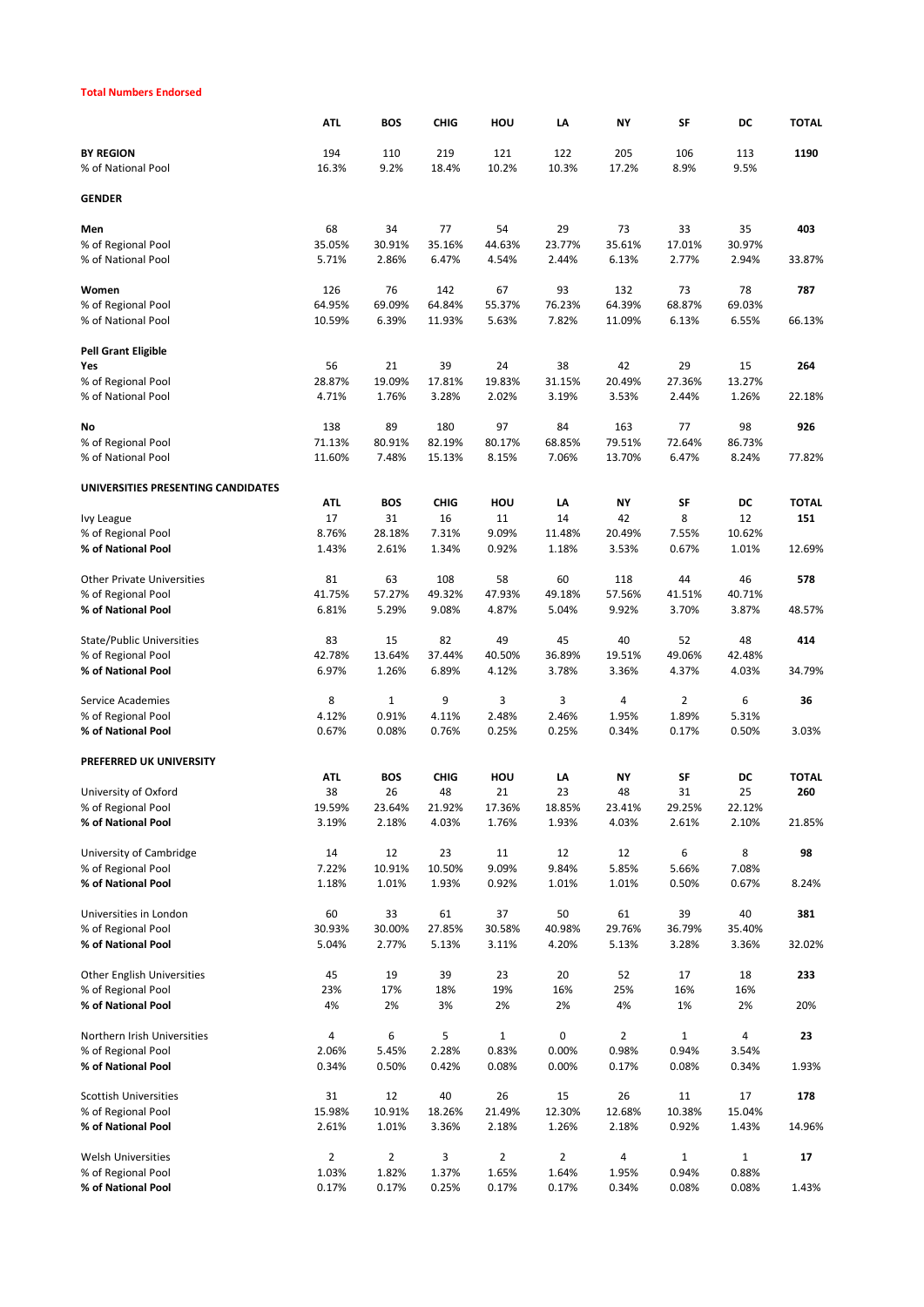#### **Universities Presenting Candidates - Endorsed**

|                             | <b>Endorsing Institution</b>                                                   | ATL                      | <b>BOS</b>     | CHI                      | HOU            | LA             | NY             | SF             | DC                      | <b>Grand Total</b>       |
|-----------------------------|--------------------------------------------------------------------------------|--------------------------|----------------|--------------------------|----------------|----------------|----------------|----------------|-------------------------|--------------------------|
| Alabama                     | Alabama State University                                                       | $\mathbf 1$              |                |                          |                |                |                |                |                         | $\mathbf 1$              |
|                             | Auburn University                                                              | $\,1\,$                  |                |                          | $\,1\,$        |                |                |                |                         | $\overline{2}$           |
|                             | University of Alabama - Birmingham                                             | 3                        |                |                          |                |                |                |                |                         | 3                        |
|                             | University of Alabama - Tuscaloosa                                             | $\mathbf 2$              |                |                          |                |                |                |                |                         | $\mathbf 2$              |
|                             |                                                                                |                          |                |                          |                |                |                |                |                         |                          |
|                             | University of South Alabama                                                    | $\mathbf 1$              |                |                          |                |                |                |                |                         | 1                        |
| Arizona                     | Arizona State University                                                       |                          |                | $\mathbf{1}$             |                | 6              |                |                |                         | $\overline{7}$           |
|                             | University of Arizona                                                          |                          |                |                          |                | 5              |                | $\,1\,$        | $\mathbf{1}$            | $\overline{7}$           |
| <b>Arkansas</b>             | John Brown University                                                          |                          |                | $\mathbf 1$              | 3              |                |                |                |                         | 4                        |
|                             | University of Arkansas - Fayetteville                                          |                          |                |                          | $\overline{7}$ |                |                |                |                         | $\overline{7}$           |
|                             |                                                                                |                          |                |                          | $\mathbf{1}$   |                |                |                |                         | 1                        |
|                             | University of Central Arkansas                                                 |                          |                |                          |                |                |                |                |                         |                          |
| California                  | <b>Biola University</b>                                                        |                          |                |                          |                | $1\,$          |                |                |                         | 1                        |
|                             | California Institute of Technology                                             |                          |                |                          |                | $1\,$          |                | $\mathbf 1$    |                         | 2                        |
|                             | California State University - California State Polytechnic University - Pomona |                          |                |                          |                | $\mathbf{1}$   |                |                |                         | 1                        |
|                             | California State University - Channel Islands                                  |                          |                |                          |                | 1              |                |                |                         | $\mathbf{1}$             |
|                             | California State University - Fullerton                                        |                          |                |                          |                | 1              |                |                |                         | 1                        |
|                             | California State University - Long Beach                                       |                          |                |                          |                | $\mathbf{1}$   |                |                |                         | 1                        |
|                             |                                                                                |                          |                |                          |                |                |                |                |                         |                          |
|                             | California State University - Northridge                                       |                          |                |                          |                | $1\,$          |                |                |                         | 1                        |
|                             | California State University - San Bernardino                                   |                          |                |                          |                | $1\,$          |                |                |                         | 1                        |
|                             | Chapman University                                                             |                          |                |                          |                | $1\,$          |                |                |                         | 1                        |
|                             | Claremont McKenna College                                                      |                          |                |                          |                | $\mathbf 2$    |                | $\mathbf{1}$   |                         | 3                        |
|                             | Harvey Mudd College                                                            |                          |                |                          |                | $\mathbf{1}$   |                |                |                         | 1                        |
|                             | Loyola Marymount University                                                    |                          |                |                          |                | 3              |                |                |                         | 3                        |
|                             |                                                                                |                          |                |                          |                |                |                | $\,1\,$        |                         | $\,1\,$                  |
|                             | Minerva Schools at KGI                                                         |                          |                |                          |                |                |                |                |                         |                          |
|                             | Occidental College                                                             |                          |                | $\mathbf 1$              |                | 3              | $\mathbf 1$    |                |                         | 5                        |
|                             | Pepperdine University                                                          |                          |                |                          |                | $1\,$          |                |                |                         | 1                        |
|                             | Pitzer College                                                                 |                          |                |                          |                | $\mathbf{1}$   |                |                |                         | 1                        |
|                             | Pomona College                                                                 |                          |                |                          |                | $\overline{2}$ |                | 1              | $\mathbf{1}$            | 4                        |
|                             | Santa Clara University                                                         |                          |                |                          |                | $1\,$          |                | $\mathbf 1$    |                         | $\overline{2}$           |
|                             | <b>Scripps College</b>                                                         |                          |                |                          |                | $\overline{2}$ |                |                |                         | 2                        |
|                             |                                                                                | $\mathbf 1$              | $\mathbf{1}$   | 3                        | 4              | 5              | $\overline{2}$ |                | $\overline{2}$          | 24                       |
|                             | <b>Stanford University</b>                                                     |                          |                |                          |                |                |                | 6              |                         |                          |
|                             | University of California - Berkeley                                            |                          |                |                          |                | $\mathbf 2$    |                | 10             |                         | 12                       |
|                             | University of California - Davis                                               |                          |                |                          |                | 3              |                | 4              |                         | $\overline{7}$           |
|                             | University of California - Irvine                                              |                          |                |                          |                | $\mathbf 2$    |                |                |                         | $\mathbf 2$              |
|                             | University of California - Los Angeles                                         |                          | $\mathbf{1}$   | $\mathbf{1}$             |                | 5              |                | $\overline{2}$ |                         | 9                        |
|                             | University of California - Riverside                                           |                          |                |                          |                | $\overline{2}$ |                |                |                         | $\overline{2}$           |
|                             |                                                                                |                          | $\mathbf{1}$   |                          |                | $1\,$          |                |                |                         | $\overline{2}$           |
|                             | University of California - San Diego                                           |                          |                |                          |                |                |                |                |                         |                          |
|                             | University of California - Santa Barbara                                       |                          |                |                          |                | $1\,$          |                |                |                         | $\,1\,$                  |
|                             | University of California - Santa Cruz                                          |                          |                |                          |                | $1\,$          |                | $\,1\,$        |                         | $\overline{2}$           |
|                             | University of Redlands                                                         |                          |                |                          |                |                |                | $1\,$          |                         | $\mathbf{1}$             |
|                             | University of San Diego                                                        |                          |                |                          |                | 3              |                |                |                         | 3                        |
|                             | University of San Francisco                                                    |                          |                |                          |                |                |                | 1              |                         | 1                        |
|                             | University of Southern California                                              |                          |                | $\mathbf 1$              |                | 4              |                |                |                         | 5                        |
|                             |                                                                                |                          |                |                          |                |                |                |                |                         |                          |
| Colorado                    | Colorado College                                                               |                          |                |                          | $\mathbf 1$    |                |                |                |                         | 1                        |
|                             | Colorado School of Mines                                                       |                          |                |                          | 3              |                |                |                |                         | 3                        |
|                             | Colorado State University                                                      |                          |                |                          | $\overline{2}$ |                |                |                |                         | $\overline{2}$           |
|                             | United States Air Force Academy                                                | 3                        | $\mathbf{1}$   | $\mathbf{1}$             | $\mathbf 2$    |                |                | $\mathbf{1}$   | $\overline{2}$          | 10                       |
|                             | University of Colorado System - Boulder                                        | $\,1\,$                  |                |                          | 5              |                |                |                | $\mathbf 1$             | $\overline{7}$           |
|                             | University of Denver                                                           |                          |                |                          | $\mathbf 1$    |                |                |                |                         | 1                        |
|                             |                                                                                |                          |                |                          |                |                |                |                |                         |                          |
|                             | Western Colorado University                                                    |                          |                |                          |                |                |                | 1              |                         | 1                        |
| Connecticut                 | <b>Connecticut College</b>                                                     |                          |                |                          |                |                |                | 1              |                         | 1                        |
|                             | Fairfield University                                                           |                          | $\overline{2}$ |                          |                |                |                |                |                         | $\overline{2}$           |
|                             | Quinnipiac University                                                          |                          | $\overline{2}$ |                          |                |                |                |                |                         | $\overline{2}$           |
|                             | Southern Connecticut State University                                          |                          |                |                          |                |                | $\mathbf 1$    |                |                         | 1                        |
|                             | Trinity College - CT                                                           |                          | $\overline{2}$ |                          |                |                |                |                |                         | $\overline{2}$           |
|                             | University of Connecticut                                                      |                          | $\overline{2}$ |                          |                |                |                |                |                         | $\overline{2}$           |
|                             |                                                                                |                          |                |                          |                |                |                |                |                         |                          |
|                             | University of Hartford                                                         |                          |                |                          |                |                |                |                | $\mathbf{1}$            | $\mathbf{1}$             |
|                             | Wesleyan University                                                            |                          |                |                          |                |                | 1              |                |                         | 1                        |
|                             | <b>Yale University</b>                                                         | $\overline{2}$           | $\overline{2}$ | 4                        | $\overline{2}$ | $1\,$          | 10             | $\overline{2}$ | $\mathbf 1$             | 24                       |
| Delaware                    | University of Delaware                                                         |                          |                |                          |                |                |                |                | 3                       | 3                        |
| <b>District of Columbia</b> | American University                                                            |                          |                | 1                        |                |                | 1              |                | 3                       | 5                        |
|                             | George Washington University                                                   | $\mathbf 1$              |                |                          |                |                |                |                | $\mathbf 1$             | $\overline{2}$           |
|                             |                                                                                |                          |                |                          |                |                |                |                |                         |                          |
|                             | Georgetown University                                                          | 3                        |                | $\overline{2}$           | $\overline{2}$ |                | 3              | 1              | $\overline{a}$          | 15                       |
|                             | <b>Howard University</b>                                                       |                          |                |                          |                |                | $\mathbf 1$    |                | $\overline{4}$          | 5                        |
|                             | The Catholic University of America                                             |                          |                |                          |                |                |                |                | $\overline{2}$          | $\overline{2}$           |
| Florida                     | Florida Atlantic University                                                    | $\mathbf 1$              |                |                          |                |                |                |                |                         | $\,1\,$                  |
|                             | Florida Gulf Coast University                                                  | $\mathbf 1$              |                |                          |                |                |                |                |                         | $\mathbf 1$              |
|                             | Florida International University                                               | $\mathbf 1$              |                |                          |                |                |                |                |                         | $\,1\,$                  |
|                             |                                                                                |                          |                |                          |                |                |                |                |                         |                          |
|                             | Florida Southern College                                                       | $\mathbf 1$              |                |                          |                |                |                |                |                         | $\,1\,$                  |
|                             | Florida State University                                                       | 4                        |                |                          |                |                |                |                |                         | 4                        |
|                             | New College of Florida                                                         | 6                        |                | $\mathbf{1}$             |                |                |                |                |                         | $\overline{7}$           |
|                             | <b>Rollins College</b>                                                         | $\mathbf 1$              |                |                          |                |                |                |                |                         | $\,1\,$                  |
|                             | University of Central Florida                                                  | $\overline{\mathbf{2}}$  |                |                          |                |                |                |                |                         | $\overline{2}$           |
|                             | University of Florida                                                          | $\overline{2}$           |                |                          |                |                |                |                |                         | $\overline{2}$           |
|                             |                                                                                |                          |                |                          |                |                |                |                |                         |                          |
|                             | University of Miami                                                            | $\mathbf 1$              |                |                          |                |                |                |                |                         | 1                        |
| Georgia                     | Agnes Scott College                                                            | $\mathbf 2$              |                |                          |                |                |                |                |                         | $\overline{2}$           |
|                             | Columbus State University                                                      | $\mathbf 1$              |                |                          |                |                |                |                |                         | 1                        |
|                             | <b>Emory University</b>                                                        | 10                       |                |                          | $\mathbf 1$    |                | $\overline{2}$ |                | $\overline{\mathbf{3}}$ | 16                       |
|                             | Georgia College & State University                                             | $\mathbf 2$              |                |                          |                |                |                |                |                         | $\overline{2}$           |
|                             | Georgia Institute of Technology                                                | $\overline{\phantom{a}}$ |                |                          |                |                |                |                |                         | $\overline{\phantom{a}}$ |
|                             | Georgia State University                                                       | 3                        |                |                          |                |                |                |                |                         | 3                        |
|                             |                                                                                |                          |                |                          |                |                |                |                |                         |                          |
|                             | Kennesaw State University                                                      | 3                        |                |                          |                |                |                |                |                         | 3                        |
|                             | Mercer University                                                              | $\mathbf 2$              |                |                          |                |                |                |                |                         | $\overline{2}$           |
|                             | Morehouse College                                                              | $\,1\,$                  | $\mathbf{1}$   |                          |                |                |                |                |                         | $\overline{2}$           |
|                             | Savannah College of Art & Design                                               | $\,1\,$                  |                |                          |                |                |                |                |                         | $\mathbf{1}$             |
|                             | University of Georgia                                                          | 8                        |                | $\mathbf{1}$             | $\mathbf 1$    |                |                | $1\,$          |                         | 11                       |
| Hawaii                      |                                                                                |                          |                |                          |                | 3              |                |                |                         | 3                        |
|                             | University of Hawaii - Manoa                                                   |                          |                |                          |                |                |                |                |                         |                          |
| Idaho                       | University of Idaho                                                            |                          |                |                          |                |                |                | $\overline{2}$ |                         | $\overline{2}$           |
| Illinois                    | Columbia College - IL                                                          |                          |                | $\mathbf{1}$             | $\mathbf 1$    |                |                |                |                         | $\overline{2}$           |
|                             | Illinois Wesleyan University                                                   |                          |                |                          | $\mathbf{1}$   |                |                |                |                         | 1                        |
|                             | Lake Forest College                                                            |                          |                | $\mathbf{1}$             |                |                |                |                |                         | $\mathbf{1}$             |
|                             | Northwestern University                                                        | $\mathbf 1$              |                | $\overline{\phantom{a}}$ |                | $\overline{2}$ | 2              | $\mathbf{1}$   |                         | 13                       |
|                             | Southern Illinois University System - Carbondale                               |                          |                | $\overline{2}$           |                |                |                |                |                         | $\overline{2}$           |
|                             |                                                                                |                          |                |                          |                |                |                |                |                         |                          |
|                             | University of Chicago                                                          | $\mathbf 1$              | $\overline{2}$ | 5                        | $\mathbf 1$    |                | $\overline{2}$ | 1              | $\mathbf{1}$            | 13                       |
|                             | University of Illinois - Chicago                                               |                          |                | $\,$ 1                   |                |                |                |                |                         | $\,1\,$                  |
|                             | University of Illinois - Urbana-Champaign                                      |                          |                | 5                        |                |                |                |                |                         | 5                        |
|                             | Wheaton College - IL                                                           |                          |                | $\overline{2}$           |                |                |                |                |                         | $\overline{2}$           |
|                             |                                                                                |                          |                |                          |                |                |                |                |                         |                          |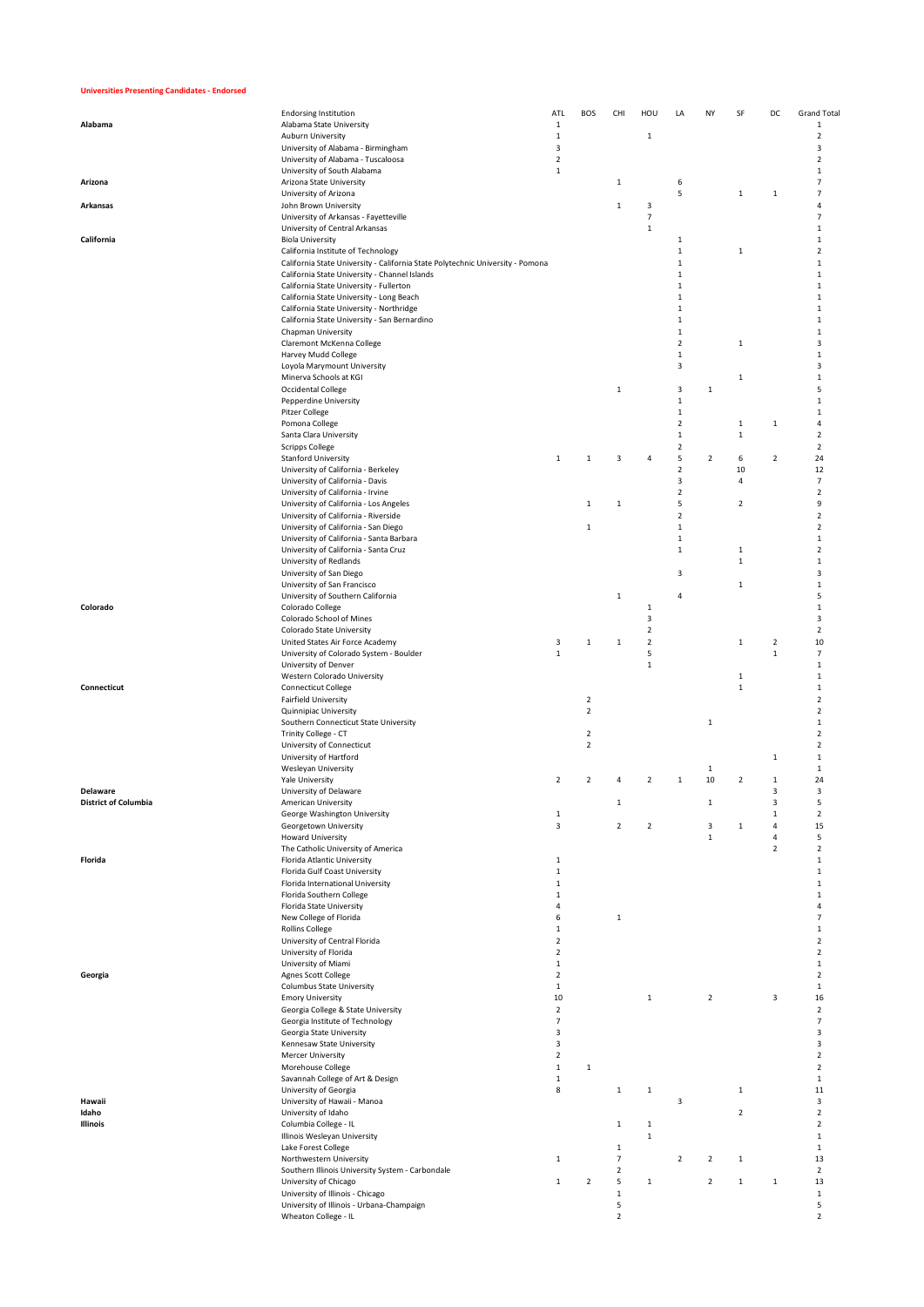| Indiana              | <b>Butler University</b><br>Earlham College                                                                     |                |                         | 1<br>$\mathbf{1}$ |                |                |                             |                         |                         | -1<br>$\mathbf{1}$      |
|----------------------|-----------------------------------------------------------------------------------------------------------------|----------------|-------------------------|-------------------|----------------|----------------|-----------------------------|-------------------------|-------------------------|-------------------------|
|                      |                                                                                                                 |                |                         |                   |                |                |                             |                         |                         |                         |
|                      | Hanover College                                                                                                 |                |                         | 1                 |                |                |                             |                         |                         | $\mathbf{1}$            |
|                      | Indiana University                                                                                              |                | $\mathbf 1$             | $\overline{7}$    |                |                |                             |                         |                         | 8                       |
|                      | Purdue University                                                                                               |                |                         | 3                 |                |                |                             |                         |                         | 3                       |
|                      | University of Evansville                                                                                        |                |                         | 1                 |                |                |                             |                         |                         | $\mathbf 1$             |
|                      | University of Notre Dame                                                                                        |                |                         | 11                |                | $\mathbf{1}$   | $\overline{\mathbf{2}}$     | $\overline{\mathbf{2}}$ | 1                       | 17                      |
|                      | Wabash College                                                                                                  |                |                         | $\mathbf{1}$      |                |                |                             |                         |                         | $\mathbf 1$             |
| lowa                 | Coe College                                                                                                     |                |                         | 1                 |                |                |                             |                         |                         | $\mathbf{1}$            |
|                      | <b>Grinnell College</b>                                                                                         |                |                         | $\overline{2}$    |                |                |                             |                         |                         | $\overline{2}$          |
|                      | Luther College                                                                                                  |                |                         | 1                 |                |                |                             |                         |                         | $\mathbf 1$             |
| Kansas               | Kansas State University                                                                                         |                |                         | $\overline{2}$    |                |                |                             |                         |                         | $\overline{2}$          |
|                      | University of Kansas                                                                                            |                |                         | 5                 |                |                |                             |                         |                         | 5                       |
| Kentucky             | Centre College                                                                                                  |                |                         | $\overline{2}$    |                |                |                             |                         |                         | $\overline{2}$          |
|                      | Northern Kentucky University                                                                                    |                |                         | $\mathbf{1}$      |                |                |                             |                         |                         | $\mathbf{1}$            |
|                      | Southern Baptist Theological Seminary                                                                           |                |                         | $1\,$             |                |                |                             |                         |                         | $\mathbf{1}$            |
|                      | University of Kentucky                                                                                          |                |                         | 4                 |                |                |                             |                         |                         |                         |
|                      | Western Kentucky University                                                                                     |                |                         | $\overline{2}$    |                |                |                             |                         |                         | $\overline{2}$          |
| Louisiana            | Centenary College of Louisiana                                                                                  |                |                         |                   | $\overline{2}$ |                |                             |                         |                         | $\overline{2}$          |
|                      | Louisiana State University - Baton Rouge                                                                        |                |                         |                   | 1              |                |                             |                         |                         | $\mathbf{1}$            |
|                      | Loyola University New Orleans                                                                                   |                |                         |                   | 1              |                |                             |                         |                         | $\mathbf{1}$            |
|                      | <b>Tulane University</b>                                                                                        | $\overline{2}$ | $\mathbf 1$             | 1                 | 4              |                |                             |                         | $\overline{2}$          | 10                      |
| Maine                | <b>Bates College</b>                                                                                            | $\mathbf{1}$   | $\overline{\mathbf{2}}$ |                   |                |                |                             | $\mathbf 1$             |                         | 4                       |
|                      | <b>Bowdoin College</b>                                                                                          |                | 1                       |                   |                |                |                             |                         | $\mathbf 1$             | $\overline{\mathbf{c}}$ |
|                      | College of the Atlantic                                                                                         |                | 1                       | $\mathbf{1}$      |                |                |                             |                         |                         | $\overline{2}$          |
|                      | University of Southern Maine                                                                                    |                | $\mathbf 1$             |                   |                |                |                             |                         |                         | $\mathbf{1}$            |
| Maryland             | Johns Hopkins University                                                                                        |                |                         | $\sqrt{2}$        |                |                | $\,1\,$                     |                         | 3                       | 6                       |
|                      | Salisbury University                                                                                            |                |                         |                   |                |                |                             |                         | 8                       | 8                       |
|                      | United States Naval Academy                                                                                     | 3              |                         | 6                 | $\mathbf{1}$   | $\mathbf{1}$   | $\overline{2}$              | $\,1$                   | 3                       | 17                      |
|                      | University of Maryland - Baltimore County                                                                       |                |                         |                   |                |                |                             |                         | 3                       | 3                       |
|                      | University of Maryland - College Park                                                                           |                |                         |                   |                |                |                             |                         | 3                       | 3                       |
| <b>Massachusetts</b> |                                                                                                                 | $\mathbf 1$    | 3                       |                   | $\mathbf{1}$   |                |                             |                         |                         | 5                       |
|                      | Amherst College                                                                                                 |                | $\mathbf{1}$            |                   |                |                |                             |                         |                         | $\mathbf 1$             |
|                      | <b>Assumption College</b>                                                                                       |                |                         |                   |                |                |                             |                         |                         | $\mathbf{1}$            |
|                      | Berklee College of Music                                                                                        |                | $\mathbf 1$             |                   |                |                |                             |                         |                         |                         |
|                      | <b>Boston College</b>                                                                                           |                | 4                       |                   |                |                |                             |                         |                         | 4                       |
|                      | <b>Boston University</b>                                                                                        |                | 1                       | $\mathbf{1}$      |                |                | $\,1\,$                     |                         |                         | 3                       |
|                      | <b>Brandeis University</b>                                                                                      |                | 1                       | $\,1\,$           |                |                | 3                           |                         |                         | 5                       |
|                      | Clark University                                                                                                |                | $\overline{2}$          |                   |                |                | $\mathbf 1$                 |                         |                         | 3                       |
|                      | College of the Holy Cross                                                                                       |                |                         | $\mathbf{1}$      |                |                |                             |                         |                         | $\mathbf{1}$            |
|                      | Harvard University                                                                                              | 1              | 9                       | $\,1\,$           | $\mathbf 2$    | 4              | 6                           |                         | 1                       | 24                      |
|                      | Massachusetts Institute of Technology                                                                           | $\overline{2}$ | 5                       | $1\,$             | $\mathbf 1$    | 5              | 4                           | 5                       | $\mathbf 1$             | 24                      |
|                      | Mount Holyoke College                                                                                           |                | $\,1$                   | $\mathbf{1}$      |                |                |                             | $\,1\,$                 |                         | 3                       |
|                      | Northeastern University                                                                                         |                | $\overline{2}$          | $\overline{2}$    | $\mathbf 1$    |                |                             |                         | $\overline{\mathbf{2}}$ | $\overline{7}$          |
|                      | Simon's Rock College                                                                                            |                |                         |                   |                |                | $\,1\,$                     |                         |                         | $\mathbf{1}$            |
|                      | Smith College                                                                                                   |                | $\overline{2}$          |                   | $\mathbf 1$    |                | $\overline{2}$              |                         |                         | 5                       |
|                      | <b>Tufts University</b>                                                                                         |                | 3                       |                   |                |                |                             |                         |                         | 3                       |
|                      | University of Massachusetts- Amherst                                                                            |                | 3                       |                   | $\mathbf 1$    |                |                             |                         |                         | 4                       |
|                      | <b>Wellesley College</b>                                                                                        | 1              |                         |                   |                |                |                             | $\mathbf 1$             | $\mathbf 1$             | 3                       |
|                      | Wheaton College - MA                                                                                            |                | 4                       |                   |                |                |                             |                         |                         | 4                       |
|                      | Williams College                                                                                                | $\,1\,$        | 4                       |                   |                | $\mathbf{1}$   | 3                           |                         |                         | 9                       |
|                      | Worcester Polytechnic Institute                                                                                 |                | 1                       |                   |                |                |                             |                         |                         | $\mathbf{1}$            |
|                      | <b>Worcester State University</b>                                                                               |                | $\mathbf 1$             |                   |                |                |                             |                         |                         | $\mathbf{1}$            |
| Michigan             | Calvin University                                                                                               |                |                         | 1                 |                |                |                             |                         |                         |                         |
|                      | Hillsdale College                                                                                               |                |                         | $\overline{7}$    |                |                |                             |                         |                         | 7                       |
|                      | Michigan State University                                                                                       |                |                         | $\overline{7}$    | $\mathbf 1$    |                |                             |                         |                         | 8                       |
|                      | University of Michigan - Ann Arbor                                                                              | 1              | $\mathbf 1$             | $\overline{4}$    |                |                |                             |                         | $\mathbf 1$             | $\overline{7}$          |
| Minnesota            | <b>Bethel University</b>                                                                                        |                |                         | $\mathbf 2$       |                |                |                             |                         |                         | $\overline{2}$          |
|                      | Carleton College                                                                                                |                |                         | $\overline{2}$    |                |                |                             | $\,1$                   |                         | 3                       |
|                      | College of Saint Benedict / Saint John's University                                                             |                |                         | $\overline{2}$    |                |                |                             |                         |                         | $\overline{2}$          |
|                      | Concordia College-Moorhead                                                                                      |                |                         |                   |                |                |                             | $\,1$                   |                         | $\mathbf{1}$            |
|                      | <b>Gustavus Adolphus College</b>                                                                                |                |                         | 1                 |                |                |                             |                         |                         |                         |
|                      | Macalester College                                                                                              |                |                         | 1                 |                |                | $\overline{2}$              |                         |                         | 3                       |
|                      | University of Minnesota - Twin Cities                                                                           |                |                         | $\overline{2}$    |                |                |                             |                         |                         | $\overline{2}$          |
| Mississippi          | <b>Alcorn State University</b>                                                                                  | $\mathbf 1$    |                         |                   |                |                |                             |                         |                         |                         |
|                      | Mississippi State University                                                                                    | $\overline{2}$ |                         |                   |                |                |                             |                         |                         | $\overline{2}$          |
|                      | University of Mississippi                                                                                       | 5              |                         |                   | $\mathbf 1$    |                |                             |                         |                         | 6                       |
|                      | University of Southern Mississippi                                                                              | $\mathbf{1}$   |                         |                   | $\mathbf 1$    |                |                             |                         |                         | $\overline{\mathbf{c}}$ |
| Missouri             | Lindenwood University                                                                                           |                |                         | $\overline{2}$    |                |                |                             |                         |                         | $\overline{\mathbf{c}}$ |
|                      | Missouri State University                                                                                       |                |                         | $1\,$             |                |                |                             |                         |                         | $\mathbf 1$             |
|                      | Missouri Western State University                                                                               |                |                         | 1                 |                |                |                             |                         |                         | $\mathbf{1}$            |
|                      |                                                                                                                 |                |                         | $1\,$             |                |                |                             |                         |                         | $\mathbf{1}$            |
|                      | Truman State University                                                                                         |                |                         | $\overline{7}$    |                |                |                             |                         |                         | $\overline{7}$          |
|                      | University of Missouri - Columbia                                                                               |                |                         | $\mathbf{1}$      | $\overline{2}$ |                |                             |                         | $\mathbf{1}$            | 5                       |
|                      | Washington University in St. Louis                                                                              |                |                         |                   |                |                |                             | $\,1$                   |                         |                         |
| Montana              | Montana State University System - Bozeman                                                                       |                |                         |                   |                |                |                             | $\mathbf 2$             |                         | $\overline{2}$          |
|                      | University of Montana - Missoula                                                                                |                |                         |                   |                |                |                             | $\overline{2}$          |                         | $\overline{2}$          |
| Nebraska             | Creighton University                                                                                            |                |                         | $\mathbf{1}$      |                |                |                             |                         |                         | $\mathbf{1}$            |
|                      | Nebraska Wesleyan University                                                                                    |                |                         | 1                 |                |                |                             |                         |                         | $\mathbf{1}$            |
|                      | University of Nebraska System - Lincoln                                                                         |                |                         | 1                 |                |                |                             |                         |                         | $\mathbf{1}$            |
|                      | University of Nebraska System - Omaha                                                                           |                |                         | 1                 |                |                |                             |                         |                         | $\mathbf{1}$            |
| Nevada               | University of Nevada-Las Vegas                                                                                  |                |                         |                   |                | 1              |                             |                         |                         | 1                       |
| <b>New Hampshire</b> | Dartmouth College                                                                                               | 3              | 4                       | $\mathbf 1$       | $\mathbf 1$    | $\mathbf{1}$   | $\mathbf 1$                 |                         | 3                       | 14                      |
|                      | University of New Hampshire                                                                                     |                | $\mathbf 1$             |                   |                |                |                             |                         |                         | $\mathbf{1}$            |
| <b>New Jersey</b>    | Drew University                                                                                                 |                |                         |                   |                |                | $\mathbf 1$                 |                         |                         | $\mathbf 1$             |
|                      | Montclair State University                                                                                      |                |                         |                   |                |                | $\,1\,$                     |                         |                         | 1                       |
|                      | New Jersey Institute of Technology                                                                              |                |                         |                   |                |                | $\mathbf 2$                 |                         |                         | $\overline{2}$          |
|                      | Princeton University                                                                                            | 5              | 3                       | 1                 | $\overline{2}$ | $\mathbf 2$    | 6                           | $1\,$                   | 4                       | 24                      |
|                      | <b>Rider University</b>                                                                                         |                |                         |                   |                |                | 3                           |                         |                         | 3                       |
|                      | Rowan University                                                                                                |                |                         |                   |                |                | $\,1\,$                     |                         |                         | 1                       |
|                      | Rutgers University - Camden                                                                                     |                |                         |                   |                |                |                             |                         | $\mathbf{1}$            | $\mathbf{1}$            |
|                      | Rutgers University - New Brunswick                                                                              |                |                         |                   |                |                | 4                           |                         |                         | 4                       |
|                      | Seton Hall University                                                                                           |                |                         |                   |                |                | $\,1\,$                     |                         |                         | $\mathbf{1}$            |
|                      | The College of New Jersey                                                                                       |                |                         |                   |                |                | $1\,$                       |                         |                         | $\mathbf{1}$            |
| <b>New Mexico</b>    | University of New Mexico                                                                                        |                |                         |                   | $\mathbf 1$    |                |                             |                         |                         | $\mathbf{1}$            |
| <b>New York</b>      | <b>Bard College</b>                                                                                             |                |                         |                   |                |                | $\mathbf{1}$                |                         |                         | $\mathbf{1}$            |
|                      | <b>Barnard College</b>                                                                                          |                |                         | $1\,$             |                | $\overline{2}$ | 5                           |                         |                         | 8                       |
|                      | City University of New York - Baruch College                                                                    |                |                         |                   |                |                | $\mathbf 1$                 |                         |                         | $\mathbf{1}$            |
|                      |                                                                                                                 |                |                         |                   |                |                |                             |                         |                         | $\mathbf{1}$            |
|                      |                                                                                                                 |                |                         |                   |                |                |                             |                         |                         |                         |
|                      | City University of New York - City College<br>City University of New York - Graduate School & University Center |                |                         |                   |                |                | $\mathbf{1}$<br>$\mathbf 1$ |                         |                         | $\mathbf 1$             |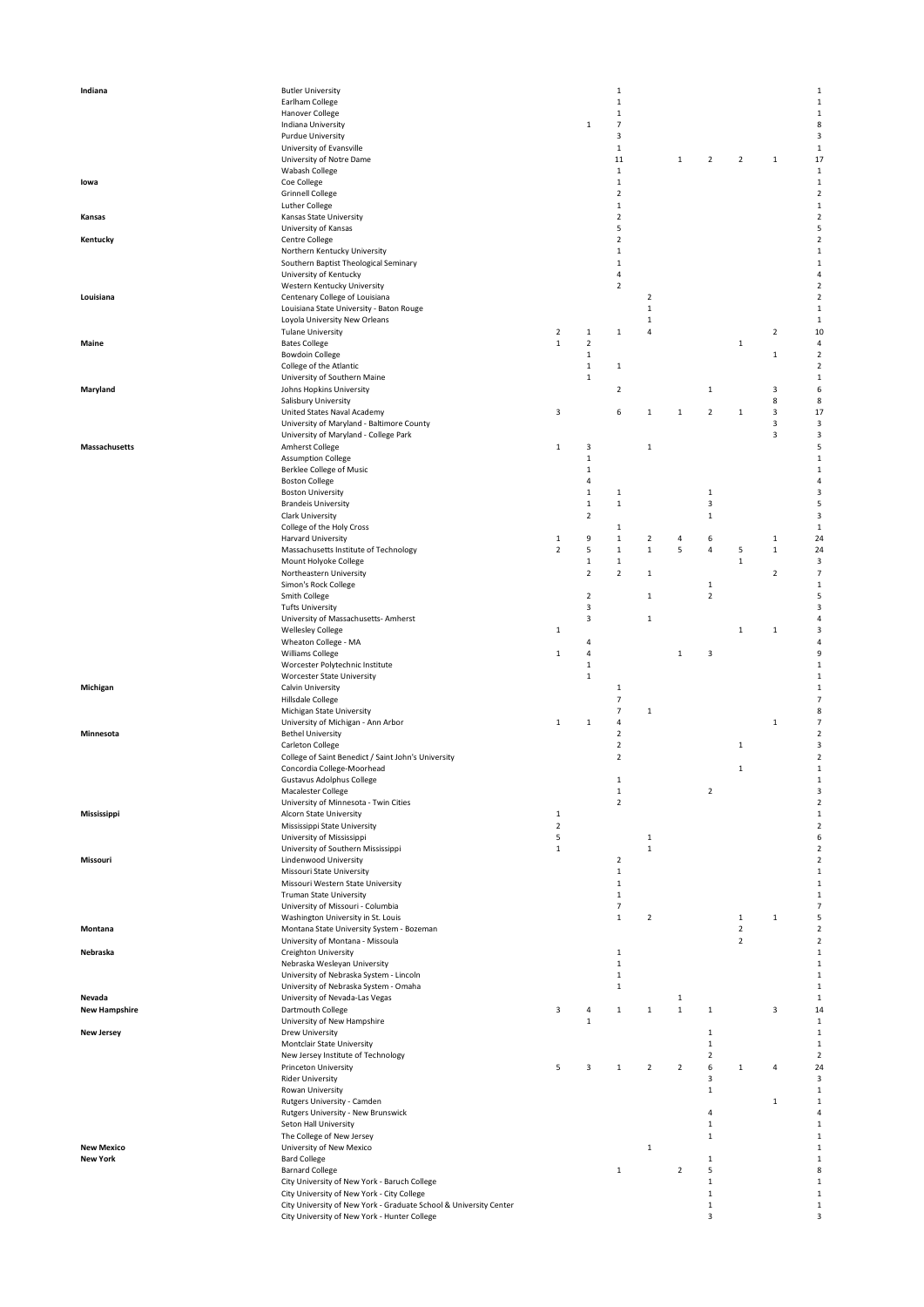|                       | City University of New York - John Jay College of Criminal Justice        |                  |                |                |                |                         | $\,1\,$                  |                |                | 1                       |
|-----------------------|---------------------------------------------------------------------------|------------------|----------------|----------------|----------------|-------------------------|--------------------------|----------------|----------------|-------------------------|
|                       | City University of New York - Lehman College                              |                  |                |                |                |                         | $\overline{2}$           |                |                | $\overline{2}$          |
|                       | Colgate University                                                        |                  |                |                |                |                         | $\overline{2}$           |                | $\mathbf 1$    | 3                       |
|                       | College of Mount St. Vincent                                              |                  |                |                |                |                         | $1\,$                    |                |                | $\mathbf{1}$            |
|                       | Columbia University                                                       | $\mathbf{1}$     | 5              | 5              | $\mathbf 2$    | $\mathbf 1$             | $\overline{\phantom{a}}$ | $\mathbf 2$    | $\mathbf 1$    | 2 <sub>4</sub>          |
|                       | Cornell University                                                        | $\mathbf 1$      |                | $\,1\,$        | $\mathbf 1$    | $\,1\,$                 | 10                       | $\,1\,$        | $\mathbf 1$    | 16                      |
|                       | Fordham University                                                        |                  |                |                | $\mathbf 1$    |                         | 3                        | $1\,$          |                | 5                       |
|                       | Hamilton College                                                          |                  |                |                |                |                         | $\mathbf 1$              |                |                | 1                       |
|                       | Hofstra University                                                        |                  |                |                |                |                         | $\mathbf 1$              |                |                | $\mathbf{1}$            |
|                       | Long Island University - Brooklyn                                         |                  |                |                |                |                         | $\mathbf 1$              |                |                | $\mathbf{1}$            |
|                       | Marist College                                                            |                  | $\,1\,$        |                |                | $\mathbf{1}$            |                          |                |                | $\overline{2}$          |
|                       | Marymount Manhattan College                                               | 3                | $\overline{2}$ | 3              | $\mathbf{1}$   | $\overline{2}$          | $\,1\,$<br>5             |                |                | $\mathbf{1}$<br>16      |
|                       | New York University<br>Pace University                                    |                  |                |                |                |                         | $\mathbf 1$              |                |                | 1                       |
|                       | Pratt Institute                                                           |                  |                |                |                |                         | $\mathbf{1}$             |                |                | $\mathbf{1}$            |
|                       | Rochester Institute of Technology                                         |                  |                |                |                |                         | $1\,$                    |                |                | $\mathbf{1}$            |
|                       | Saint John's University                                                   |                  |                |                |                |                         |                          | $\mathbf{1}$   |                | $\mathbf{1}$            |
|                       | State University of New York - Binghamton                                 |                  |                |                |                |                         | 3                        |                |                | 3                       |
|                       | State University of New York - Stony Brook                                |                  |                |                |                |                         | $\overline{2}$           |                |                | $\overline{2}$          |
|                       | <b>Syracuse University</b>                                                |                  |                |                |                |                         | 3                        |                |                | 3                       |
|                       | Union College - NY                                                        |                  | $\,1\,$        |                |                |                         | $\mathbf 1$              |                |                | $\overline{2}$          |
|                       | United States Military Academy                                            | $\mathbf 2$      |                | $\mathbf 2$    |                | $\mathbf 2$             | $\overline{\mathbf{2}}$  |                | $\mathbf 1$    | 9                       |
|                       | Vassar College                                                            |                  |                |                |                |                         | 3                        |                |                | 3                       |
|                       | Wagner College                                                            |                  |                |                |                |                         | $\mathbf 1$              |                |                | $\mathbf{1}$            |
| <b>North Carolina</b> | Davidson College                                                          | $\mathbf{1}$     |                |                | 1              |                         |                          |                |                | $\overline{2}$          |
|                       | Duke University                                                           | 10               | $\,1\,$        | 4              | $\mathbf 1$    | $\overline{\mathbf{2}}$ | $\,1\,$                  | $\mathbf 2$    |                | $\overline{2}$          |
|                       | <b>East Carolina University</b>                                           | $\mathbf 1$<br>3 |                |                | $\mathbf 2$    |                         |                          |                |                | $\mathbf{1}$<br>5       |
|                       | Elon University<br>Gardner-Webb University                                | $\mathbf{1}$     |                |                |                |                         |                          |                |                | $\mathbf{1}$            |
|                       | <b>High Point University</b>                                              | $\mathbf{1}$     |                |                |                |                         |                          |                |                | $\mathbf{1}$            |
|                       | Montreat College                                                          | $\overline{2}$   |                |                |                |                         |                          |                |                | $\overline{2}$          |
|                       | North Carolina State University                                           | $\overline{2}$   |                |                |                |                         |                          |                |                | $\overline{2}$          |
|                       | Queens University of Charlotte                                            | 3                |                |                |                |                         |                          |                |                | 3                       |
|                       | University of North Carolina - Chapel Hill                                | 5                |                | $1\,$          |                |                         |                          |                | $\overline{2}$ | 8                       |
|                       | University of North Carolina - Charlotte                                  | $\mathbf{1}$     |                |                |                |                         |                          |                | $\mathbf 1$    | $\overline{2}$          |
|                       | University of North Carolina - Greensboro                                 | $\mathbf{1}$     |                |                |                |                         |                          |                |                | 1                       |
|                       | Wake Forest University                                                    | $\overline{2}$   |                |                |                |                         |                          |                |                | $\overline{2}$          |
| Ohio                  | Case Western Reserve University                                           |                  |                | $\overline{2}$ |                |                         |                          |                |                | $\overline{2}$          |
|                       | Kent State University                                                     |                  |                | $\,1\,$        |                |                         |                          |                |                | $\mathbf{1}$            |
|                       | Kenyon College                                                            | $\mathbf{1}$     |                | $1\,$          |                | $\mathbf{1}$            |                          |                |                | 3                       |
|                       | Miami University of Ohio                                                  |                  |                | $\mathbf 2$    |                |                         |                          |                |                | $\overline{2}$          |
|                       | Oberlin College                                                           |                  |                | 3              |                |                         |                          |                |                | 3                       |
|                       | Ohio State University System                                              |                  |                | 5              | $\mathbf{1}$   | $\mathbf{1}$            |                          |                | $\mathbf 1$    | 8                       |
|                       | Ohio University                                                           |                  |                | $\sqrt{2}$     |                |                         |                          |                |                | $\overline{2}$          |
|                       | Ohio Wesleyan University                                                  |                  |                | $\,1\,$        |                |                         |                          |                |                | $\mathbf{1}$            |
|                       | University of Dayton                                                      |                  |                | $\overline{4}$ |                |                         |                          |                |                | 4                       |
| Oklahoma              | Oklahoma Baptist University                                               |                  |                |                | $\mathbf 1$    |                         |                          |                |                | $\mathbf{1}$            |
|                       | Oklahoma State University System                                          |                  |                |                | $\mathbf 1$    |                         |                          |                |                | $\mathbf{1}$            |
|                       | University of Oklahoma                                                    |                  |                |                | 5              |                         |                          |                |                | 5                       |
|                       | University of Tulsa                                                       |                  |                |                | $\overline{2}$ |                         |                          |                |                | $\overline{2}$          |
| Oregon                | Oregon State University                                                   |                  |                |                |                |                         |                          | $\mathbf{1}$   |                | 1                       |
|                       | <b>Reed College</b>                                                       |                  |                |                |                |                         |                          | $\,1\,$        |                | $\mathbf{1}$            |
|                       | University of Oregon                                                      |                  |                |                |                |                         |                          | 10             |                | 1(                      |
|                       | University of Portland                                                    |                  |                |                |                |                         |                          | $\mathbf{1}$   |                | $\mathbf{1}$            |
|                       | <b>Willamette University</b>                                              |                  |                |                |                |                         |                          | $\overline{2}$ |                | $\overline{2}$          |
| Pennsylvania          | Arcadia University                                                        |                  |                |                |                |                         | $\mathbf 1$              |                |                | $\mathbf{1}$            |
|                       | Carnegie Mellon University                                                |                  |                |                |                |                         | $\mathbf 1$              |                |                | $\mathbf{1}$            |
|                       | Dickinson College                                                         |                  |                |                |                |                         | $\mathbf 1$              |                | $\mathbf 1$    | $\overline{\mathbf{c}}$ |
|                       | <b>Drexel University</b>                                                  |                  |                |                |                |                         | 3                        |                |                | 3                       |
|                       | Duquesne University                                                       |                  |                |                |                |                         | $\overline{2}$           |                |                | $\overline{2}$          |
|                       | Elizabethtown College                                                     |                  |                |                |                |                         | 1                        |                |                |                         |
|                       | Franklin & Marshall College                                               |                  |                |                |                |                         | $\mathbf 1$              |                | $\mathbf 1$    | 1                       |
|                       | Gettysburg College<br>Haverford College in Pennsylvania                   |                  |                |                |                |                         | 4                        |                |                | 1<br>4                  |
|                       |                                                                           |                  |                |                |                |                         | $\mathbf{1}$             |                |                | $\mathbf{1}$            |
|                       | Indiana University of Pennsylvania<br>Kutztown University of Pennsylvania |                  |                |                |                |                         | 1                        |                |                | $\mathbf{1}$            |
|                       | Lafayette College                                                         |                  | $\mathbf 2$    |                |                |                         | 6                        |                | $\mathbf 1$    | 9                       |
|                       | Lebanon Valley College                                                    |                  |                |                |                |                         | $\mathbf 1$              |                |                | 1                       |
|                       | Marywood University                                                       |                  |                |                |                |                         | $\mathbf 1$              |                |                | $\mathbf{1}$            |
|                       | Muhlenberg College                                                        |                  |                |                |                |                         | $\mathbf 1$              |                |                | 1                       |
|                       | Pennsylvania State University                                             |                  |                |                |                |                         | 5                        |                |                | 5                       |
|                       | Robert Morris University - PA                                             | $\mathbf 1$      |                |                |                |                         |                          |                |                | $\mathbf{1}$            |
|                       | Susquehanna University                                                    |                  |                |                |                |                         | $\,1\,$                  |                |                | $\mathbf{1}$            |
|                       | Swarthmore College                                                        |                  | $\,1\,$        |                |                | $\mathbf 1$             | $\overline{\phantom{a}}$ |                |                | 9                       |
|                       | <b>Temple University</b>                                                  |                  | $\,1\,$        |                |                |                         | $\,1$                    |                |                | $\overline{2}$          |
|                       | University of Pennsylvania                                                | 5                | $\overline{2}$ | 3              |                | 4                       | 8                        | $\mathbf{1}$   | $\mathbf 1$    | 24                      |
|                       | University of Pittsburgh                                                  | $\mathbf{1}$     |                |                |                | $\mathbf{1}$            | $\overline{7}$           |                | $\mathbf 1$    | 1(                      |
|                       | Ursinus College                                                           |                  |                |                |                |                         | $\,1$                    |                |                | $\mathbf{1}$            |
|                       | Villanova University                                                      | $\mathbf{1}$     |                |                |                |                         | $\overline{2}$           |                |                | 3                       |
| <b>Puerto Rico</b>    | University of Puerto Rico - Arecibo                                       | $\mathbf{1}$     |                |                |                |                         |                          |                |                | 1                       |
| Rhode Island          | <b>Brown University</b>                                                   | $\sqrt{4}$       | 8              | 3              | $\mathbf 1$    | 4                       | $\overline{2}$           | $\mathbf 2$    | $\mathbf 1$    | 25                      |
|                       | Providence College                                                        |                  |                |                | $\mathbf 1$    |                         |                          |                |                | $\mathbf{1}$            |
|                       | Rhode Island School of Design                                             |                  |                |                | $\mathbf 1$    |                         | $\mathbf 1$              | $\mathbf{1}$   |                | 3                       |
|                       | Salve Regina University                                                   |                  | 1              |                |                |                         |                          |                |                | $\mathbf{1}$            |
|                       | University of Rhode Island                                                |                  | $\,1\,$        |                |                |                         |                          |                |                | $\mathbf{1}$            |
| <b>South Carolina</b> | Anderson University (SC)                                                  | $\mathbf{1}$     |                |                |                |                         |                          |                |                | $\mathbf{1}$            |
|                       | Claflin University                                                        |                  |                |                |                |                         | $\mathbf 1$              |                |                | 1                       |
|                       | Coastal Carolina University                                               | $\mathbf{1}$     |                |                |                |                         |                          |                |                | $\mathbf{1}$            |
|                       | College of Charleston                                                     | $\mathbf{1}$     |                |                |                |                         |                          |                | $\mathbf 1$    | $\overline{2}$          |
|                       | Furman University                                                         | $\overline{2}$   |                |                |                |                         |                          |                |                | $\overline{2}$          |
|                       | The Citadel                                                               | $\mathbf{1}$     |                |                |                |                         |                          |                |                | $\mathbf{1}$            |
|                       | University of South Carolina - Aiken                                      | $\mathbf{1}$     |                |                |                |                         |                          |                |                | 1                       |
|                       | University of South Carolina - Columbia                                   | 3                |                |                |                |                         |                          |                |                | 3                       |
|                       | <b>Wofford College</b>                                                    | $\mathbf{1}$     |                |                |                |                         |                          |                |                | $\mathbf{1}$            |
| South Dakota          | Augustana University                                                      |                  |                | 1              |                |                         |                          |                |                | 1                       |
|                       | University of Sioux Falls                                                 |                  |                | $\mathbf{1}$   |                |                         |                          |                |                | 1                       |
| <b>Tennessee</b>      | <b>Belmont University</b>                                                 | 3                |                |                |                |                         |                          |                |                | 3                       |
|                       | Lipscomb University                                                       | $\mathbf 1$      |                | $\,1\,$        |                |                         |                          |                |                | $\overline{2}$          |
|                       | Middle Tennessee State University                                         | 3                |                |                |                |                         |                          |                |                | 3                       |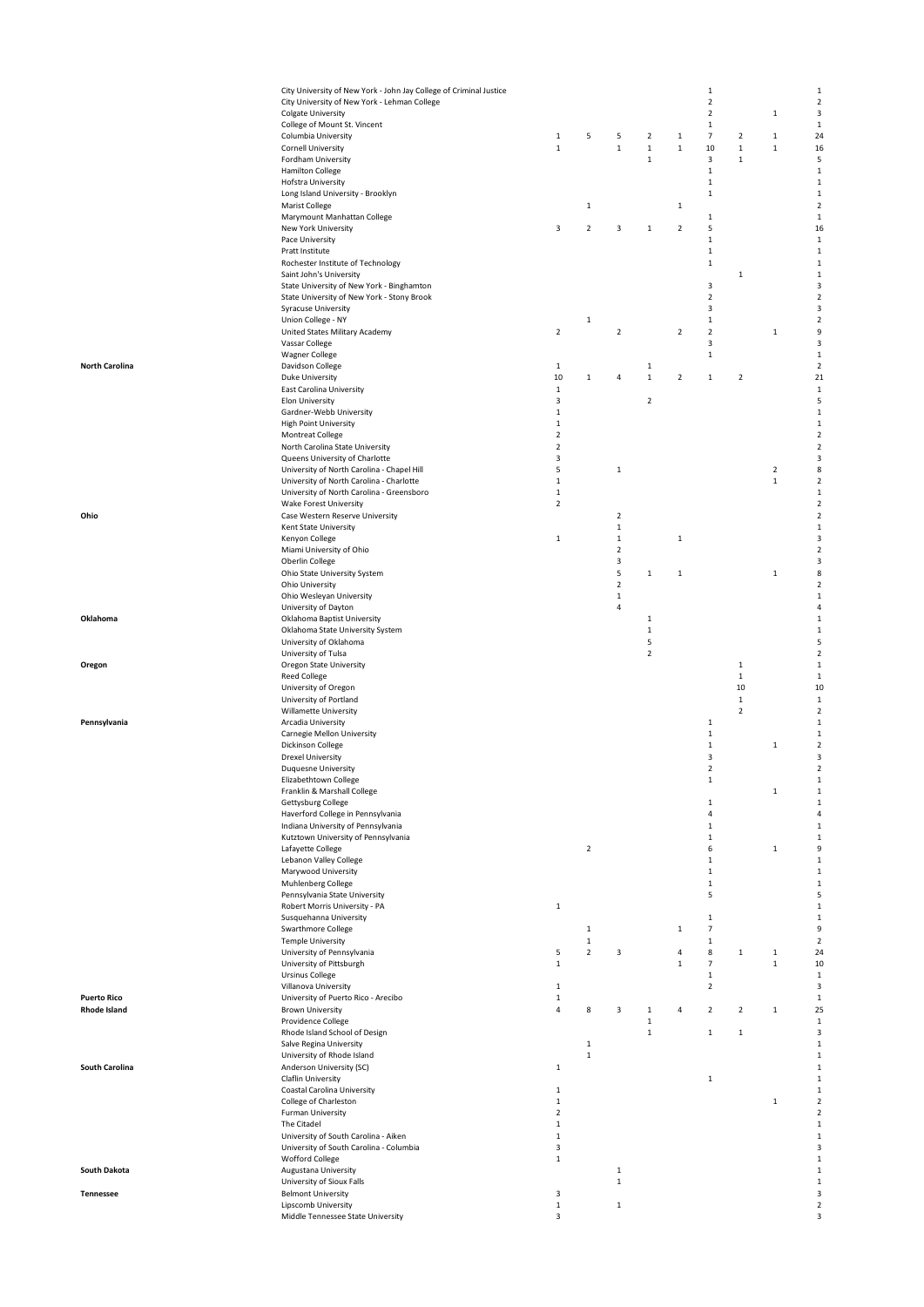|                      | <b>Rhodes College</b>                               | $\mathbf 1$    |                |                |                |                |              |                |                | $\,1\,$        |
|----------------------|-----------------------------------------------------|----------------|----------------|----------------|----------------|----------------|--------------|----------------|----------------|----------------|
|                      | University of Memphis                               | $\mathbf 1$    |                |                |                |                |              |                |                | $\mathbf 1$    |
|                      | University of Tennessee - Knoxville                 | $\mathbf 1$    |                |                |                |                |              |                | $\mathbf 1$    | $\overline{2}$ |
|                      | University of the South                             | $\overline{2}$ |                |                |                |                |              |                |                | $\overline{2}$ |
|                      | Vanderbilt University                               | $\overline{2}$ |                |                |                |                |              |                |                | $\overline{2}$ |
| Texas                | Austin College                                      |                |                |                | $\sqrt{2}$     |                |              |                |                | $\overline{2}$ |
|                      |                                                     |                |                |                | 5              |                |              |                |                | 5              |
|                      | <b>Baylor University</b>                            |                |                |                |                |                |              |                |                |                |
|                      | <b>Rice University</b>                              |                |                |                | 4              | $\,1\,$        |              |                | $\mathbf 1$    | 6              |
|                      | Southern Methodist University                       | $\mathbf{1}$   |                | $\mathbf 1$    | 3              |                |              |                |                | 5              |
|                      | Southwestern University                             |                |                |                | $\mathbf{1}$   |                |              |                |                | $\mathbf{1}$   |
|                      | St. Edward's University                             |                |                |                | $\overline{2}$ |                |              |                |                | $\overline{2}$ |
|                      | Texas A&M University - Kingsville                   |                |                |                | $\mathbf 1$    |                |              |                |                | $\mathbf{1}$   |
|                      | <b>Texas Tech University</b>                        | $\mathbf 1$    |                |                | $\mathbf 1$    |                |              |                |                | $\overline{2}$ |
|                      | University of Houston - main campus                 |                |                |                | $\mathbf 1$    |                |              |                |                | $\mathbf 1$    |
|                      | University of North Texas                           |                |                |                | $\mathbf{1}$   |                |              |                |                | $\mathbf{1}$   |
|                      | University of Texas - Austin                        |                |                |                | $\overline{4}$ |                |              |                |                | 4              |
|                      | University of Texas - Dallas                        |                |                | $\mathbf{1}$   | $\overline{4}$ | $\mathbf 1$    |              |                |                | 6              |
|                      | University of Texas - Medical Branch at Galveston   |                |                |                | $\mathbf{1}$   |                |              |                |                | $\mathbf{1}$   |
|                      | University of Texas - San Antonio                   |                |                |                | $\overline{2}$ |                |              |                |                | $\overline{2}$ |
| Utah                 | Brigham Young University                            |                |                |                |                | $\overline{4}$ |              |                |                | Δ              |
|                      | University of Utah                                  |                |                |                |                | 4              |              |                |                | 4              |
|                      | Westminster College - UT                            |                |                |                |                | $\mathbf{1}$   |              |                |                | $\mathbf{1}$   |
| Vermont              | Middlebury College                                  |                |                |                |                | $\mathbf{1}$   | $\mathbf{1}$ |                |                | $\overline{2}$ |
|                      | Saint Michael's College                             |                | $\overline{2}$ |                |                |                |              |                |                | $\overline{2}$ |
|                      | University of Vermont                               |                | $\mathbf 1$    |                |                |                |              |                |                | $\mathbf{1}$   |
|                      |                                                     |                |                |                |                |                |              |                |                |                |
| Virginia             | Christopher Newport University                      |                |                |                |                |                |              |                | $\mathbf 1$    | $\mathbf{1}$   |
|                      | College of William and Mary                         |                |                | $\mathbf 1$    |                |                |              |                | $\overline{4}$ | 5              |
|                      | Hampton University                                  |                |                |                |                |                | $\mathbf 1$  |                | $\mathbf 1$    | $\overline{2}$ |
|                      | <b>Hollins University</b>                           |                |                |                |                |                |              | $\mathbf{1}$   |                | $\mathbf{1}$   |
|                      | Liberty University                                  |                |                |                | $\,1\,$        |                |              |                |                | $\mathbf{1}$   |
|                      | Mary Baldwin University                             |                |                |                |                |                |              |                | 3              | 3              |
|                      | University of Mary Washington                       |                |                |                |                |                |              |                | $\mathbf 1$    | $\mathbf{1}$   |
|                      | University of Richmond                              | $\,1\,$        |                |                |                |                |              |                |                | $\mathbf{1}$   |
|                      | University of Virginia                              |                |                |                | $\,1\,$        |                | $\mathbf 1$  | $\mathbf 1$    | 5              | 8              |
|                      | University of Virginia's College at Wise            |                |                |                |                |                |              |                | $\mathbf 1$    | $\mathbf{1}$   |
|                      | Virginia Commonwealth University                    |                |                |                |                |                |              |                | $\overline{2}$ | $\overline{2}$ |
|                      | Virginia Polytechnic Institute and State University |                |                |                |                |                |              |                | $\overline{2}$ | $\overline{2}$ |
|                      | Washington & Lee University                         | $\mathbf 1$    |                |                | $\,1\,$        |                |              |                | $\overline{2}$ | $\overline{4}$ |
| Washington           | Evergreen State College                             |                |                |                |                |                |              | $\mathbf 1$    |                | $\mathbf{1}$   |
|                      | <b>Gonzaga University</b>                           |                |                |                |                |                |              | $\mathbf 1$    |                | $\mathbf{1}$   |
|                      | Pacific Lutheran University                         |                |                |                |                |                |              | $\overline{2}$ |                | $\overline{2}$ |
|                      | University of Washington - Seattle                  |                |                | $\mathbf 1$    |                |                |              | 12             |                | 13             |
| <b>West Virginia</b> | <b>Shepherd University</b>                          |                |                |                |                |                |              |                | $\mathbf 1$    | $\mathbf{1}$   |
|                      | West Virginia University                            |                |                |                |                |                |              |                | $\overline{4}$ | 4              |
| Wisconsin            | Lawrence University                                 |                |                | $\mathbf{1}$   |                |                |              |                |                | $\mathbf{1}$   |
|                      |                                                     |                |                |                |                |                |              |                |                |                |
|                      | Marquette University                                |                |                | $\overline{2}$ |                |                |              |                |                | $\overline{2}$ |
|                      | Mount Mary University                               |                |                | $\mathbf{1}$   |                |                |              |                |                | $\mathbf{1}$   |
|                      | <b>Ripon College</b>                                |                |                | $\mathbf 1$    |                |                |              |                |                | $\mathbf{1}$   |
|                      | University of Wisconsin - Madison                   |                |                | $\overline{7}$ |                |                |              |                |                | $\overline{7}$ |
|                      | University of Wisconsin - Oshkosh                   |                |                | $1\,$          |                |                |              |                |                | $\mathbf 1$    |
| Wyoming              | University of Wyoming                               |                |                |                |                |                |              | $\mathbf{1}$   |                | $\mathbf 1$    |
| <b>Grand Total</b>   |                                                     | 194            | 110            | 219            | 121            | 122            | 205          | 106            | 113            | 1190           |
|                      |                                                     |                |                |                |                |                |              |                |                |                |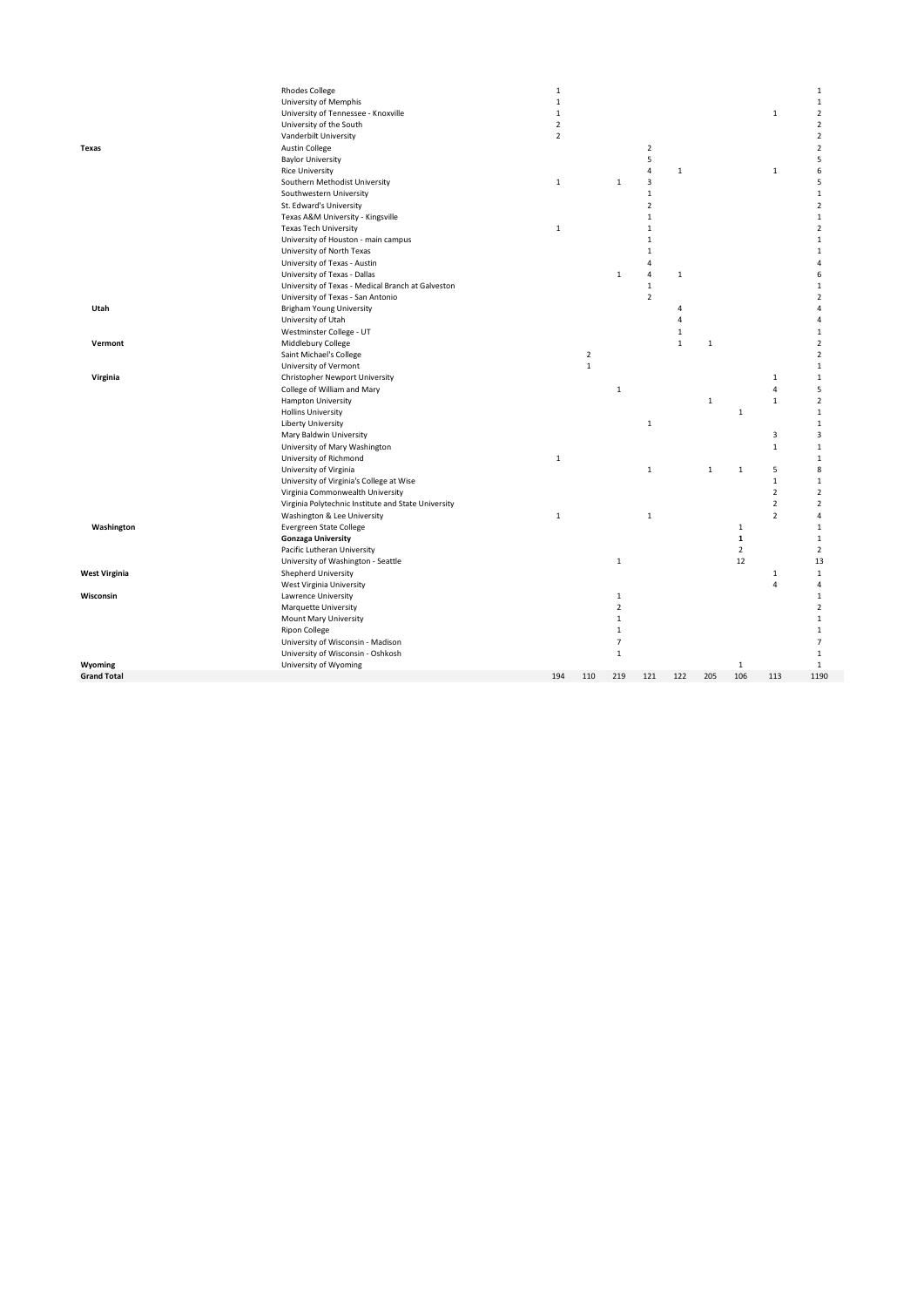### **Proposed UK University - Endorsed**

|                                                        | <b>ATL</b>     | <b>BOS</b>     | CHI            | HOU            | LA             | NΥ             | SF             | DC             | <b>Grand Total</b> |
|--------------------------------------------------------|----------------|----------------|----------------|----------------|----------------|----------------|----------------|----------------|--------------------|
| Aberystwyth University                                 |                |                |                | 1              |                | $\mathbf 1$    |                |                | $\overline{2}$     |
| <b>Architectural Association</b>                       |                |                |                |                |                | 1              |                |                | $\mathbf 1$        |
| <b>Bath Spa University</b>                             |                |                |                |                |                | $\overline{2}$ |                |                | $\overline{2}$     |
| Birkbeck, University of London                         |                |                | $\mathbf{1}$   |                | $\overline{2}$ | 3              | 1              |                | 7                  |
| <b>Bournemouth University</b>                          |                |                |                |                |                |                | 1              |                | 1                  |
| <b>Brunel University</b>                               | 1              |                |                |                |                |                |                |                | $1\,$              |
| Cardiff University                                     | $\overline{2}$ | $\overline{2}$ | 3              | $\mathbf{1}$   | $\mathbf{1}$   | 2              | 1              | 1              | 13                 |
| Central St Martins College of Art and Design           |                |                |                |                |                | $\overline{2}$ |                |                | $\overline{2}$     |
|                                                        |                |                |                |                |                |                |                |                |                    |
| <b>City University</b>                                 |                | $\mathbf 1$    |                |                |                | 1              |                |                | $\overline{2}$     |
| Courtauld Institute of Art                             | $\mathbf{1}$   |                |                | 1              |                | 1              |                |                | 3                  |
| <b>Coventry University</b>                             |                | 1              |                |                |                |                |                |                | $\mathbf 1$        |
| Cranfield University                                   |                |                |                |                |                | 1              |                |                | $\mathbf{1}$       |
| Durham University                                      | $\mathbf 1$    | 1              | $\overline{2}$ | $\overline{2}$ | $\mathbf{1}$   | 3              | $\overline{2}$ |                | 12                 |
| Glasgow School of Art                                  | $\mathbf 1$    |                |                |                |                | $\mathbf 1$    |                |                | $\overline{2}$     |
| Goldsmiths, University of London                       | 4              | 5              | 3              |                | $\overline{2}$ | 3              |                | 1              | 18                 |
| Guildhall School of Music and Drama                    |                | $\mathbf 1$    | $\mathbf 1$    |                |                |                |                |                | $\overline{2}$     |
| Imperial College London                                | 6              | 6              | 6              | 3              | $\overline{7}$ | 3              | 5              | 5              | 41                 |
| Institute of Education                                 |                |                |                |                |                | 1              |                |                | $1\,$              |
| Institute of English Studies                           |                |                | $\mathbf 1$    |                |                |                |                |                | $\mathbf{1}$       |
| King's College London                                  | 6              | 4              | 9              | 8              | 5              | 9              | 5              | 7              | 53                 |
| Lancaster University                                   | $\mathbf 1$    |                |                |                | $\mathbf{1}$   |                |                | $\overline{2}$ | $\overline{4}$     |
| Liverpool John Moores University                       |                |                |                |                |                |                |                | $\mathbf{1}$   | $1\,$              |
| London Academy of Music and Dramatic Art               | 1              | 1              |                |                |                |                |                |                | $\overline{2}$     |
| London College of Communication                        |                |                |                |                |                | $\mathbf 1$    |                |                | $\mathbf 1$        |
| London College of Fashion                              |                |                |                |                |                |                |                | 1              | $1\,$              |
|                                                        |                |                |                |                |                |                |                |                |                    |
| London Film School                                     | 1              | 1              |                |                |                | 1              |                |                | 3                  |
| London School of Economics and Political Science (LSE) | 15             | 6              | 15             | 10             | 17             | 15             | 9              | 8              | 95                 |
| London School of Hygiene and Tropical Medicine (LSHTM) | 5              |                | 8              | $\overline{2}$ | $\mathbf{1}$   | $\mathbf 1$    | 2              | 3              | 22                 |
| London South Bank University                           |                |                |                |                |                |                |                | $\mathbf{1}$   | $\mathbf{1}$       |
| Loughborough University                                |                |                | 1              |                |                |                |                |                | $1\,$              |
| Middlesex University                                   |                | 1              |                |                |                |                |                |                | $\mathbf 1$        |
| <b>Newcastle University</b>                            | $\overline{2}$ |                | $\mathbf{1}$   |                | 1              | $\mathbf 1$    |                |                | 5                  |
| Oxford Brookes University                              |                |                |                |                | 1              |                |                |                | $\mathbf{1}$       |
| Queen Mary, University of London                       | $\mathbf 1$    |                |                | 3              | $\mathbf 1$    | $\overline{2}$ | $\overline{2}$ | $\mathbf 1$    | 10                 |
| Queen's University of Belfast                          | 4              | 6              | 5              | $\mathbf{1}$   |                | $\overline{2}$ | $\mathbf 1$    | 4              | 23                 |
| Royal Academy of Dramatic Art                          |                | $\mathbf 1$    |                |                |                |                |                |                | $1\,$              |
| Royal Academy of Music                                 | 2              |                | 1              | $\mathbf{1}$   |                |                |                |                | 4                  |
| Royal College of Art                                   |                | 1              |                |                |                | 3              | 1              |                | 5                  |
| Royal College of Music                                 |                |                | $\overline{2}$ | $\mathbf 1$    |                |                |                |                | 3                  |
| Royal Conservatoire of Scotland                        |                |                |                |                |                | 2              |                |                | $\overline{2}$     |
| Royal Holloway, University of London                   | 1              |                | $\overline{2}$ | 1              |                | $\overline{2}$ | $\mathbf 1$    | 1              | 8                  |
| Royal Northern College of Music                        |                |                |                | 1              |                |                |                |                | $\mathbf 1$        |
|                                                        |                |                |                |                |                |                |                |                |                    |
| Royal Welsh College of Music and Drama                 |                |                |                |                |                | 1              |                |                | $\mathbf{1}$       |
| The Royal Central School of Speech and Drama           |                | $\mathbf 1$    |                | $\mathbf 1$    | $\mathbf 2$    | 4              |                |                | 8                  |
| The School of Oriental and African Studies (SOAS)      | 4              | 6              | 3              | 3              | 3              | 7              | 6              | 6              | 38                 |
| University College London (UCL)                        | 15             | 6              | 12             | 5              | 12             | 14             | 8              | 8              | 80                 |
| University of Aberdeen                                 | 4              |                | $\mathbf 1$    |                |                | $\mathbf 1$    | $\mathbf 1$    |                | $\overline{7}$     |
| University of Bath                                     | $\overline{2}$ |                |                | 1              |                | $\mathbf 1$    | 1              |                | 5                  |
| University of Birmingham                               | $\overline{2}$ |                | $\overline{2}$ | $\mathbf{1}$   | $\mathbf{1}$   | 1              |                | $\mathbf 1$    | 8                  |
| University of Bradford                                 |                |                | $\mathbf{1}$   |                |                |                |                |                | $\mathbf{1}$       |
| University of Bristol                                  | 3              |                | 5              | 3              | 5              | 3              |                | 4              | 23                 |
| University of Cambridge                                | 14             | 12             | 23             | 11             | 12             | 12             | 6              | 8              | 98                 |
| University of Cumbria                                  |                |                |                |                |                | 1              |                |                | $\mathbf 1$        |
| University of East Anglia                              | $\overline{2}$ | $\overline{2}$ | $\overline{2}$ | $\mathbf{1}$   |                |                | 1              |                | 8                  |
| University of East London                              | $\mathbf{1}$   |                |                |                |                |                |                |                | $\mathbf{1}$       |
| University of Edinburgh                                | 16             | 4              | 21             | 15             | 12             | 15             | 4              | 14             | 101                |
| University of Essex                                    |                | $\mathbf 1$    | $\mathbf 1$    |                | $\mathbf{1}$   | $\mathbf{1}$   | $\mathbf 1$    |                | 5                  |
| University of Exeter                                   |                |                |                |                |                | 1              |                |                | 3                  |
|                                                        | $\mathbf 1$    |                |                |                |                |                |                | 1              |                    |
| University of Glasgow                                  | $\overline{2}$ | 4              | 12             | $\overline{7}$ | $\mathbf{1}$   | 4              | 1              | $\overline{2}$ | 33                 |
| University of Hertfordshire                            | $\mathbf{1}$   |                |                |                |                |                |                |                | $\mathbf{1}$       |
| University of Kent                                     | $\overline{2}$ |                | $\overline{2}$ |                |                | 2              | 1              | $\mathbf 1$    | 8                  |
| University of Leeds                                    | 5              |                |                | $\mathbf 1$    | $\mathbf 1$    | 6              | $\mathbf 1$    | $1\,$          | 15                 |
| University of Leicester                                |                |                |                |                |                |                | 1              |                | $\mathbf{1}$       |
| University of Lincoln                                  |                |                |                |                |                | $\mathbf 1$    |                |                | $\mathbf 1$        |
| University of Liverpool                                |                |                | 1              |                |                |                |                |                | $\mathbf{1}$       |
| University of Manchester                               | $\mathbf{1}$   | 3              | 5              | 4              | $\mathbf 1$    | 6              | 3              | 3              | 26                 |
| University of Nottingham                               |                |                | $\mathbf 1$    |                | $\mathbf 1$    |                | $\mathbf 1$    |                | 3                  |
| University of Oxford                                   | 38             | 26             | 48             | 21             | 23             | 48             | 31             | 25             | 260                |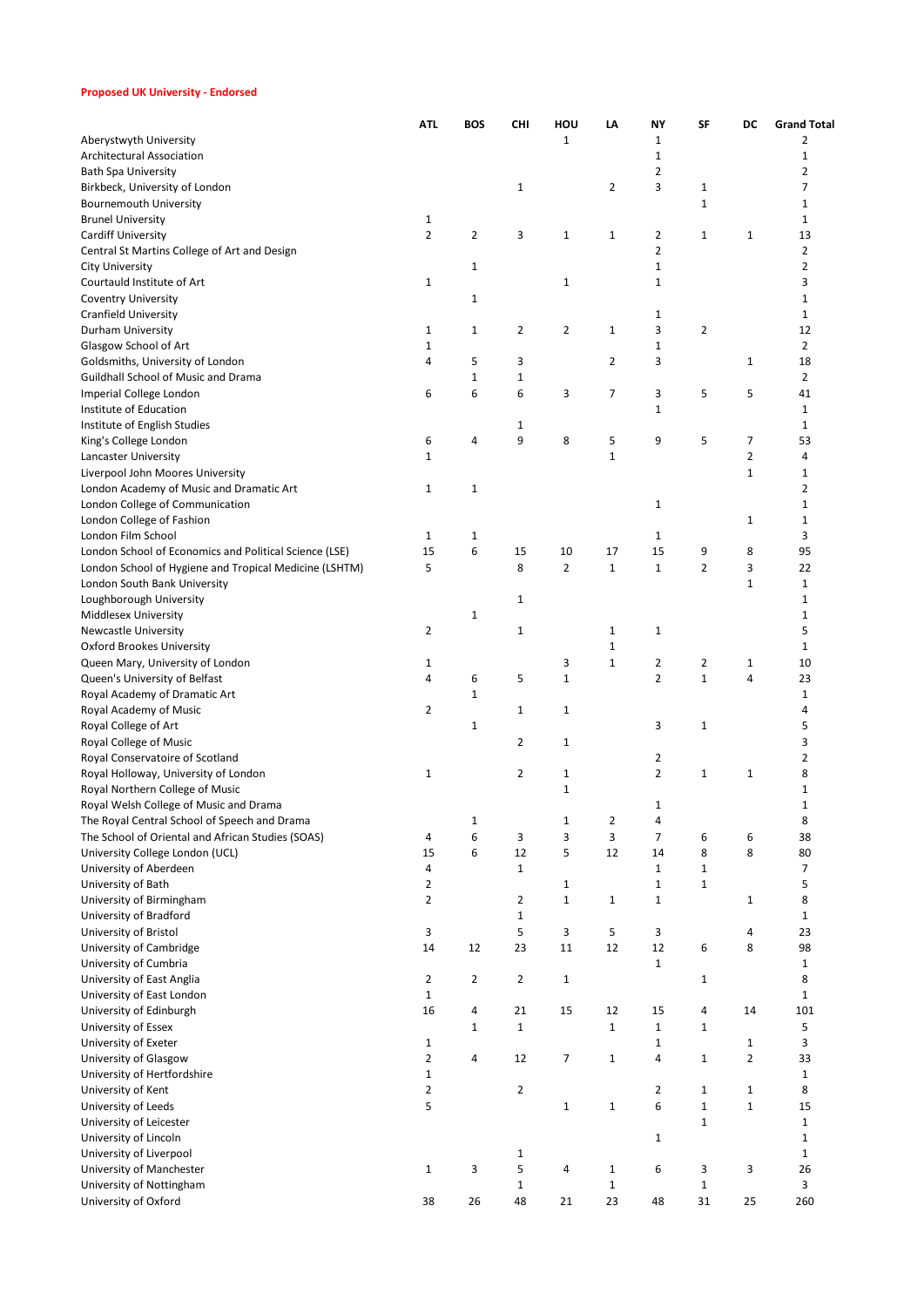| University of Plymouth               |     |                |     |               |     |     |     |     |      |
|--------------------------------------|-----|----------------|-----|---------------|-----|-----|-----|-----|------|
| University of Reading                |     |                |     |               |     |     |     |     |      |
| University of Sheffield              |     |                |     |               |     |     |     |     |      |
| University of South Wales            |     |                |     |               |     |     |     |     |      |
| University of Southampton            |     |                |     |               |     |     |     |     |      |
| University of St Andrews             |     | 4              | 5   | 3             |     | 3   |     |     | 27   |
| University of Stirling               |     |                |     |               |     |     |     |     |      |
| University of Strathclyde            |     |                |     |               |     |     |     |     |      |
| University of Surrey                 |     |                |     |               |     |     |     |     |      |
| University of Sussex                 |     | $\overline{2}$ |     | 4             |     |     |     |     |      |
| University of Wales Trinity St David |     |                |     |               |     |     |     |     |      |
| University of Warwick                | 6   |                |     |               |     |     |     |     | 11   |
| University of Westminster            |     |                |     |               |     |     |     |     |      |
| University of York                   |     |                |     | $\mathcal{P}$ |     |     |     |     | 12   |
| West Dean College                    |     |                |     |               |     |     |     |     |      |
| <b>Grand Total</b>                   | 194 | 110            | 219 | 121           | 122 | 205 | 106 | 113 | 1190 |
|                                      |     |                |     |               |     |     |     |     |      |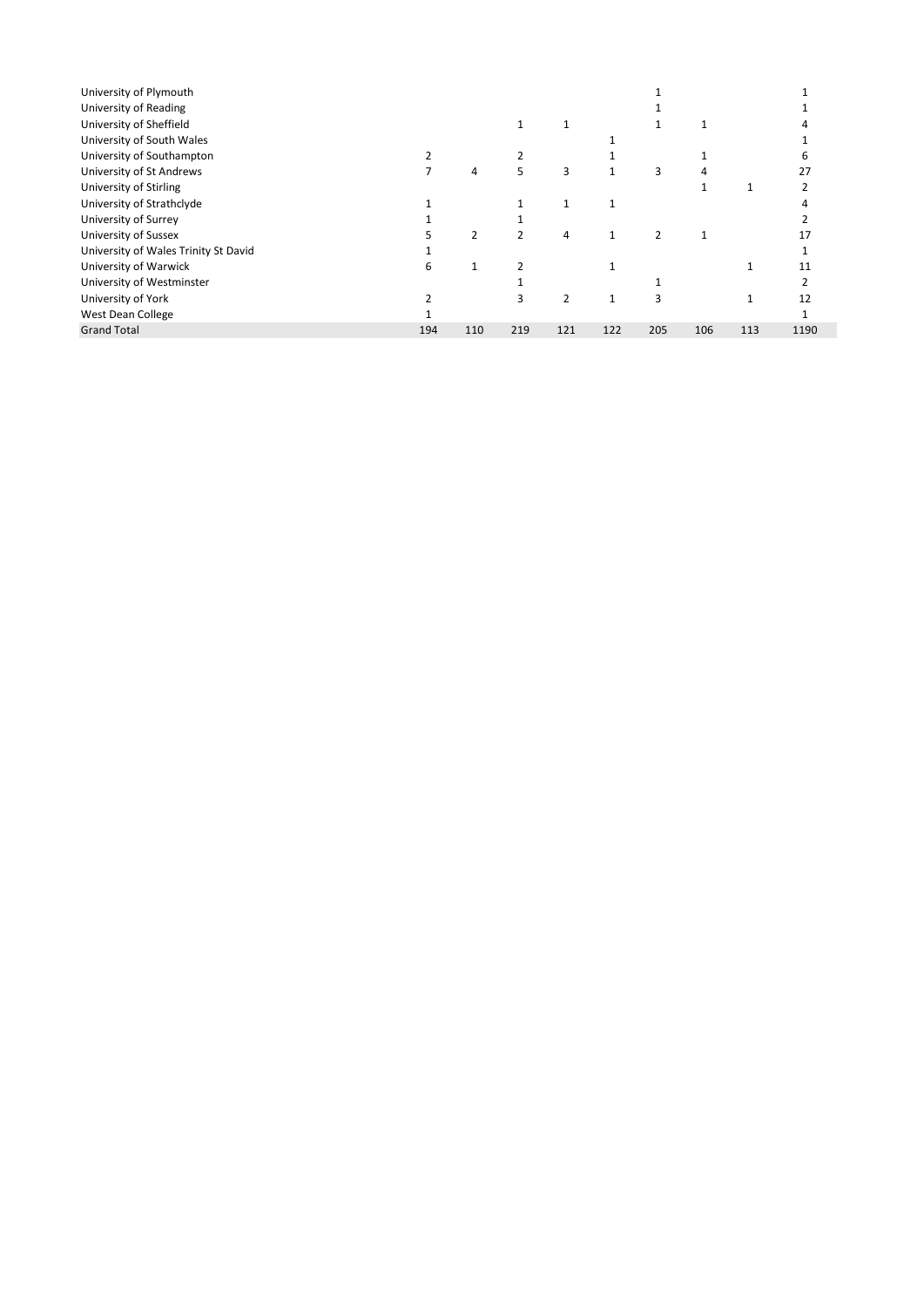#### **Total Number- Interviewed**

|                                    | <b>ATL</b>     | <b>BOS</b>     | <b>CHIG</b>    | HOU            | LA           | ΝY             | SF             | DC             | <b>TOTAL</b>   |
|------------------------------------|----------------|----------------|----------------|----------------|--------------|----------------|----------------|----------------|----------------|
| <b>BY REGION</b>                   | 22             | 16             | 26             | 23             | 15           | 23             | 20             | 18             | 163            |
| % of National Pool                 | 13.5%          | 9.8%           | 16.0%          | 14.1%          | 9.2%         | 14.1%          | 12.3%          | 11.0%          |                |
| <b>GENDER</b>                      |                |                |                |                |              |                |                |                |                |
| Men                                | 11             | 6              | 14             | 8              | 3            | 12             | 10             | 9              | 73             |
| % of Regional Pool                 | 50.00%         | 37.50%         | 53.85%         | 34.78%         | 20.00%       | 52.17%         | 45.45%         | 50.00%         |                |
| % of National Pool                 | 6.75%          | 3.68%          | 8.59%          | 4.91%          | 1.84%        | 7.36%          | 6.13%          | 5.52%          | 44.79%         |
| Women                              | 11             | 10             | 12             | 15             | 12           | 11             | 10             | 9              | 90             |
| % of Regional Pool                 | 50.00%         | 62.50%         | 46.15%         | 65.22%         | 80.00%       | 47.83%         | 50.00%         | 50.00%         |                |
| % of National Pool                 | 6.75%          | 6.13%          | 7.36%          | 9.20%          | 7.36%        | 6.75%          | 6.13%          | 5.52%          | 55.21%         |
| UNIVERSITIES PRESENTING CANDIDATES |                |                |                |                |              |                |                |                |                |
| Ivy League                         | 3              | 8              | 3              | $\overline{2}$ | 4            | 5              | 3              | $\overline{2}$ | 30             |
| % of Regional Pool                 | 13.64%         | 50.00%         | 11.54%         | 8.70%          | 26.67%       | 21.74%         | 15.00%         | 11.11%         |                |
| % of National Pool                 | 1.84%          | 4.91%          | 1.84%          | 1.23%          | 2.45%        | 3.07%          | 1.84%          | 1.23%          | 18.40%         |
| <b>Other Private Universities</b>  | 6              | 6              | 9              | 11             | 3            | 11             | 10             | $\overline{7}$ | 63             |
| % of Regional Pool                 | 27.27%         | 37.50%         | 34.62%         | 47.83%         | 20.00%       | 47.83%         | 50.00%         | 38.89%         |                |
| % of National Pool                 | 3.68%          | 3.68%          | 5.52%          | 6.75%          | 1.84%        | 6.75%          | 6.13%          | 4.29%          | 38.65%         |
| <b>State/Public Universities</b>   | 11             | $\overline{2}$ | 12             | 10             | 8            | 7              | 6              | $\overline{7}$ | 63             |
| % of Regional Pool                 | 50.00%         | 12.50%         | 46.15%         | 43.48%         | 53.33%       | 30.43%         | 30.00%         | 38.89%         |                |
| % of National Pool                 | 6.75%          | 1.23%          | 7.36%          | 6.13%          | 4.91%        | 4.29%          | 3.68%          | 4.29%          | 38.65%         |
| Service Academies                  | $\overline{2}$ | 0              | $\overline{2}$ | 0              | 0            | 0              | $\mathbf{1}$   | $\overline{2}$ | $\overline{7}$ |
| % of Regional Pool                 | 9.09%          | 0.00%          | 7.69%          | 0.00%          | 0.00%        | 0.00%          | 5.00%          | 11.11%         |                |
| % of National Pool                 | 1.23%          | 0.00%          | 1.23%          | 0.00%          | 0.00%        | 0.00%          | 0.61%          | 1.23%          | 4.29%          |
| PREFERRED UK UNIVERSITY            |                |                |                |                |              |                |                |                |                |
| University of Oxford               | 5              | 7              | 10             | 6              | 7            | $\overline{2}$ | 9              | $\mathbf{1}$   | 47             |
| % of Regional Pool                 | 22.73%         | 43.75%         | 38.46%         | 26.09%         | 46.67%       | 8.70%          | 45.00%         | 5.56%          |                |
| % of National Pool                 | 3.07%          | 4.29%          | 6.13%          | 3.68%          | 4.29%        | 1.23%          | 5.52%          | 0.61%          | 28.83%         |
| University of Cambridge            | 2              | $\mathbf{1}$   | 4              | 3              | $\mathbf{1}$ | 3              | $\overline{2}$ | 3              | 19             |
| % of Regional Pool                 | 9.09%          | 6.25%          | 15.38%         | 13.04%         | 6.67%        | 13.04%         | 10.00%         | 16.67%         |                |
| % of National Pool                 | 1.23%          | 0.61%          | 2.45%          | 1.84%          | 0.61%        | 1.84%          | 1.23%          | 1.84%          | 11.66%         |
| Universities in London             | 8              | 4              | 4              | 6              | 7            | 5              | 6              | 8              | 48             |
| % of Regional Pool                 | 36.36%         | 25.00%         | 15.38%         | 26.09%         | 46.67%       | 21.74%         | 30.00%         | 44.44%         |                |
| % of National Pool                 | 4.91%          | 2.45%          | 2.45%          | 3.68%          | 4.29%        | 3.07%          | 3.68%          | 4.91%          | 29.45%         |
| <b>Other English Universities</b>  | 5              | $\overline{2}$ | 3              | 4              | 0            | 5              | 3              | 3              | 25             |
| % of Regional Pool                 | 22.73%         | 12.50%         | 11.54%         | 17.39%         | 0.00%        | 21.74%         | 15.00%         | 16.67%         |                |
| % of National Pool                 | 3.07%          | 1.23%          | 1.84%          | 2.45%          | 0.00%        | 3.07%          | 1.84%          | 1.84%          | 15.34%         |
| Northern Irish Universities        | 0              | 0              | $\mathbf{1}$   | 0              | 0            | $\mathbf{1}$   | 0              | 0              | $\mathbf{2}$   |
| % of Regional Pool                 | 0.00%          | 0.00%          | 3.85%          | 0.00%          | 0.00%        | 4.35%          | 0.00%          | 0.00%          |                |
| % of National Pool                 | 0.00%          | 0.00%          | 0.61%          | 0.00%          | 0.00%        | 0.61%          | 0.00%          | 0.00%          | 1.23%          |
| <b>Scottish Universities</b>       | 1              | 1              | 4              | 3              | 0            | $\overline{7}$ | 0              | 3              | 19             |
| % of Regional Pool                 | 4.55%          | 6.25%          | 15.38%         | 13.04%         | 0.00%        | 30.43%         | 0.00%          | 16.67%         |                |
| % of National Pool                 | 0.61%          | 0.61%          | 2.45%          | 1.84%          | 0.00%        | 4.29%          | 0.00%          | 1.84%          | 11.66%         |
| <b>Welsh Universities</b>          | $\mathbf{1}$   | $\mathbf{1}$   | $\pmb{0}$      | $\mathbf{1}$   | 0            | 0              | 0              | 0              | 3              |
| % of Regional Pool                 | 4.55%          | 6.25%          | 0.00%          | 4.35%          | 0.00%        | 0.00%          | 0.00%          | 0.00%          |                |
| % of National Pool                 | 0.61%          | 0.61%          | 0.00%          | 0.61%          | 0.00%        | 0.00%          | 0.00%          | 0.00%          | 1.84%          |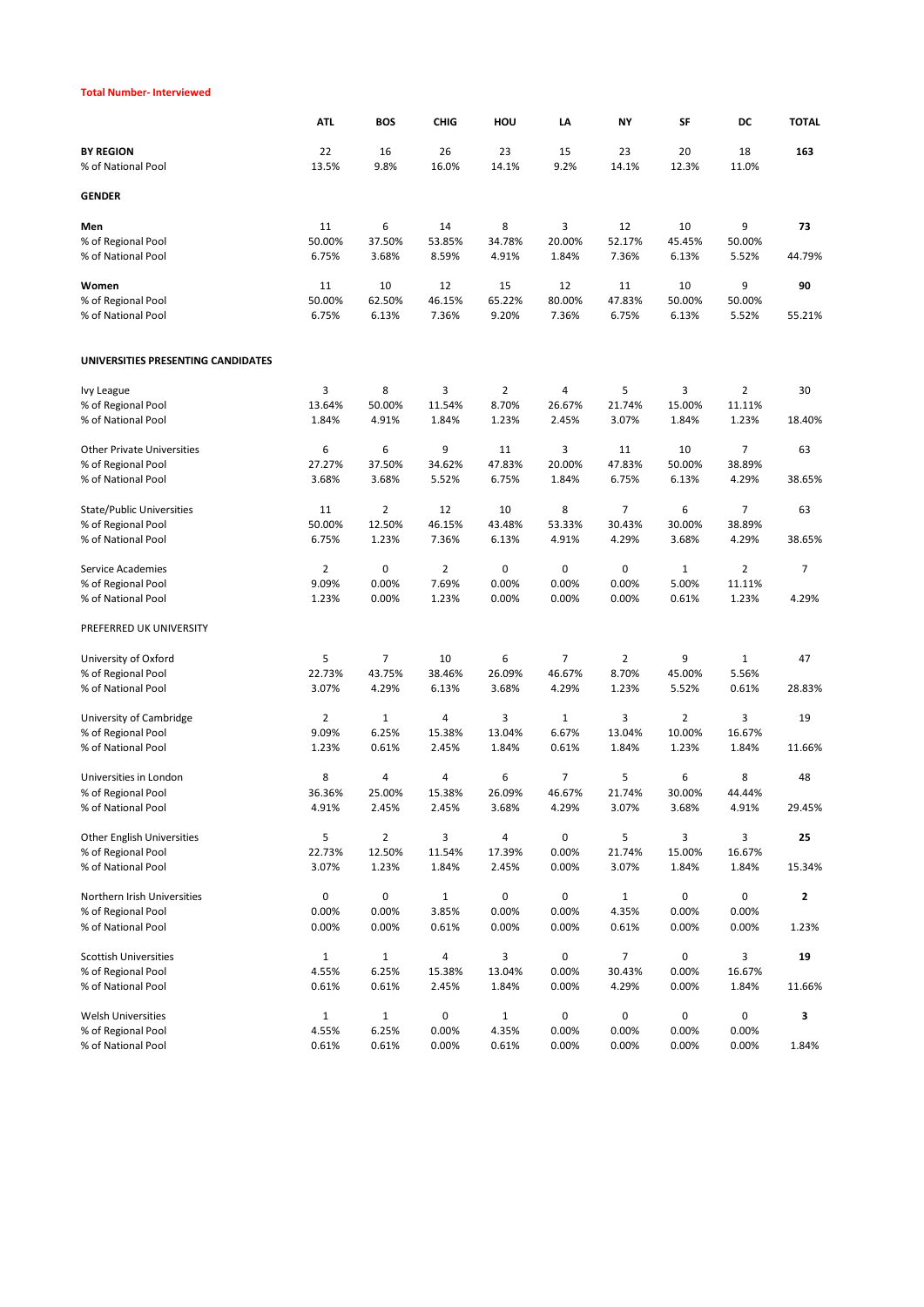### **Universities Presenting Candidates -Interviewed**

| <b>Endorsing Institution State</b> | <b>Endorsing Institution</b>                 |                |              |                |              |   |                |              | ATL BOS CHI HOU LA NY SF DC Total |
|------------------------------------|----------------------------------------------|----------------|--------------|----------------|--------------|---|----------------|--------------|-----------------------------------|
| Alabama                            | University of Alabama - Tuscaloosa           | $\overline{2}$ |              |                |              |   |                |              | 2                                 |
| Arizona                            | Arizona State University                     |                |              |                |              | 1 |                |              | 1                                 |
| Arkansas                           | University of Arkansas - Fayetteville        |                |              |                | 3            |   |                |              | 3                                 |
| California                         | California Institute of Technology           |                |              |                |              |   |                | 1            | 1                                 |
|                                    | California State University - Long Beach     |                |              |                |              | 1 |                |              | 1                                 |
|                                    | <b>Stanford University</b>                   |                |              | 1              | 1            | 1 |                |              | 3                                 |
|                                    | University of California - Berkeley          |                |              |                |              |   |                | 2            | $\overline{2}$                    |
|                                    |                                              |                |              |                |              | 1 |                | $\mathbf{1}$ | $\overline{2}$                    |
|                                    | University of California - Davis             |                |              |                |              |   |                |              |                                   |
|                                    | University of California - Irvine            |                |              |                |              | 1 |                |              | 1                                 |
|                                    | University of California - Los Angeles       |                |              |                |              | 2 |                |              | $\overline{2}$                    |
|                                    | University of California - Santa Barbara     |                |              |                |              | 1 |                |              | 1                                 |
|                                    | University of San Francisco                  |                |              |                |              |   |                | 1            | 1                                 |
|                                    | University of Southern California            |                |              |                |              | 1 |                |              | 1                                 |
| Colorado                           | Colorado State University                    |                |              |                | 1            |   |                |              | 1                                 |
|                                    | University of Colorado System - Boulder      |                |              |                | 1            |   |                |              | 1                                 |
| Connecticut                        | <b>Connecticut College</b>                   |                |              |                |              |   |                | 1            | 1                                 |
|                                    | Southern Connecticut State University        |                |              |                |              |   | 1              |              | 1                                 |
|                                    | University of Connecticut                    |                | 1            |                |              |   |                |              | $1\,$                             |
|                                    | <b>Yale University</b>                       | 1              | $\mathbf{1}$ | $1\,$          |              |   | 2              | $\mathbf{1}$ | 6                                 |
|                                    |                                              |                |              |                |              |   |                |              |                                   |
| <b>District of Columbia</b>        | American University                          |                |              |                |              |   |                |              | 1<br>1                            |
|                                    | Georgetown University                        |                |              |                |              |   | 2              |              | 5<br>3                            |
| Georgia                            | <b>Agnes Scott College</b>                   | 1              |              |                |              |   |                |              | $\mathbf{1}$                      |
|                                    | <b>Emory University</b>                      | 1              |              |                | 1            |   |                |              | 3<br>1                            |
|                                    | Georgia Institute of Technology              | $\overline{2}$ |              |                |              |   |                |              | $\overline{2}$                    |
|                                    | Georgia State University                     | $\mathbf{1}$   |              |                |              |   |                |              | 1                                 |
|                                    | <b>Mercer University</b>                     | $\mathbf{1}$   |              |                |              |   |                |              | 1                                 |
|                                    | Morehouse College                            | $\mathbf{1}$   |              |                |              |   |                |              | 1                                 |
|                                    | University of Georgia                        | $\mathbf{1}$   |              |                |              |   |                |              | 1                                 |
| Illinois                           | Illinois Wesleyan University                 |                |              |                | 1            |   |                |              | 1                                 |
|                                    |                                              |                |              |                |              |   |                |              | $\overline{2}$                    |
|                                    | Northwestern University                      |                |              | 1              |              |   |                | 1            |                                   |
|                                    | University of Chicago                        |                | 1            |                |              |   | $\mathbf 1$    |              | $\overline{2}$                    |
| Indiana                            | Indiana University                           |                | 1            | 1              |              |   |                |              | $\overline{2}$                    |
|                                    | <b>Purdue University</b>                     |                |              | 1              |              |   |                |              | $\mathbf{1}$                      |
|                                    | University of Notre Dame                     |                |              | 2              |              |   |                |              | $\overline{2}$                    |
| Kansas                             | University of Kansas                         |                |              | 1              |              |   |                |              | 1                                 |
| Kentucky                           | University of Kentucky                       |                |              | 1              |              |   |                |              | 1                                 |
| Louisiana                          | <b>Tulane University</b>                     |                |              |                | 1            |   |                |              | 1                                 |
| Maryland                           | Johns Hopkins University                     |                |              |                |              |   |                |              | 1<br>1                            |
|                                    | Salisbury University                         |                |              |                |              |   |                |              | 1<br>1                            |
|                                    | United States Naval Academy                  | 1              |              | $\overline{2}$ |              |   |                | 1            | 5<br>1                            |
|                                    |                                              |                |              |                |              |   |                |              | $\mathbf{1}$                      |
|                                    | University of Maryland - Baltimore County    |                |              |                |              |   |                |              | 1                                 |
|                                    | University of Maryland - College Park        |                |              |                |              |   |                |              | $\overline{2}$<br>$\overline{2}$  |
| <b>Massachusetts</b>               | <b>Amherst College</b>                       |                |              |                | 1            |   |                |              | 1                                 |
|                                    | <b>Boston College</b>                        |                | 1            |                |              |   |                |              | 1                                 |
|                                    | <b>Harvard University</b>                    |                | 3            | $\mathbf{1}$   | 1            | 3 | $\overline{2}$ |              | 1<br>11                           |
|                                    | Massachusetts Institute of Technology        |                | 1            |                | $\mathbf{1}$ |   | $\mathbf{1}$   | 3            | 6                                 |
|                                    | Northeastern University                      |                | 1            |                |              |   |                |              | 1<br>2                            |
|                                    | Smith College                                |                |              |                |              |   | 1              |              | 1                                 |
|                                    | University of Massachusetts- Amherst         |                |              |                | $\mathbf 1$  |   |                |              | 1                                 |
| Michigan                           | Hillsdale College                            |                |              | 1              |              |   |                |              | 1                                 |
|                                    | Michigan State University                    |                |              | 3              |              |   |                |              | 3                                 |
|                                    | University of Michigan - Ann Arbor           |                |              | 2              |              |   |                |              | $\overline{2}$                    |
|                                    |                                              |                |              |                |              |   |                |              |                                   |
| Minnesota                          | Carleton College                             |                |              | 1              |              |   |                |              | 1                                 |
|                                    | University of Minnesota - Twin Cities        |                |              | 2              |              |   |                |              | $\overline{2}$                    |
| Mississippi                        | <b>Alcorn State University</b>               | 1              |              |                |              |   |                |              | 1                                 |
|                                    | Mississippi State University                 | 1              |              |                |              |   |                |              | 1                                 |
| Missouri                           | Washington University in St. Louis           |                |              |                | 1            |   |                | 1            | $\overline{2}$                    |
| Montana                            | Montana State University System - Bozeman    |                |              |                |              |   |                | 1            | 1                                 |
| Nebraska                           | University of Nebraska System - Omaha        |                |              | 1              |              |   |                |              | 1                                 |
| New Hampshire                      | Dartmouth College                            |                | 1            |                | 1            |   |                |              | $\overline{2}$                    |
| New Jersey                         | Princeton University                         | 1              | $\mathbf{1}$ |                |              |   |                | 1            | 4<br>1                            |
|                                    | Rutgers University - Camden                  |                |              |                |              |   |                |              | 1<br>1                            |
|                                    |                                              |                |              |                |              |   |                |              | $\overline{2}$                    |
|                                    | Rutgers University - New Brunswick           |                |              |                |              |   | 2              |              |                                   |
| New York                           | City University of New York - Hunter College |                |              |                |              |   | 1              |              | 1                                 |
|                                    | Columbia University                          |                | $\mathbf{1}$ | 1              |              |   | 1              | $\mathbf{1}$ | 4                                 |
|                                    | Fordham University                           |                |              |                | 1            |   |                |              | 1                                 |
|                                    | <b>Hamilton College</b>                      |                |              |                |              |   | 1              |              | 1                                 |
|                                    | Marist College                               |                |              |                |              | 1 |                |              | $\mathbf{1}$                      |
|                                    | New York University                          |                | 1            | 1              |              |   | 1              |              | 3                                 |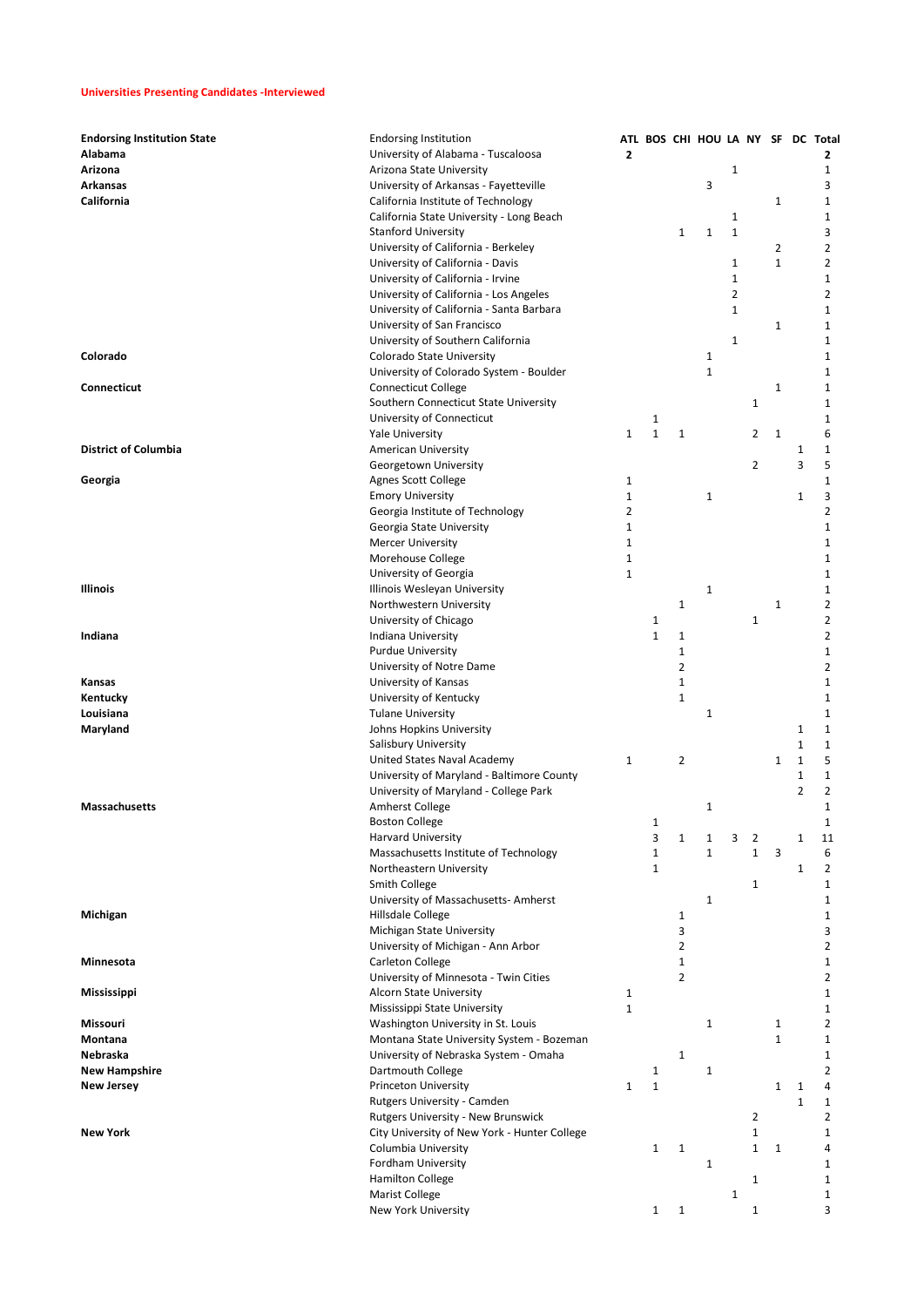|                       | Saint John's University                    |    |    |    |    |    |     |    |    |     |
|-----------------------|--------------------------------------------|----|----|----|----|----|-----|----|----|-----|
|                       | State University of New York - Stony Brook |    |    |    |    |    | 1   |    |    |     |
|                       | United States Military Academy             |    |    |    |    |    |     |    |    |     |
| <b>North Carolina</b> | Duke University                            |    |    |    |    |    |     |    |    |     |
|                       | North Carolina State University            |    |    |    |    |    |     |    |    |     |
|                       | University of North Carolina - Chapel Hill |    |    |    |    |    |     |    |    |     |
| Oregon                | University of Oregon                       |    |    |    |    |    |     |    |    |     |
|                       | University of Portland                     |    |    |    |    |    |     |    |    |     |
| Pennsylvania          | Haverford College in Pennsylvania          |    |    |    |    |    |     |    |    |     |
|                       | Pennsylvania State University              |    |    |    |    |    |     |    |    |     |
|                       | Swarthmore College                         |    |    |    |    |    |     |    |    |     |
|                       | University of Pennsylvania                 |    |    |    |    |    |     |    |    |     |
|                       | University of Pittsburgh                   |    |    |    |    |    |     |    |    |     |
| <b>Rhode Island</b>   | <b>Brown University</b>                    |    |    |    |    | 1  |     |    |    |     |
| <b>Tennessee</b>      | University of Tennessee - Knoxville        |    |    |    |    |    |     |    |    |     |
| Texas                 | <b>Baylor University</b>                   |    |    |    |    |    |     |    |    |     |
|                       | Southwestern University                    |    |    |    |    |    |     |    |    |     |
|                       | University of Houston - main campus        |    |    |    |    |    |     |    |    |     |
|                       | University of Texas - Austin               |    |    |    |    |    |     |    |    |     |
|                       | University of Texas - Dallas               |    |    |    |    |    |     |    |    |     |
| Washington            | University of Washington - Seattle         |    |    |    |    |    |     |    |    |     |
| Total                 |                                            | 22 | 16 | 26 | 23 | 15 | -23 | 20 | 18 | 163 |
|                       |                                            |    |    |    |    |    |     |    |    |     |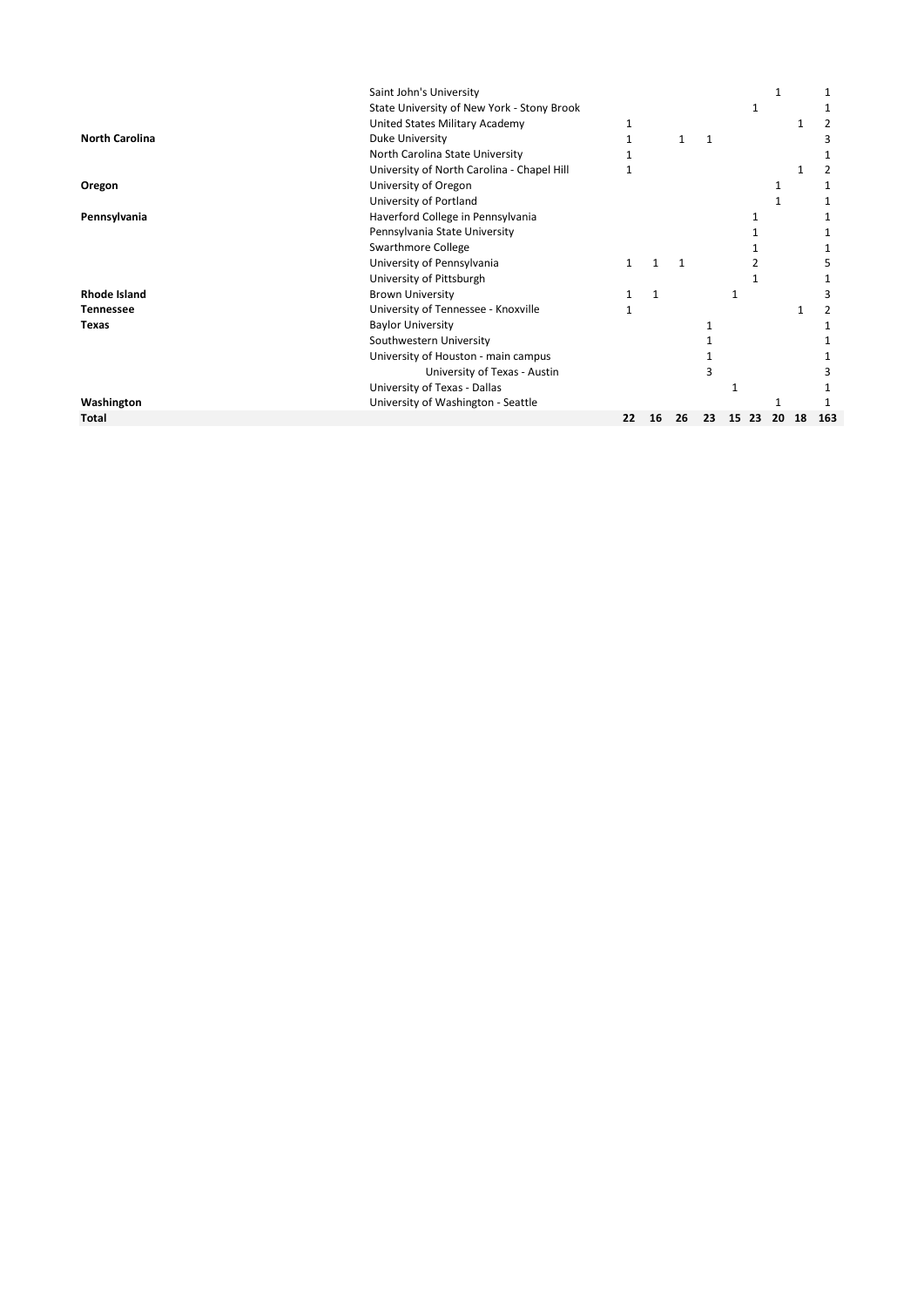#### **Proposed UK University-Interviewed**

| Year 1 Choice 1 Inst                                   | <b>ATL</b> | <b>BOS</b>     | <b>CHI</b>     | HOU            | LA             | <b>NY</b> | SF             | DC | <b>Total</b> |
|--------------------------------------------------------|------------|----------------|----------------|----------------|----------------|-----------|----------------|----|--------------|
|                                                        |            |                |                |                |                |           |                |    |              |
| Aberystwyth University                                 |            |                |                |                |                |           |                |    |              |
| <b>Cardiff University</b>                              |            |                |                |                |                |           |                |    |              |
| <b>Cranfield University</b>                            |            |                |                |                |                |           |                |    |              |
| Goldsmiths, University of London                       |            |                |                |                |                |           |                |    |              |
| Imperial College London                                |            |                |                |                |                |           | $\overline{2}$ |    |              |
| King's College London                                  |            |                |                |                |                |           |                |    |              |
| London School of Economics and Political Science (LSE) | 3          |                | $\overline{2}$ | 4              | $\overline{2}$ |           | $\overline{2}$ |    | 15           |
| London School of Hygiene and Tropical Medicine (LSHTM) |            |                |                |                |                |           |                |    |              |
| Queen's University of Belfast                          |            |                |                |                |                |           |                |    |              |
| Royal Academy of Music                                 |            |                |                |                |                |           |                |    |              |
| The School of Oriental and African Studies (SOAS)      |            |                |                |                |                |           |                | 2  |              |
| University College London (UCL)                        |            |                |                |                | 3              |           |                | 3  |              |
| University of Aberdeen                                 |            |                |                |                |                |           |                |    |              |
| University of Bath                                     |            |                |                |                |                |           |                |    |              |
| University of Bristol                                  |            |                |                |                |                |           |                |    |              |
| University of Cambridge                                |            |                |                | 3              |                | 3         | $\overline{2}$ | 3  | 19           |
| University of Edinburgh                                |            |                | $\overline{2}$ |                |                |           |                | 3  | 12           |
| University of Essex                                    |            |                |                |                |                |           |                |    |              |
| University of Glasgow                                  |            |                | 2              | $\overline{2}$ |                |           |                |    |              |
| University of Leeds                                    |            |                |                |                |                |           |                |    |              |
| University of Manchester                               |            |                |                |                |                |           |                |    |              |
| University of Oxford                                   | 5          | $\overline{7}$ | 10             | 6              | 7              | 2         |                |    |              |
| University of Sheffield                                |            |                |                |                |                |           |                |    |              |
| University of Southampton                              |            |                |                |                |                |           |                |    |              |
| University of St Andrews                               |            |                |                |                |                |           |                |    |              |
| University of Surrey                                   |            |                |                |                |                |           |                |    |              |
| University of Sussex                                   |            |                |                | $\overline{2}$ |                |           |                |    |              |
| University of Warwick                                  |            |                |                |                |                |           |                |    |              |
| University of York                                     |            |                |                |                |                |           |                |    |              |
| Total                                                  | 22         | 16             | 26             | 23             | 15             | 23        | 20             | 18 | 163          |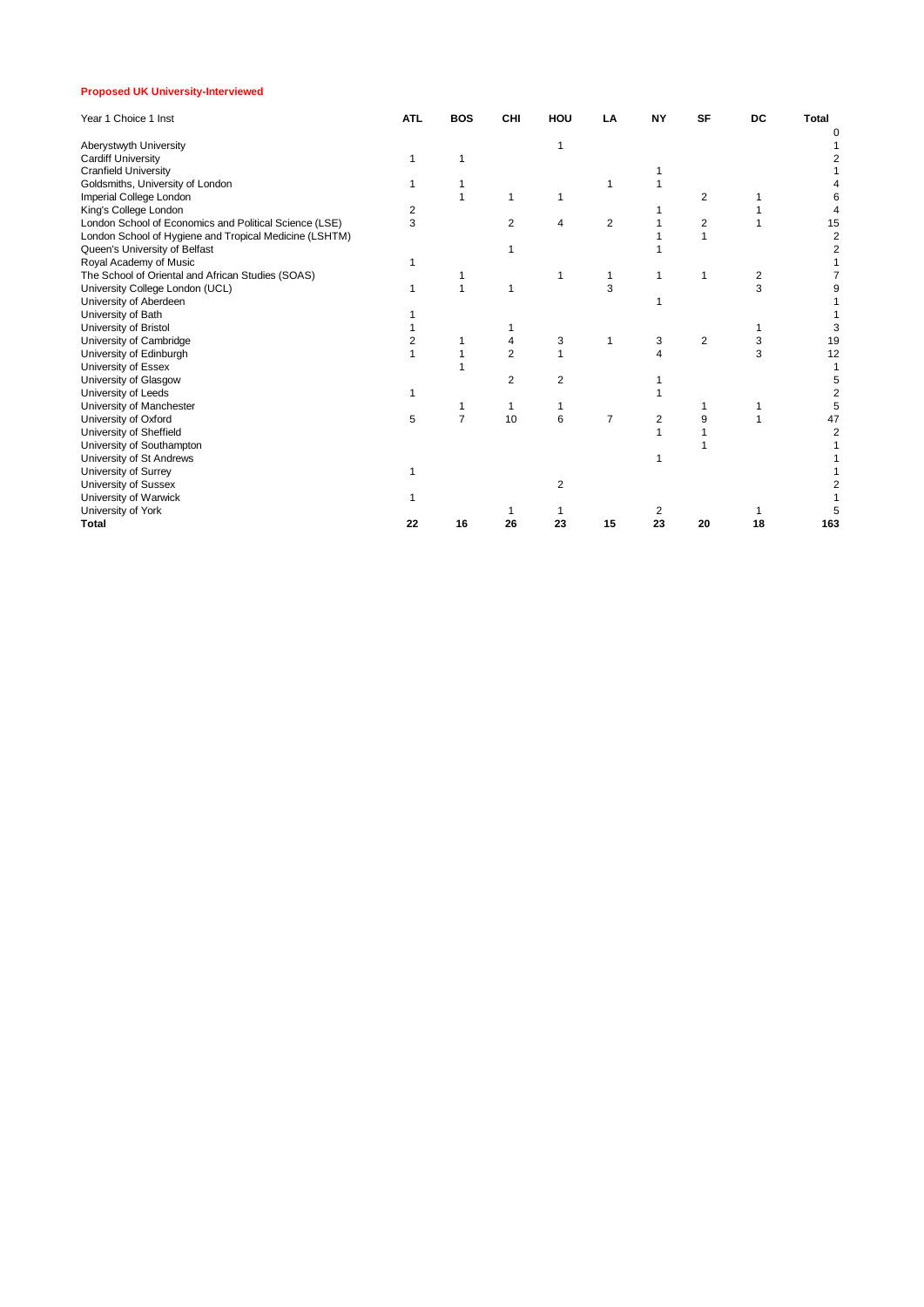| Total Numbers - Selected           |              |                |              |                |                |                |                |                |                |
|------------------------------------|--------------|----------------|--------------|----------------|----------------|----------------|----------------|----------------|----------------|
|                                    | <b>ATL</b>   | <b>BOS</b>     | <b>CHIG</b>  | HOU            | LA             | NΥ             | SF             | DC             | <b>TOTAL</b>   |
| <b>BY REGION</b>                   | 8            | 5              | 9            | 4              | 5              | 7              | 4              | 4              | 46             |
| % of National Pool                 | 17.4%        | 10.9%          | 19.6%        | 8.7%           | 10.9%          | 15.2%          | 8.7%           | 8.7%           |                |
| GENDER                             |              |                |              |                |                |                |                |                |                |
| Men                                | 3            | $\overline{2}$ | 6            | $\overline{2}$ | $1\,$          | 3              | 1              | $\mathbf{1}$   | 19             |
| % of Regional Pool                 | 37.50%       | 40.00%         | 66.67%       | 50.00%         | 20.00%         | 42.86%         | 12.50%         | 25.00%         |                |
| % of National Pool                 | 6.52%        | 4.35%          | 13.04%       | 4.35%          | 2.17%          | 6.52%          | 2.17%          | 2.17%          | 41.30%         |
| Women                              | 5            | 3              | 3            | $\overline{2}$ | 4              | 4              | 3              | 3              | 27             |
| % of Regional Pool                 | 62.50%       | 60.00%         | 33.33%       | 50.00%         | 80.00%         | 57.14%         | 75.00%         | 75.00%         |                |
| % of National Pool                 | 10.87%       | 6.52%          | 6.52%        | 4.35%          | 8.70%          | 8.70%          | 6.52%          | 6.52%          | 58.70%         |
| UNIVERSITIES PRESENTING CANDIDATES |              |                |              |                |                |                |                |                |                |
| <b>Ivy League</b>                  | $\mathbf 1$  | $\overline{2}$ | 0            | $\mathbf{1}$   | $\overline{2}$ | 0              | 0              | 0              | 6              |
| % of Regional Pool                 | 12.50%       | 40.00%         | 0.00%        | 25.00%         | 40.00%         | 0.00%          | 0.00%          | 0.00%          |                |
| % of National Pool                 | 2.17%        | 4.35%          | 0.00%        | 2.17%          | 4.35%          | 0.00%          | 0.00%          | 0.00%          | 13.04%         |
|                                    |              |                |              |                |                |                |                |                |                |
| <b>Other Private Universities</b>  | $\mathbf{1}$ | $\overline{2}$ | 5            | 2              | 0              | 4              | $\overline{2}$ | 3              | 19             |
| % of Regional Pool                 | 12.50%       | 40.00%         | 55.56%       | 50.00%         | 0.00%          | 57.14%         | 50.00%         | 75.00%         |                |
| % of National Pool                 | 2.17%        | 4.35%          | 10.87%       | 4.35%          | 0.00%          | 8.70%          | 4.35%          | 6.52%          | 41.30%         |
| <b>State/Public Universities</b>   | 5            | $\mathbf{1}$   | 3            | $\mathbf{1}$   | 3              | 3              | $\overline{2}$ | $\mathbf{1}$   | 19             |
| % of Regional Pool                 | 62.50%       | 20.00%         | 33.33%       | 25.00%         | 60.00%         | 42.86%         | 50.00%         | 25.00%         |                |
| % of National Pool                 | 10.87%       | 2.17%          | 6.52%        | 2.17%          | 6.52%          | 6.52%          | 4.35%          | 2.17%          | 41.30%         |
| Service Academies                  | 1            | 0              | $\mathbf{1}$ | 0              | 0              | 0              | 0              | 0              | $\mathbf{2}$   |
| % of Regional Pool                 | 12.50%       | 0.00%          | 11.11%       | 0.00%          | 0.00%          | 0.00%          | 0.00%          | 0.00%          |                |
| % of National Pool                 | 2.17%        | 0.00%          | 2.17%        | 0.00%          | 0.00%          | 0.00%          | 0.00%          | 0.00%          | 4.35%          |
| PREFERRED UK UNIVERSITY            |              |                |              |                |                |                |                |                |                |
| University of Oxford               | 2            | 4              | 0            | 1              | $\mathbf{1}$   | $\mathbf{1}$   | $\overline{2}$ | 0              | 11             |
| % of Regional Pool                 | 25.00%       | 80.00%         | 0.00%        | 25.00%         | 20.00%         | 14.29%         | 50.00%         | 0.00%          |                |
| % of National Pool                 | 4.35%        | 8.70%          | 0.00%        | 2.17%          | 2.17%          | 2.17%          | 4.35%          | 0.00%          | 23.91%         |
| University of Cambridge            | $\mathbf{1}$ | $\mathbf{1}$   | 2            | $\mathbf{1}$   | 0              | $\mathbf{1}$   | $\mathbf{1}$   | 0              | $\overline{ }$ |
| % of Regional Pool                 | 12.50%       | 20.00%         | 22.22%       | 25.00%         | 0.00%          | 14.29%         | 25.00%         | 0.00%          |                |
| % of National Pool                 | 2.17%        | 2.17%          | 4.35%        | 2.17%          | 0.00%          | 2.17%          | 2.17%          | 0.00%          | 15.22%         |
| Universities in London             | 3            | 0              | $\mathbf 1$  | $\mathbf 1$    | $\sqrt{4}$     | 3              | $\mathbf 1$    | $\mathbf 1$    | 14             |
| % of Regional Pool                 | 37.50%       | 0.00%          | 11.11%       | 25.00%         | 80.00%         | 42.86%         | 25.00%         | 25.00%         |                |
| % of National Pool                 | 6.52%        | 0.00%          | 2.17%        | 2.17%          | 8.70%          | 6.52%          | 2.17%          | 2.17%          | 30.43%         |
| <b>Other English Universities</b>  | $\mathbf 1$  | 0              | 3            | 0              | 0              | $\overline{2}$ | 0              | $\overline{2}$ | 8              |
| % of Regional Pool                 | 12.50%       | 0.00%          | 33.33%       | 0.00%          | 0.00%          | 28.57%         | 0.00%          | 50.00%         |                |
| % of National Pool                 | 2.17%        | 0.00%          | 6.52%        | 0.00%          | 0.00%          | 4.35%          | 0.00%          | 4.35%          | 17.39%         |
| Northern Irish Universities        | 0            | 0              | $\mathbf{1}$ | 0              | 0              | 0              | 0              | 0              | 1              |
| % of Regional Pool                 | 0.00%        | 0.00%          | 11.11%       | 0.00%          | 0.00%          | 0.00%          | 0.00%          | 0.00%          |                |
| % of National Pool                 | 0.00%        | 0.00%          | 2.17%        | 0.00%          | 0.00%          | 0.00%          | 0.00%          | 0.00%          | 2.17%          |
| <b>Scottish Universities</b>       | $\mathbf 1$  | 0              | 2            | 1              | 0              | 0              | 0              | $\mathbf{1}$   | 5              |
| % of Regional Pool                 | 12.50%       | 0.00%          | 22.22%       | 25.00%         | 0.00%          | 0.00%          | 0.00%          | 25.00%         |                |
| % of National Pool                 | 2.17%        | 0.00%          | 4.35%        | 2.17%          | 0.00%          | 0.00%          | 0.00%          | 2.17%          | 10.87%         |
| Welsh Universities                 | 0            | 0              | $\pmb{0}$    | 0              | 0              | 0              | 0              | 0              | 0              |
| % of Regional Pool                 | 0.00%        | 0.00%          | 0.00%        | 0.00%          | 0.00%          | 0.00%          | 0.00%          | 0.00%          |                |
| % of National Pool                 | 0.00%        | 0.00%          | 0.00%        | 0.00%          | 0.00%          | 0.00%          | 0.00%          | 0.00%          | 0.00%          |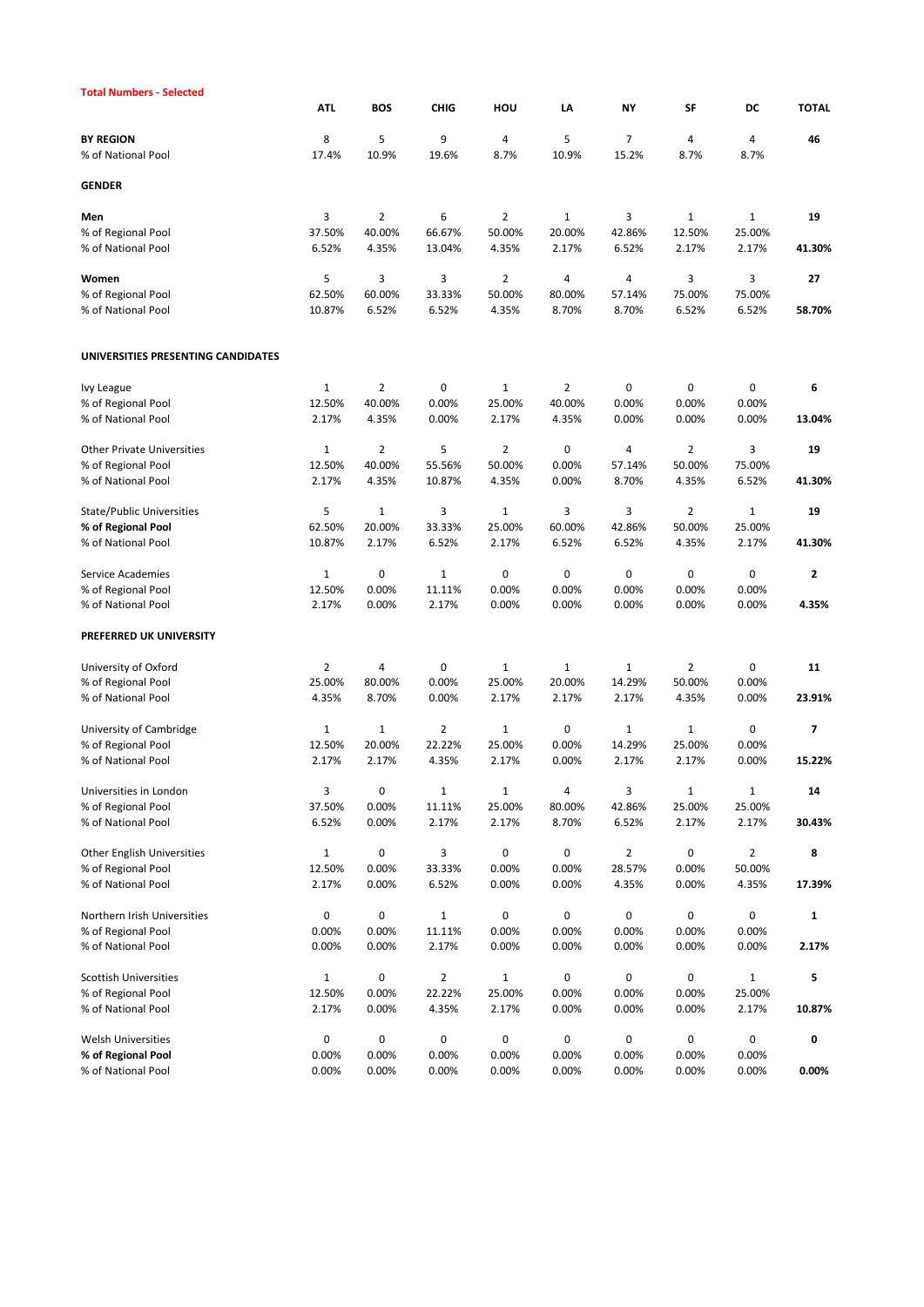#### **Universities Presenting Candidates - Selected**

|                             | <b>Endorsing Institution</b>               | <b>ATL</b> | <b>BOS</b> | <b>CHI</b> | HOU | LA | NY | SF | <b>DC</b> | Total |  |
|-----------------------------|--------------------------------------------|------------|------------|------------|-----|----|----|----|-----------|-------|--|
| Alabama                     | University of Alabama - Tuscaloosa         | 1          |            |            |     |    |    |    |           |       |  |
| Arizona                     | Arizona State University                   |            |            |            |     | 1  |    |    |           |       |  |
| California                  | <b>Stanford University</b>                 |            |            | 1          |     |    |    |    |           |       |  |
|                             | University of California - Berkeley        |            |            |            |     |    |    | 1  |           |       |  |
|                             | University of California - Davis           |            |            |            |     |    |    | 1  |           |       |  |
|                             | University of California - Irvine          |            |            |            |     |    |    |    |           |       |  |
| Colorado                    | Colorado State University                  |            |            |            | 1   |    |    |    |           |       |  |
| <b>Connecticut</b>          | <b>Connecticut College</b>                 |            |            |            |     |    |    |    |           |       |  |
|                             | <b>Yale University</b>                     |            | 1          |            |     |    |    |    |           |       |  |
| <b>District of Columbia</b> | Georgetown University                      |            |            |            |     |    |    |    | 3         |       |  |
| Georgia                     | <b>Agnes Scott College</b>                 |            |            |            |     |    |    |    |           |       |  |
|                             | Georgia State University                   |            |            |            |     |    |    |    |           |       |  |
| <b>Illinois</b>             | Northwestern University                    |            |            | 1          |     |    |    |    |           |       |  |
| Indiana                     | <b>Indiana University</b>                  |            | 1          |            |     |    |    |    |           |       |  |
| Kentucky                    | University of Kentucky                     |            |            | 1          |     |    |    |    |           |       |  |
| Louisiana                   | <b>Tulane University</b>                   |            |            |            |     |    |    |    |           |       |  |
| Maryland                    | United States Naval Academy                |            |            |            |     |    |    |    |           |       |  |
|                             | University of Maryland - College Park      |            |            |            |     |    |    |    | 1         |       |  |
| <b>Massachusetts</b>        | <b>Harvard University</b>                  |            | 1          |            | 1   |    |    |    |           |       |  |
|                             | Massachusetts Institute of Technology      |            |            |            |     |    |    |    |           |       |  |
| Michigan                    | Michigan State University                  |            |            |            |     |    |    |    |           |       |  |
|                             | University of Michigan - Ann Arbor         |            |            |            |     |    |    |    |           |       |  |
| Minnesota                   | <b>Carleton College</b>                    |            |            |            |     |    |    |    |           |       |  |
| <b>New Jersey</b>           | <b>Princeton University</b>                |            |            |            |     |    |    |    |           |       |  |
|                             | Rutgers University - New Brunswick         |            |            |            |     |    |    |    |           |       |  |
| <b>New York</b>             | Fordham University                         |            |            |            | 1   |    |    |    |           |       |  |
|                             | <b>Hamilton College</b>                    |            |            |            |     |    |    |    |           |       |  |
|                             | New York University                        |            |            |            |     |    |    |    |           |       |  |
|                             | United States Military Academy             | 1          |            |            |     |    |    |    |           |       |  |
| <b>North Carolina</b>       | North Carolina State University            |            |            |            |     |    |    |    |           |       |  |
|                             | University of North Carolina - Chapel Hill |            |            |            |     |    |    |    |           |       |  |
| Pennsylvania                | Pennsylvania State University              |            |            |            |     |    |    |    |           |       |  |
|                             | Swarthmore College                         |            |            |            |     |    |    |    |           |       |  |
|                             | University of Pennsylvania                 |            | 1          | 1          |     |    |    |    |           |       |  |
|                             | University of Pittsburgh                   |            |            |            |     |    |    |    |           |       |  |
| <b>Rhode Island</b>         | <b>Brown University</b>                    |            |            |            |     |    |    |    |           |       |  |
| Tennessee                   | University of Tennessee - Knoxville        |            |            |            |     |    |    |    |           |       |  |
| Total                       |                                            | 8          | 5          | 9          |     | 5  | 7  |    |           |       |  |